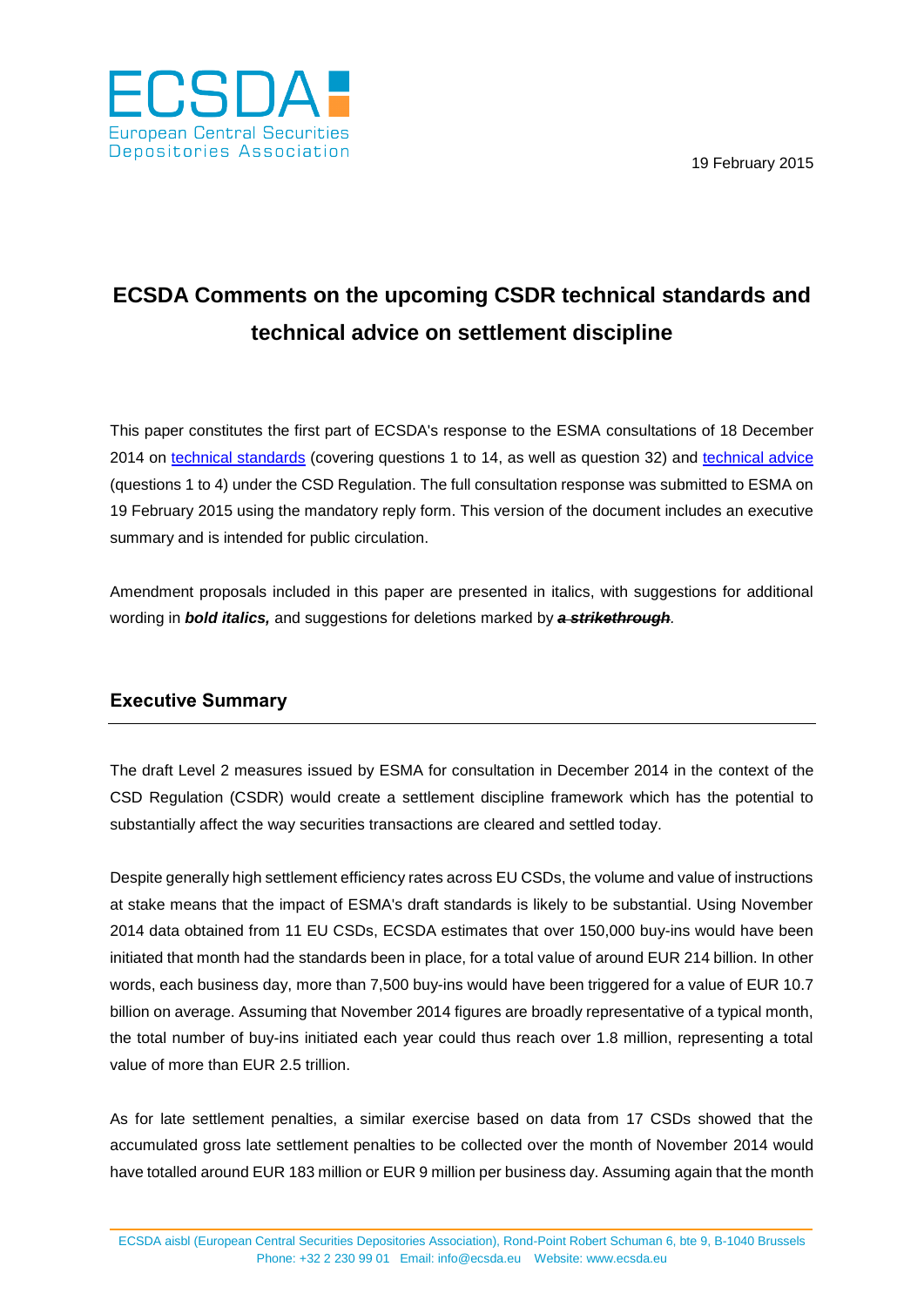## **CSDA:**

of November is representative, this translates into yearly gross late settlement penalties of close to EUR 2.2 billion.

Looking more specifically at the implementation costs for CSDs, and based on estimates collected from 19 ECSDA members, we anticipate that CSDs' development costs to comply with the proposed settlement discipline rules will amount to over EUR 67 million, or EUR 3.5 million per CSD on average. The costs incurred by CSD participants and other impacted infrastructures such as CCPs would have to be added to this number to assess total implementation costs for the industry.

All these figures are rough estimates and must be used with caution. However, they have the merit of showing that the settlement discipline standards being elaborated by ESMA will require considerable adaptations from CSDs and market participants, and that their impact on the efficiency and stability of post trade processes should not be underestimated.

Although ECSDA welcomes many helpful proposals in the ESMA Consultation Paper, CSDs are concerned that the following issues have not yet been properly addressed:

- **First, the absence of an impact assessment as part of the ESMA Consultation poses serious questions as to whether the market impact of the proposed measures has been properly assessed.** ECSDA members have spent considerable time and resources in the second half of 2014 to provide ESMA (and the consultancy firm mandated by it to work on a cost-benefit analysis) with details on existing procedures and processes across the EU. We would have highly appreciated being given the opportunity to cross-check and comment on ESMA's draft impact assessment as part of the consultation, and we understand that this will not be possible, since the impact assessment accompanying the Level 2 standards will not be shared with the market prior to being submitted to the European Commission in June 2015. ECSDA thinks that the impact assessment is especially important for assessing the market-wide impact of the proposed settlement discipline framework, which is likely to be substantial, as suggested by the figures collected by ECSDA and other associations. In addition to the market wide impact, implementation costs of CSDs, their participants and other market infrastructures are likely to be significant and warrant a proper assessment before finalising the standards.
- **Second, ECSDA is particularly concerned about ESMA's proposal to give CSDs an unprecedented central role in relation to buy-ins.** Although CSDs, unlike CCPs, are not required to execute buy-ins, ESMA expects them to perform new tasks which are not entrusted to them today, such as collecting detailed information on buy-ins, appointing a buy-in agent, or performing "consistency tests" on the instructions they receive in order to prevent multiple buy-ins. CSDs fear that some of these tasks might not be practically possible for them to perform, and they are also worried that these new responsibilities will unavoidably have an impact on their liability, increasing their risk profile. ECSDA thus strongly believes that an alternative approach is required, whereby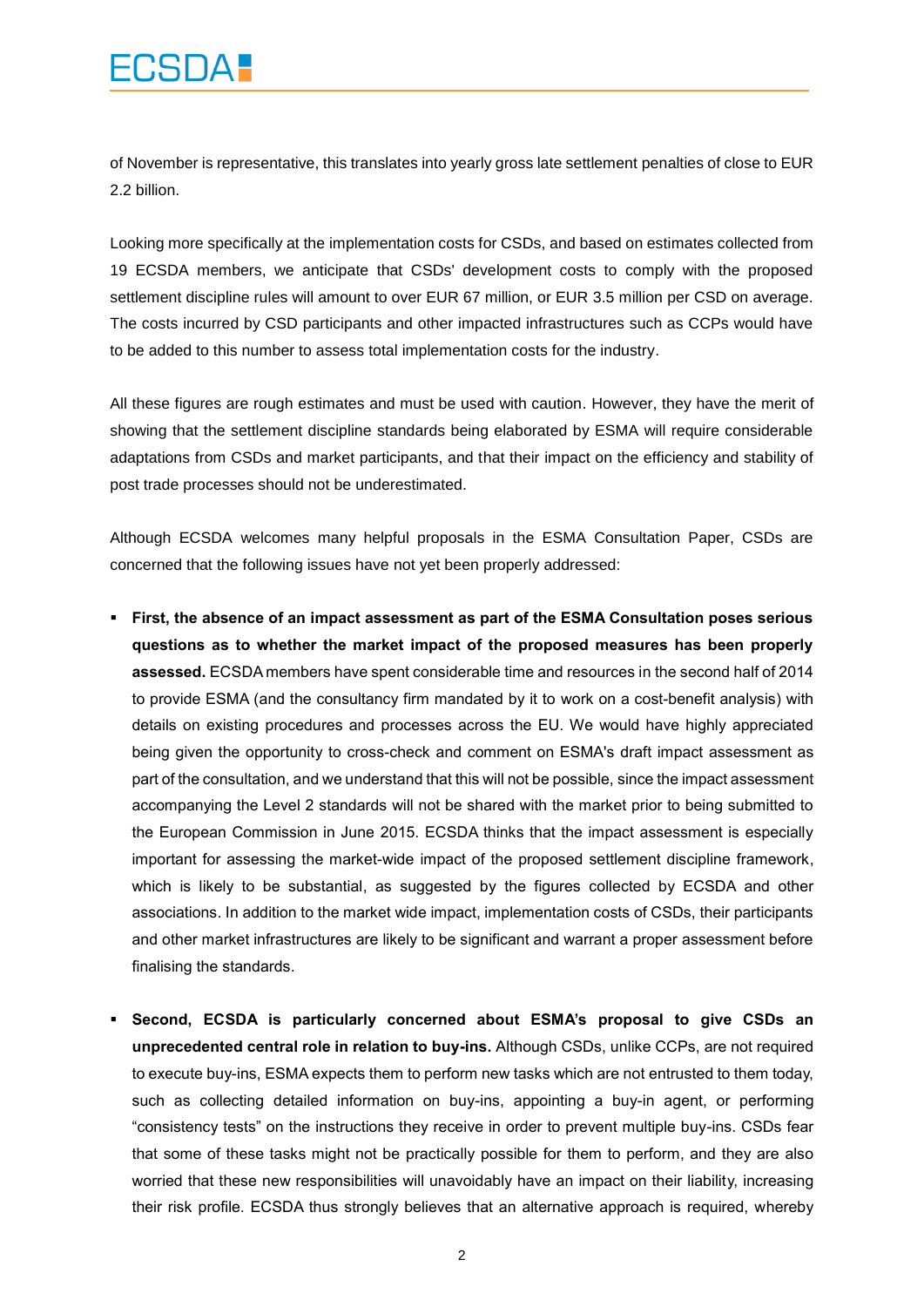buy-ins will be handled at trading level, in line with today's accepted market practice, rather than at the settlement level.

 **Third, ECSDA remains convinced that Level 2 legislation should not mandate specific technical functionalities of CSD systems.** The draft ESMA technical standards are in some instances too prescriptive, without that this be necessary to achieve the objectives of the CSDR. This is for instance the case for standards mandating the type of matching fields that should be compulsory in settlement instruments, the technical functionalities that CSDs should have in place to prevent settlement fails (e.g. partial settlement, hold/release mechanism), the number and duration of settlement batches CSDs should have at a minimum, or the technical solutions used to inform CSD participants of pending settlement instructions. In many such instances, ECSDA believes that a high level of settlement efficiency can better be achieved by allowing each CSD to decide on the most appropriate tools and technical solutions, based on the specific characteristics of the market in which it operates.

As regards certain matching fields and in particular the identification of transaction types, ECSDA fears that ESMA underestimates the importance of harmonising market practices prior to imposing the use of certain codes. Imposing mandatory matching fields by law might not only create obstacles to future adaptations, it is also unlikely to bring substantial benefits in terms of improving settlement efficiency. On the contrary, imposing mandatory matching fields without having ensured that all market participants have first agreed and implemented a harmonised market practice as to how these fields should be populated could increase the number of settlement fails and create systemic risk.

- **Fourth, ESMA should not mandate the use of codes which are not compatible with global standards.** Some of the codes currently being proposed by ESMA in relation to CSD records and the identification of certain transactions and instruments for the purpose of the settlement discipline regime are not aligned with internationally recognised ISO standards. Given that CSDs and their participants operate in global markets, and given the CSDR requirement for CSDs to use open and international communication standards, ECSDA strongly believes that, when harmonised standards are required in Level 2 legislation, these should be compatible with international standards.
- **Fifth, as regards penalties for late settlement, ECSDA generally supports the ESMA approach of designing a simple and proportionate system for calculating penalty rates and determining the instructions in scope. Nonetheless, many issues still require a practical solution for the system to be workable:**
	- A central database of financial instruments allowing CSDs to determine which instruments are "in scope" and which are "out of scope" of penalties and buy-ins needs to be developed by ESMA;
	- Clear rules are needed as regards reference prices to be used by CSDs to calculate penalties. In particular, ESMA needs to clarify whether a single harmonised source for reference prices is indispensable to ensure a consistent application of penalties across the EU;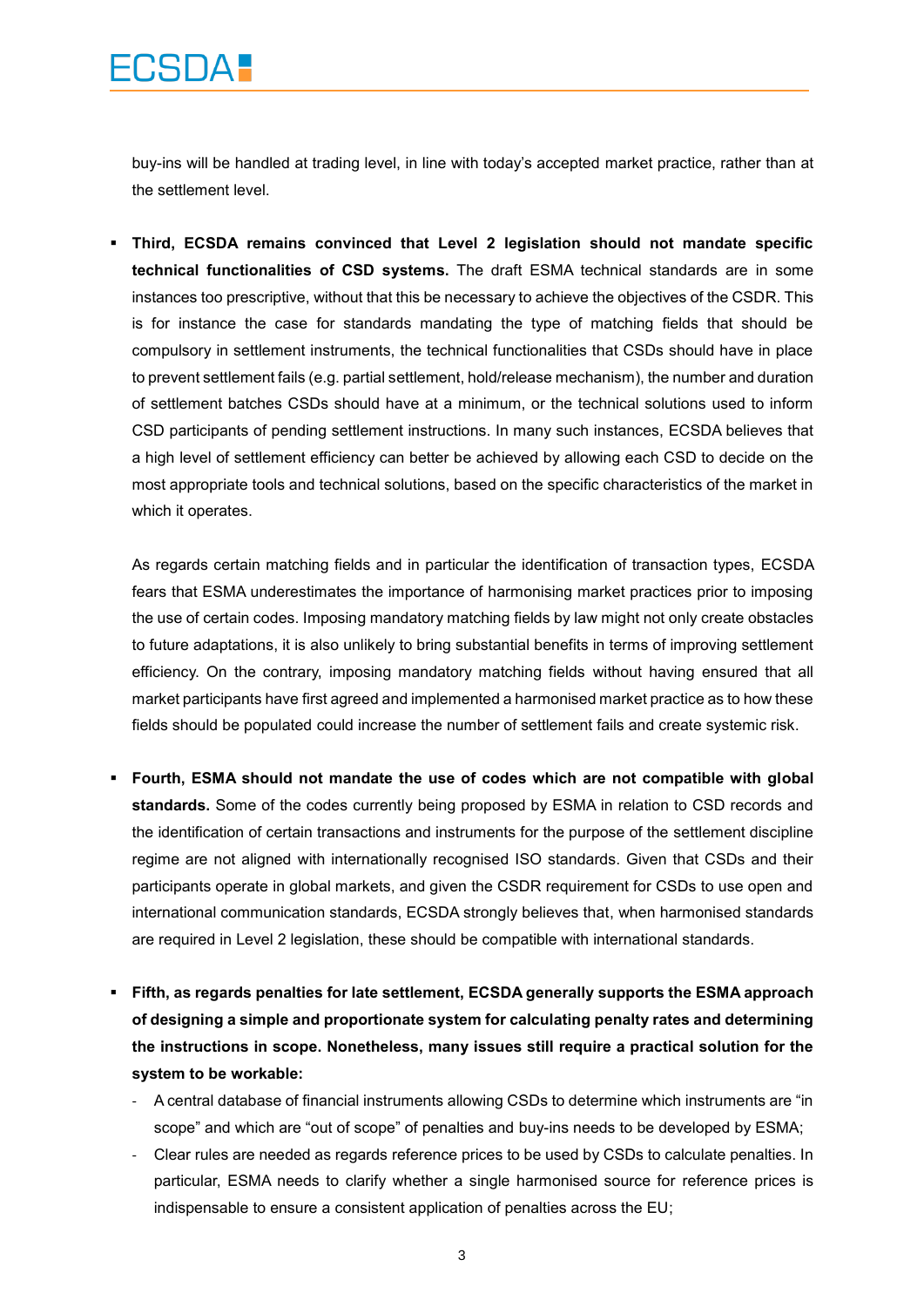- The categories of instruments used for the purpose of settlement discipline (e.g. categories subject to different penalty rates) must be consistent with those categories used by CSDs for the reporting of settlement fails to regulators, which is not currently the case.
- **Finally, ECSDA strongly supports ESMA's proposal to phase in the implementation of the settlement discipline rules under the CSDR, but calls upon ESMA to delay implementation of the rules by 24 months at a minimum.** Given the huge scope of the project to implement the required changes, a shorter transition could still pose a major risk, in particular as regards the parallel implementation of TARGET2-Securities by several EU CSDs.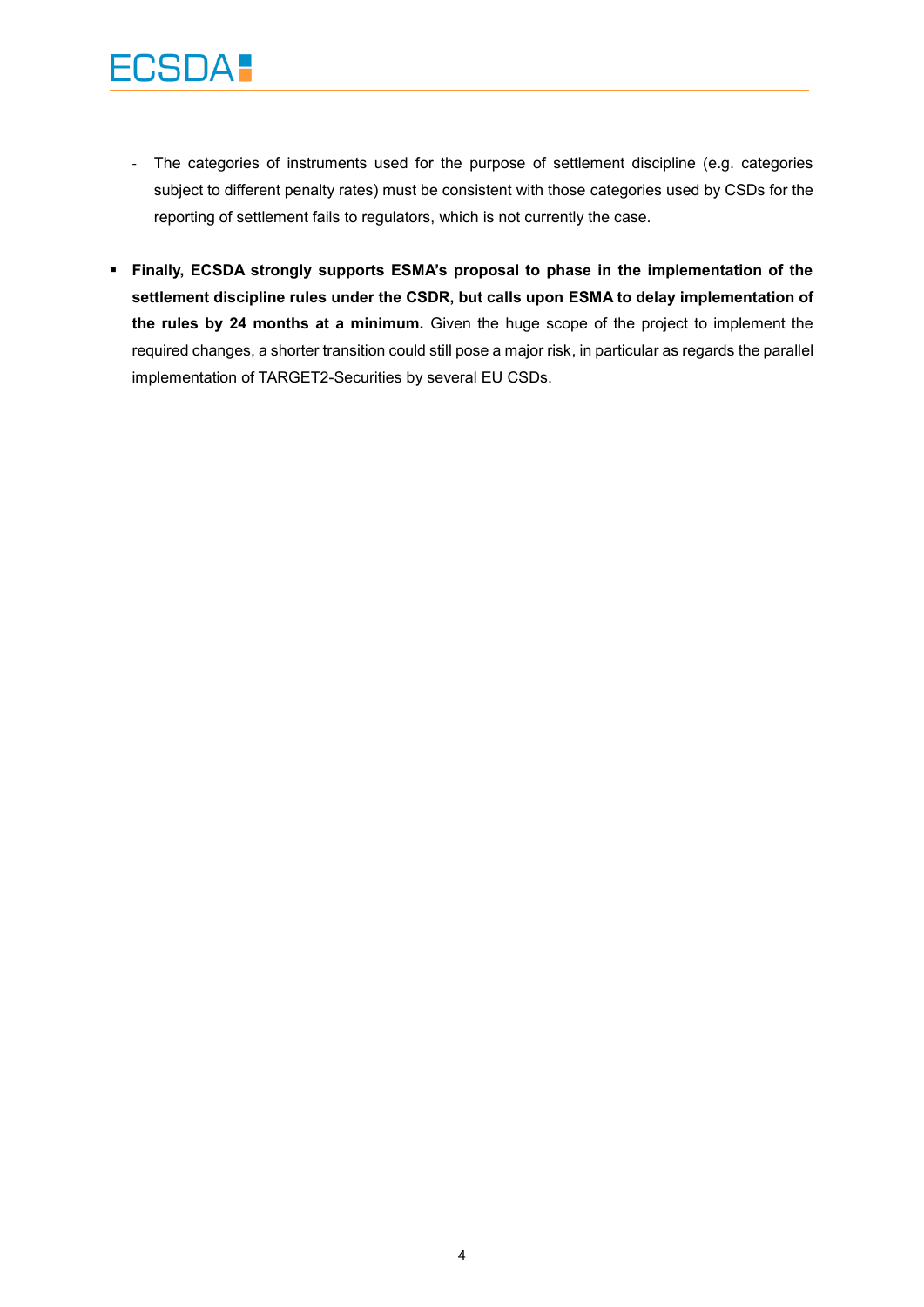### **1. Responses to the ESMA consultation questions (technical standards)**

*Q1: Do you think the proposed timeframes for allocations and confirmations under Article 2 of the RTS on Settlement Discipline are adequate? If not, what would be feasible timeframes in your opinion? Please provide details and arguments in case you envisage any technical difficulties in complying with the proposed timeframes.*

This question refers to: Section 2.1 of the Consultation paper (p.9-10)  $\frac{2}{3}$  Annex 1, Chap.2, art.2 (p.113-115): draft RTS

CSDs are not in the scope of art.2 of the draft RTS, which concerns measures to be taken by investment firms. However, we would like to point out that the fields required for the purpose of trade confirmations need to be consistent with the fields used in the further processing of the transaction (e.g. for the matching of instructions).

 $\frac{2}{2}$ 

*Q2: Do you agree with the cases when matching would not be necessary, as specified under Article 3(2) of the draft RTS? Should other cases be included? Please provide details and evidence for any proposed case.*

This question refers to:

Section 2.1 of the Consultation paper (p.11-12)

Annex 1, Chap. 2, art.3(2) (p.115-116): draft RTS

ECSDA supports ESMA's proposal that CSDs should offer mandatory matching on a continuous and automated basis, and we agree with ESMA's proposals in relation to matching tolerance levels which is in line with the ESSF-ECSDA matching standards.

We welcome the exemptions proposed by ESMA in art.3(2) of the draft RTS in relation to compulsory matching, but we believe that these exemptions should not be considered as "mandatory exemptions". In other words, ECSDA would like ESMA to confirm that matching can be allowed by the CSD on an optional basis in the cases mentioned under points (a) and (b), even if it is not mandatory.

Regarding exception (b), ECSDA believes that the wording proposed by ESMA does not cover all relevant scenarios, especially in direct holding markets and thus needs to be adjusted. As mentioned in our response of 22 May 2014 to the ESMA Discussion Paper, FoP instructions between accounts managed by the same participant should be excluded from the compulsory matching requirement since these are typically collateral movements, portfolio transfers or account allocation movements, especially in direct holding markets. We believe that the phrase *"accounts opened in the name of the same participant"* contained in art.3(2)(b) of the draft RTS is too narrow and should be replaced by *"accounts*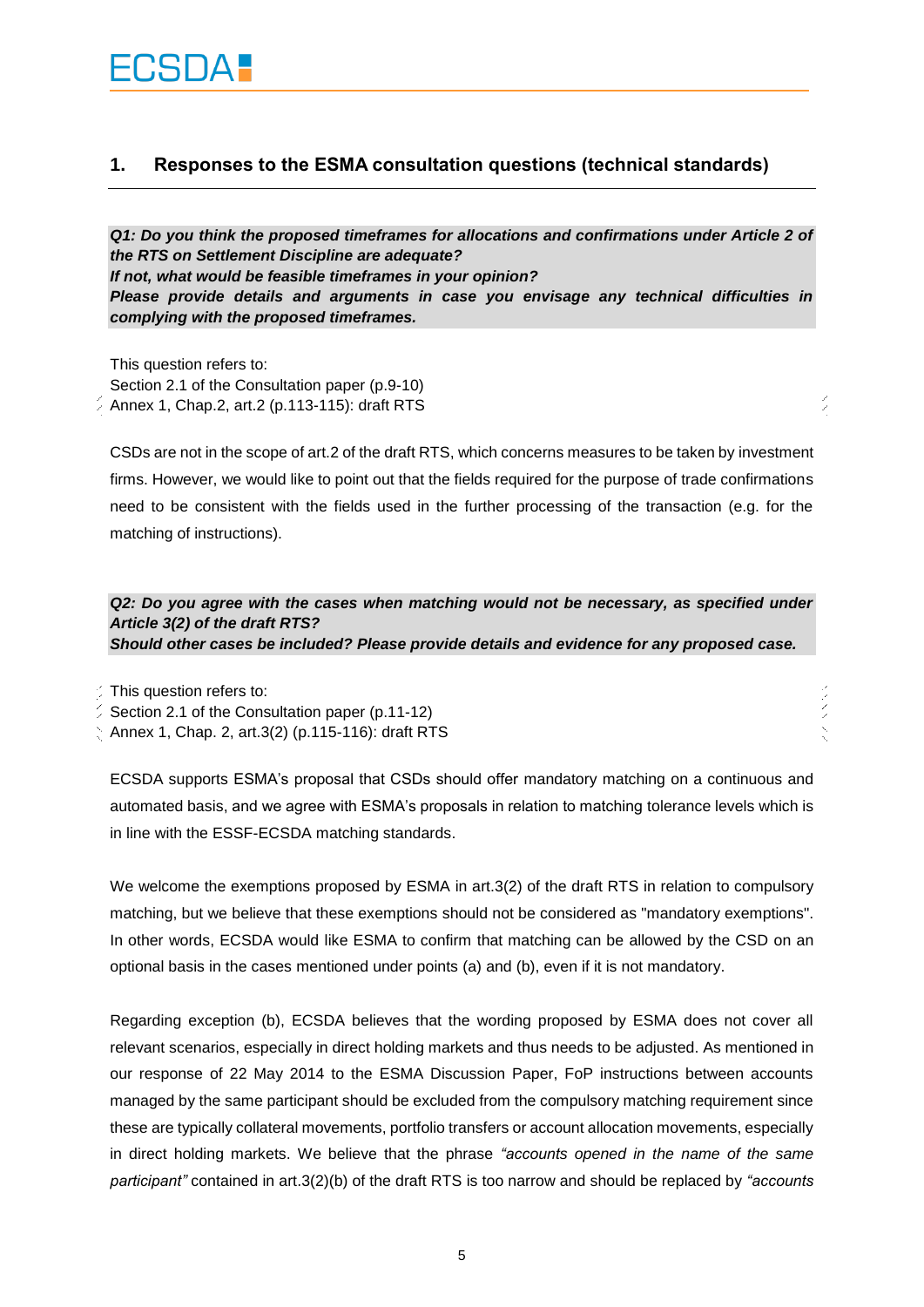## CSDA .

*managed by the same participant"* in order to take into account the different ways in which beneficial owner accounts can be managed in CSDs.

In some CSDs, securities can be held in accounts belonging to end investors (clients of the CSD participant). The CSD participant responsible for managing these accounts can act as account operator (as mentioned under CSDR article 31) and/or it can act based on a Power of Attorney granted by the end investor. In the latter case, the securities accounts are not necessarily opened in the name of the CSD participant, but might be opened solely in the name of the end investor. This is currently not reflected in the draft RTS and must be addressed to avoid creating distortions in markets where this practice is established, well-recognised and even encouraged.

Concretely, when securities are transferred directly from the account of a client of Participant A (or from Participant A's account) to the account of a client of Participant B, mandatory matching can be enforced. However, the very same transfer of securities is sometimes executed in two steps: first, the securities are transferred from the account of Participant A to the account of Participant B in one transaction, and second, Participant B instructs a delivery between its account and the account of its customer, the end investor. In this latter scenario, the second transaction allocating securities from Participant B's account to the account of the customer of Participant B is only effected by one participant and between accounts opened in the name of different entities (one account is in the name of Participant B, the other account is in the name of the end investor, a client of Participant B). ECSDA is concerned that the wording proposed by ESMA in art.3(2)(b) of the draft RTS would not cover this scenario. Not exempting such account allocations from mandatory matching would create major practical problems since compulsory matching is practically not feasible (Participant B would have to match "with itself"). As a result, we strongly recommend that the exemption from compulsory matching for FoP instructions contained in art.3(2)(b) be extended to all FoP transfers between *accounts managed by the same participant,*  irrespective of the name in which the securities accounts were opened..

Furthermore, the two exemptions set out in art.3(2) should not be considered exhaustive. Given the diversity of current market practices, more exemptions from mandatory matching will be necessary in a number of cases, including:

- in the context of corporate actions processing;
- for certain transfers effected as a result of complaints or corrections in the CSD's registry;
- when instructions are processed as a result of a Court order (e.g. insolvency proceedings).

In order to allow for the necessary flexibility in relation to mandatory matching and to avoid any market distortions, ECSDA suggests giving CSDs the possibility to define further exemptions in addition to the cases mentioned in (a) and (b), subject to the approval of the competent authority.

Moreover, ESMA's proposal that *"CSDs shall require that CCPs send already matched settlement instructions into the securities settlement system operated by a CSD"* is not always practically possible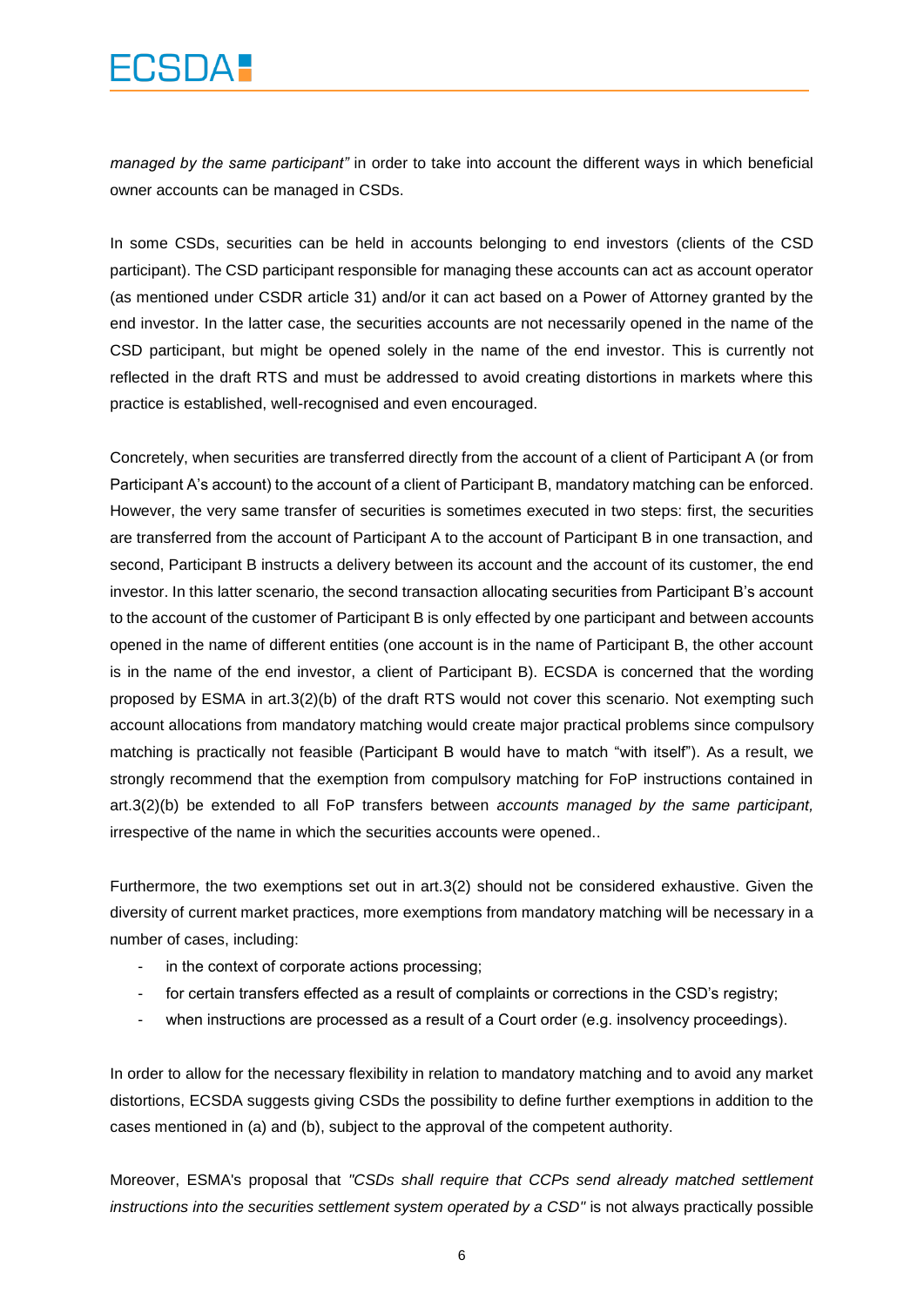# 

when multiple CCPs are involved. Indeed, two CSD participants might use a different CCP and, in such cases, matching can often not occur at the CCP level, but must occur at CSD level.

More generally, ECSDA is concerned that the current drafting of art.3(2)(a) might create some ambiguity as regards the matching location relevant for settlement purposes and might need to be rephrased. Indeed, point (a) introduces the notion of "*already matched*" instructions and, from a legal perspective, ECSDA wants to ensure that this does not in any way conflict with the fundamental principle that only matching performed at the CSD can be binding for settlement purposes. This is without prejudice to the possibility of CSDs to consider for their own purposes settlement instructions as "*already matched*" when all the required matching information for both legs of the transaction have been received from the relevant market infrastructures (CCPs or trading venues) which de facto have all the required information in their own systems and which send instructions to the CSD on behalf of their users. This operating model, favouring STP and settlement efficiency, should be supported. Finally, the use of the term "*already matched*" could also create confusion with the notion of "already matched" in T2S, which refers to settlement instructions that are pre-matched at CSD level, not at the level of the trading venue or the CCP.

ECSDA recommends the following amendments to art.3(2) of the draft RTS:

*Article 3 - Details of the CSD procedures facilitating settlement and details of the measures to be established by CSDs to encourage and incentivise the timely settlement of transactions*

[...] 2. A CSD shall match settlement instructions prior to settlement, based on the instructions sent by *participants, except in the following circumstances:* 

- *(a) the settlement instructions received by the CSD are already matched by trading venues or other entities such as CCPs;*
- *(b) FoP instructions which consist of transfers of financial instruments between different accounts opened in the name of managed by the same participant.;*
- *(c) any other circumstances deemed necessary by the CSD, provided these are approved by the competent authority.*

*CSDs shall require that CCPs send already matched settlement instructions into the securities settlement system operated by a CSD, unless letter b) of subparagraph 1 applies.*

#### *Q3: What are your views on the proposed approach under Article 3(11) of the draft RTS included in Chapter II of Annex I?*

*Do you think that the 0.5% settlement fails threshold (i.e. 99.5% settlement efficiency rate) is adequate? If not, what would be an adequate threshold? Please provide de-tails and arguments. Do you think that the 2.5 billion EUR/year in terms of the value of settlement fails for a securities settlement system operated by a CSD is adequate? If not, what would be an adequate threshold? Please provide details and arguments.*

This question refers to:

Section 2.1 of Consultation paper (p.15-16)

Annex 1, Chap.2, art.3(5)-(7) and (11) (p.117-118): draft RTS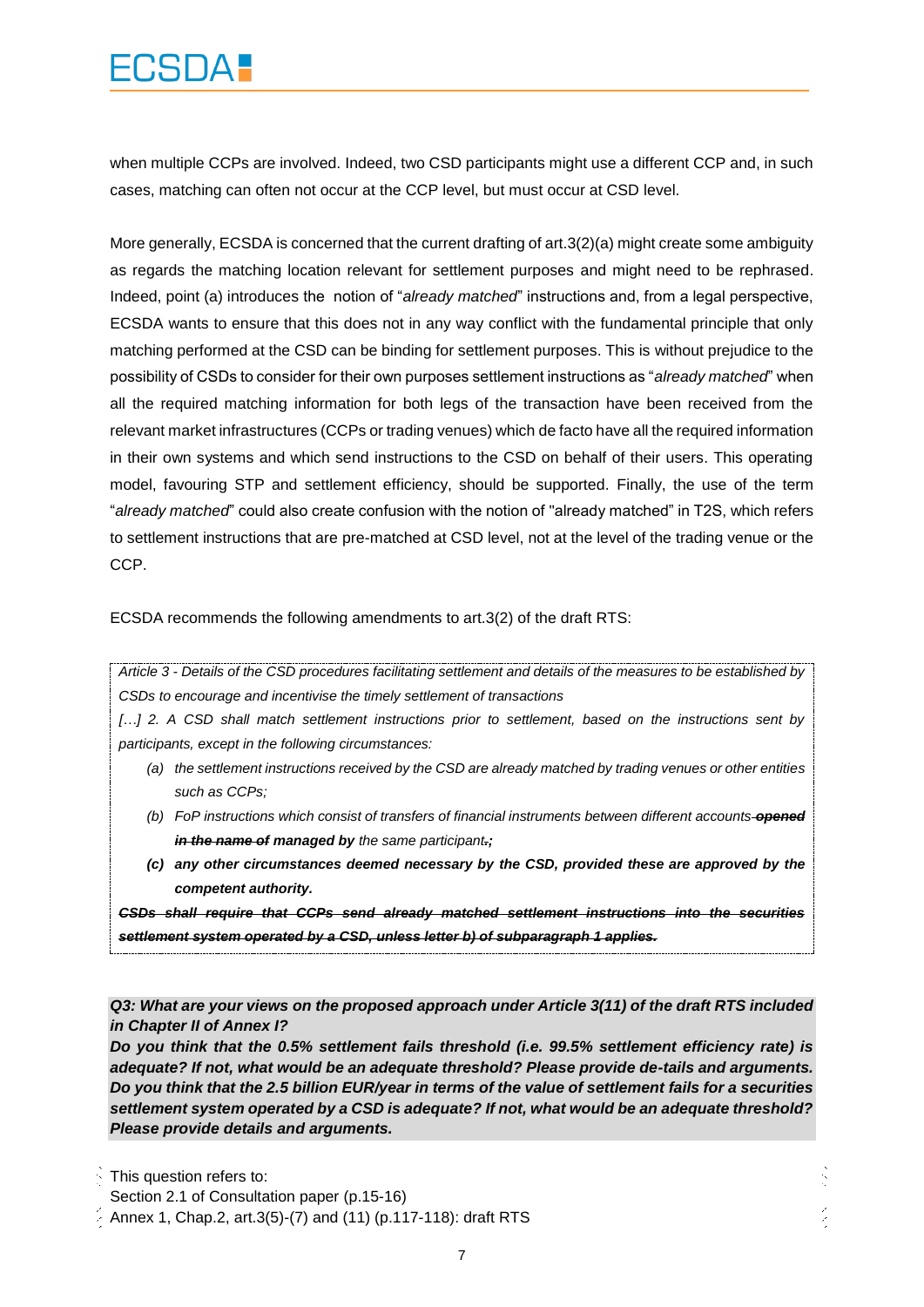

ECSDA remains convinced that Level 2 legislation should not mandate specific technical functionalities of CSD systems and thus believes that the draft RTS proposed by ESMA are unnecessarily prescriptive. CSDs believe it should be up to each market to decide on the most effective and appropriate tools to prevent settlement fails, and that the objectives of the CSDR can be achieved without imposing a single technical design on all EU CSDs.

In this respect, ECSDA would like to remind ESMA of the conclusion of the European Commission Impact assessment<sup>1</sup> of 2012 on the proposal of a CSD Regulation, which recommended the adoption of common principles for settlement discipline while arguing against prescribing the use of certain standard processes for improving settlement efficiency, acknowledging in particular that *"prescribing a common way of organising settlement processes across the 30+ CSDs in Europe would be a very lengthy and likely impossible task"* and that *"any measures that were too prescriptive could become obsolete very quickly in the rapidly changing market environment"*.

ECSDA thus welcomes the additional flexibility introduced by ESMA through the thresholds in art.3(11) of the draft RTS. That said, in line with the T2S AG response to ESMA, ECSDA confirms that the recycling functionality could be removed from the exemption under art.3(11) since all CSDs can be expected to offer such a functionality.

More generally, we believe that a proportionate approach is indispensable given the substantial implementation costs that CSDs, including small and medium CSDs, would have to face in order to develop these functionalities (see our answer to question 4 for further details). These costs will ultimately have to be borne by CSD participants and will not always be justified by the potential market benefits.

#### *Q4: What are your views on the proposed draft RTS included in Chapter II of Annex I?*

This question refers to: Section 2.1 of the Consultation paper (p.10-16) Annex 1, Chap. 2 (p.115-118): draft RTS

 $\overline{\phantom{a}}$ 

Before commenting in detail on Chapter II of Annex I in the draft RTS, ECSDA would like to share the findings of an analysis carried out among its members in relation to CSD implementation costs. In order to substantiate our arguments with quantitative figures on individual ESMA proposals, we collected cost estimates from 19 CSDs (including the 2 ICSDs) during the consultation period. We refer to the outcome of this exercise throughout our response and, wherever relevant, we hope that ESMA can take these cost estimates into account for its impact assessment.

 $\frac{1}{2}$ 

<sup>1</sup> See <http://eur-lex.europa.eu/legal-content/EN/TXT/?uri=CELEX:52012SC0022> (p.24-25)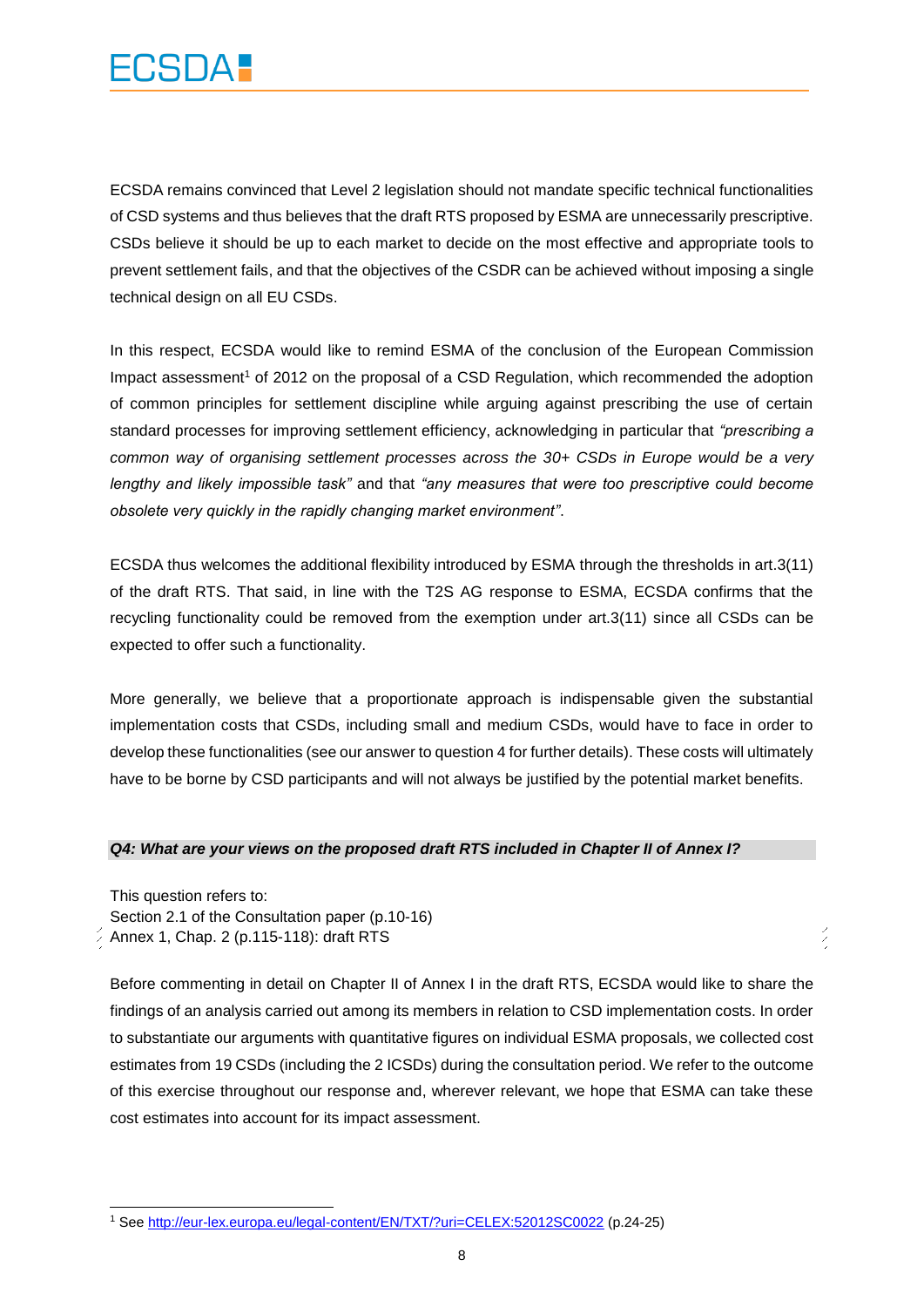As regards Chapter II requirements, i.e. measures to prevent settlement fails and fails reporting requirements, our analysis shows that, alongside the proposals on buy-ins, the proposed requirements on preventing and monitoring fails are expected to be the most substantial cost factor in relation to CSDR settlement discipline. CSDs estimate total implementation costs in relation to the proposals on preventing and reporting fails alone to amount to nearly EUR 24 million, or EUR 1.25 million per CSD on average. The high costs are partly due to the need for the ICSDs to implement the functionalities and reporting not just in relation to EU "domestic" transactions, but also to their international business. Once implemented, the system for preventing and monitoring fails will have to be operated. This is expected to cause further yearly operating costs of nearly EUR 5 million or over EUR 250,000 per CSD.

#### **Manual interventions: art.3(1) of the draft RTS (p.115)**

As stressed in the ECSDA response of 22 May 2014 to the ESMA Discussion Paper, occasional manual interventions in CSD procedures are necessary and essential for the smooth processing and timely settlement of instructions, in particular where corrective actions are required, or in times of crisis.

In the absence of a definition of "manual intervention" in art.3 of the draft RTS and in order to avoid legal uncertainty we would like ESMA to clarify the following points in relation to the reporting of manual interventions by CSDs:

- The notion of "manual intervention" is limited to the processing of settlement instructions and thus to the settlement service only, as stated in the first sentence of art.3(1);
- "Manual intervention" refers to direct interventions by the CSD only and excludes, for instance, manual interventions by CSD participants e.g. via a user interface;
- CSDs will only be expected to report manual interventions which are not foreseen in the CSD's operating procedures. As a one-off exercise, we expect CSDs to initially provide their competent authority with a description of all the manual interventions listed in their operating manual, with the possibility for the competent authority to assess them based on their impact on the smooth functioning of the SSS;
- In addition, if deemed necessary, CSDs could report periodically (e.g. semi-annually or annually) aggregate figures on the manual interventions having taken place in line with the CSD's operating procedures.
- Finally, reporting *"without any delay"* seems excessive given the lack of urgency in such cases. It would be more appropriate to require CSDs to report manual interventions *"within a reasonable timeframe"* to their competent authority.

In order to reflect these points better in the text, ECSDA recommends the following amendments to art.3(1) of the draft RTS:

*Article 3 - Details of the CSD procedures facilitating settlement and details of the measures to be established by CSDs to encourage and incentivise the timely settlement of transactions*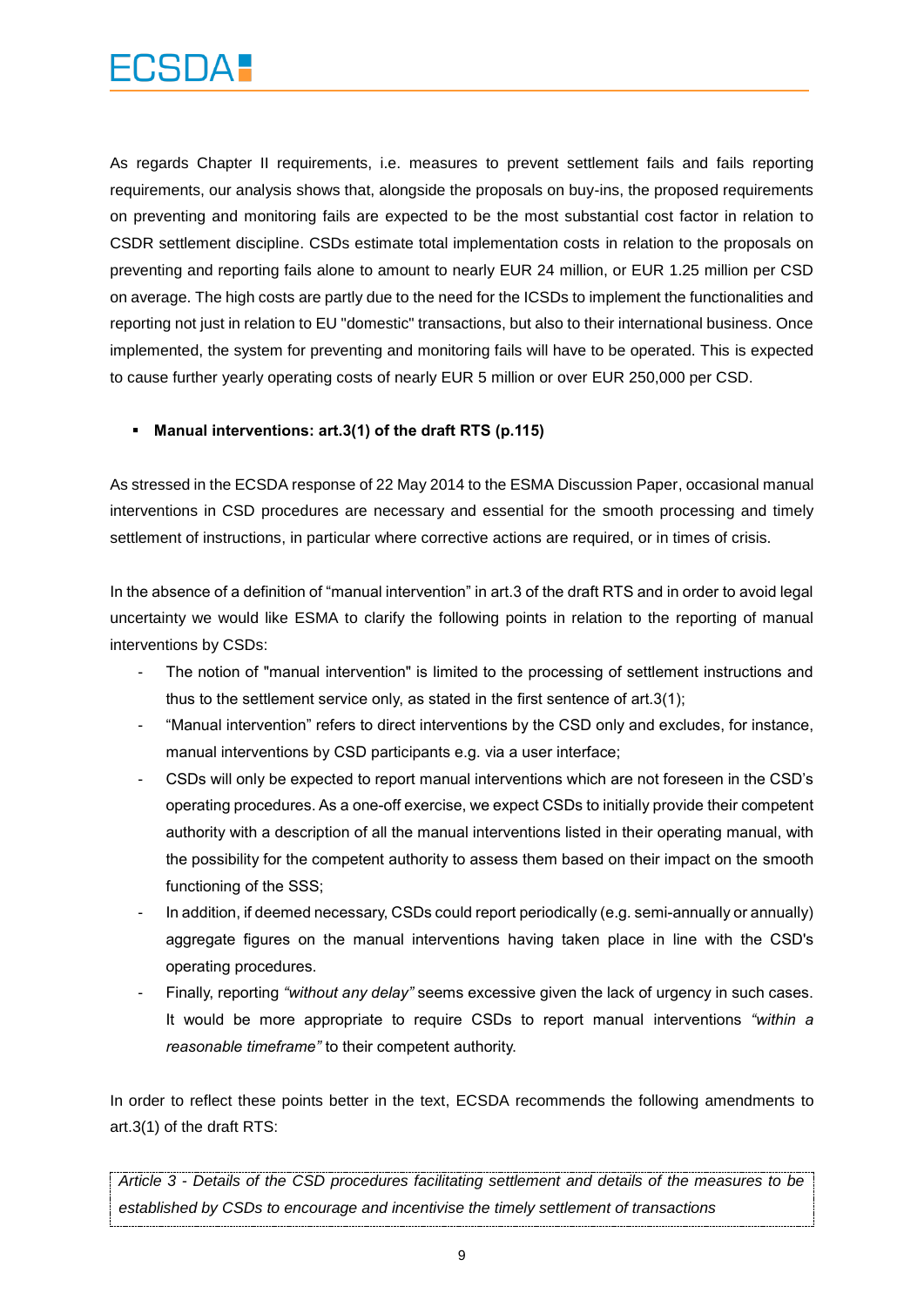*1. A CSD shall process settlement instructions on an automated basis.*

*A CSD shall report any types of manual intervention by the CSD in relation to the settlement process to the competent authority, without any delay within a reasonable timeframe where such manual interventions are not foreseen in the CSD operating procedures, covering at least: […]*

#### **Standardised matching fields: art.3(3) of the draft RTS (p.116)**

ECSDA would like to reiterate its view that prescribing the use of standardised mandatory matching fields is not appropriate for binding Level 2 legislation and is not necessary to fulfil the Level 1 mandate granted to ESMA by the CSDR. Imposing mandatory matching fields by law will prevent flexible adaptations in the future and is unlikely to bring substantial benefits in terms of improving settlement efficiency. On the contrary, we believe that imposing mandatory matching fields by law could increase the number of settlement fails and create systemic risk. This is because the higher the number of mandatory matching fields, the more likely it becomes that two instructions do not match. Market practices take time to harmonise, and CSDs cannot guarantee that their participants will always "populate" mandatory matching fields in the correct way.

In order to avoid an adverse impact on settlement efficiency, which would clearly go against the very objective of the CSDR, ECSDA recommends an alternative approach whereby ESMA would define a list of harmonised matching fields, but would leave it up to each CSD to define which of these fields should be made mandatory for matching, and which fields remain optional matching fields.

Most importantly, field (d) on "transaction type" can only be made a mandatory matching field once there is an agreed harmonised market practice on how to populate such a field (i.e. what value to assign for the different types of transactions). Without such harmonised market practice, there is a high risk of an increase in the number of matching fails, and thus a negative impact on settlement efficiency. Besides, field (d) as proposed by ESMA must be amended to comply with ISO standards (see our answer to question 23 of the Consultation Paper).

Furthermore, ESMA should be aware that field (c) on trade date is not currently used in most CSDs, especially for OTC transactions. ECSDA is not convinced that such a field is always necessary, and believes that imposing it as a mandatory matching field would significantly increase the cost and complexity of CSDR implementation. We thus recommend removing field (c) from art.3(3) of the draft RTS, knowing that CSDs can still make use of the field where this is appropriate.

In case ESMA decides to follow our suggestion and to turn the "transaction type" field into an optional field in order to avoid a negative impact on settlement efficiency, they should be aware that:

The CSD will still have to compare the way the field is populated in two matching instructions in order to determine whether an exemption should be applied (e.g. in the context of buy-in rules) and, in case the two values do not match, the exemption will not apply;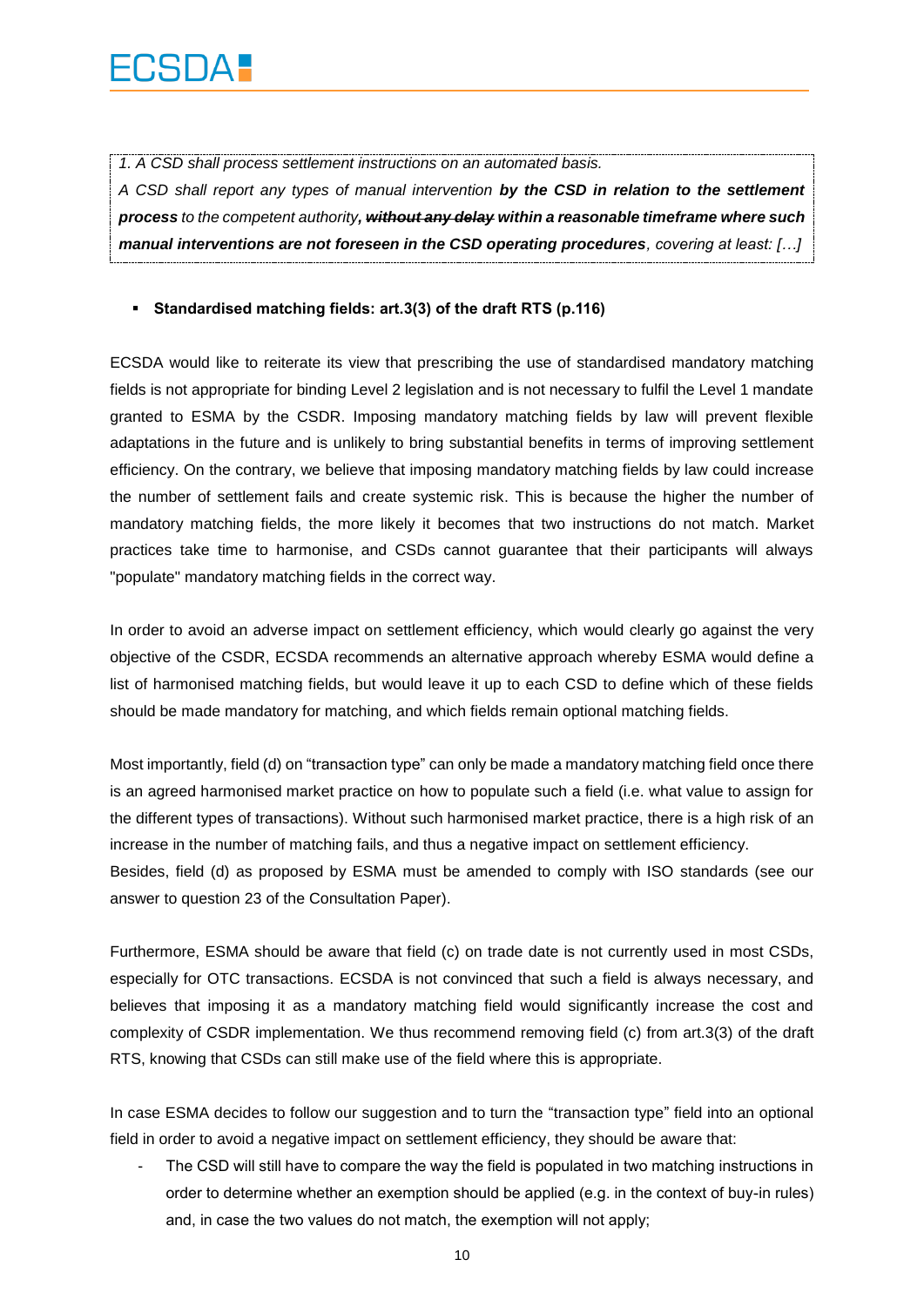- CSD records and regulatory reporting may unavoidably include inconsistencies as a result, with the possibility that a single transaction is occasionally reported with two different transaction codes.

Irrespective of whether matching fields are made mandatory or optional, the main obstacle to the implementation of a "transaction type" field is the lack of harmonised market practice. As pointed out in the T2S AG response to the ESMA Consultation Paper, EU CSDs and market participants are currently using certain values to populate this field in a way that triggers differences in the processing of settlement instructions. Achieving a harmonised standard which is agreed, endorsed, monitored and implemented within the ISO global framework will take a considerable amount of time and require important coordination efforts by standard setters, infrastructures and their participants. The consequences on the overall implementation timeline must therefore be duly considered, in line with our response to question 14 and the arguments put forward in the T2S AG response.

ECSDA recommends the following amendments to art.3(3) of the draft RTS:

*Article 3 - Details of the CSD procedures facilitating settlement and details of the measures to be established by CSDs to encourage and incentivise the timely settlement of transactions*

*[…] 3. A CSD shall require its participants to use at least the following mandatory matching fields for the matching of settlement instructions:*

*(a) instruction type (covering at least the types of instructions specified in point h) of Article 4(2)); (b) intended settlement date;*

#### *(c) trade date;*

*(d) transaction type (covering at least the types of transactions specified in point f) of Article 4(2));* […]

#### **Mandatory bilateral cancellation facility: art.3(4) of the draft RTS (p.117)**

ECSDA recognises that bilateral cancellation facilities are a best practice and that CSDs should be encouraged to offer such functionality based on market demand, although we do not believe it is necessary to mandate its use in Level 2 legislation.

If ESMA however maintains art.3(4), we believe that it should be clarified that this article only applies to instructions that are already matched and that it does not impact the ability of the CSD to cancel instructions as necessary, for instance in the context of corporate actions on flows.

### **Hold and release mechanism, recycling, partial settlement: art.3(5) to (7) of the draft RTS (p.117)**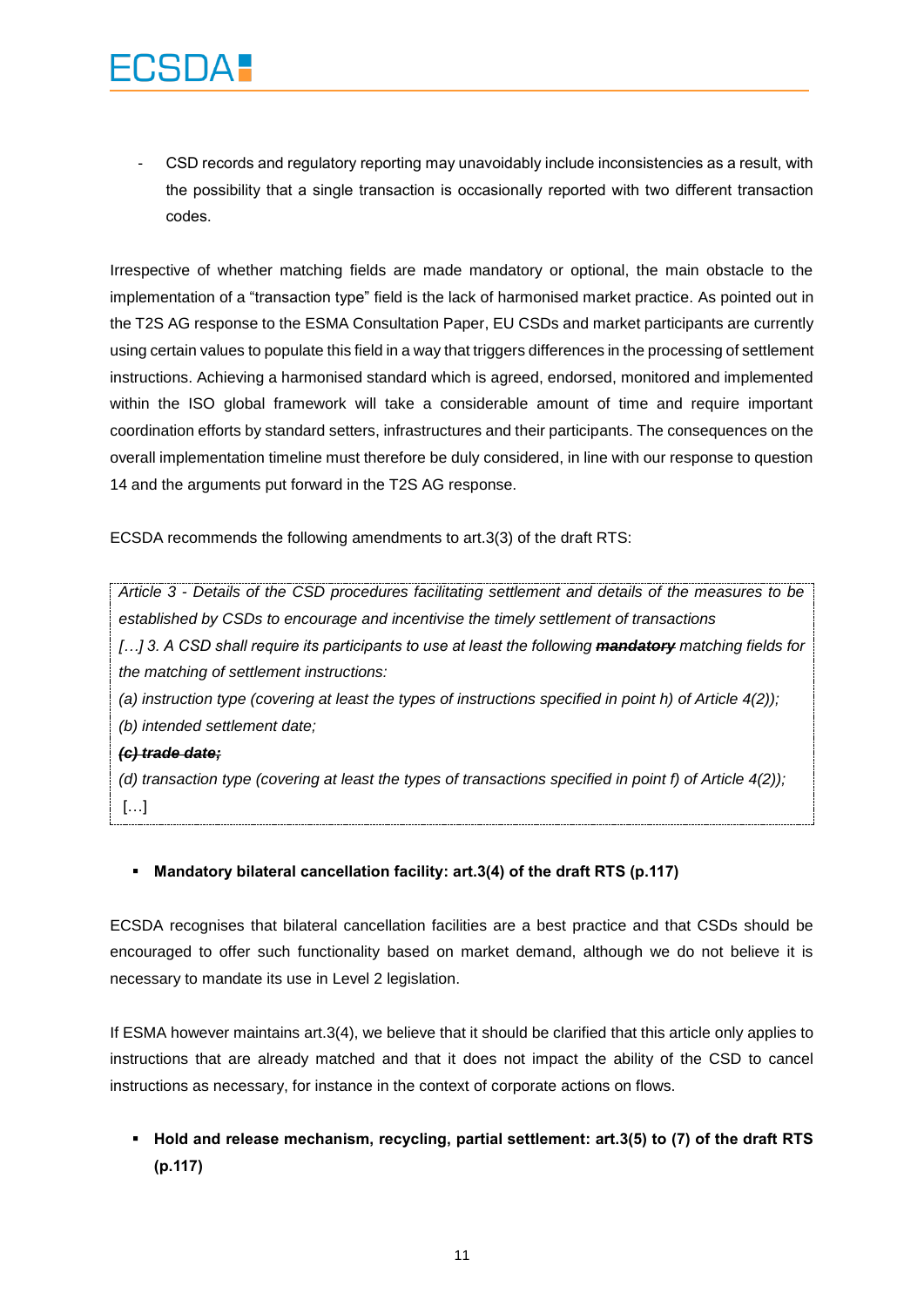## 

ECSDA remains convinced that Level 2 legislation should not mandate specific technical functionalities of CSD systems and that the draft RTS proposed by ESMA are thus unnecessarily prescriptive. CSDs believe it should be up to each market to decide on the most effective and appropriate tools to prevent settlement fails. The objectives of the CSDR can be achieved without imposing a single technical design to all EU CSDs.

ESMA should be aware of the substantial implementation costs that would be incurred by some CSDs, especially CSDs not participating in T2S, for developing the proposed functionalities. With regard to the mandatory functionalities in art.3(5)-(7), the cost estimates collected from ECSDA members have shown important differences among CSDs. Most CSDs participating in T2S have not separately counted the mandatory functionalities as costs, given that they will be available in T2S and are thus perceived as part of the general T2S costs. For CSDs outside T2S however, implementing the compulsory functionalities, in particular partial settlement, will cause substantial costs. For a relatively small CSD, this could require an estimated one-off investment of up to EUR 200,000 and yearly running costs of further EUR 35,000. The related costs for the ICSDs would be multiple times higher given that they will have to implement the functionalities not just in relation to EU "domestic" transactions, but also for their international business. It is important to carefully consider such costs, which will ultimately be borne by market participants with the potential benefits, which are not always obvious in markets with an already high settlement efficiency rate.

If ESMA nevertheless decides to maintain art.3(5), (6) and (7) as proposed, we recommend amending art.3(6) to clarify that the obligation to recycle failed settlement instructions should only apply to instructions that have been matched and that a CSD should be allowed to foresee the cancellation of instructions after a certain time to avoid "indefinite" recycling for those instructions in financial instruments which are not subject to penalties for late settlement and buy-ins:

*Article 3 - Details of the CSD procedures facilitating settlement and details of the measures to be established by CSDs to encourage and incentivise the timely settlement of transactions […] 6. Without prejudice to the application of Directive 98/26/EC, the penalty mechanism referred to in Article 7(2) of Regulation (EU) No 909/2014, the right to bilaterally cancel the transaction, as well* as to the buy-in requirements referred to in Article 7 of Requlation (EU) No 909/2014, a CSD shall *recycle failed matched settlement instructions until they are either settled or bilaterally cancelled.*

#### **Information to participants: art.3(8) of the draft RTS (p.117)**

ECSDA agrees with ESMA that CSDs should be required to provide up-to-date information on pending settlement instructions to their participants. It should however be up to each CSD participant to decide whether they wish to receive such information in push or in pull mode. As pointed out in the T2S AG response to ESMA's Consultation Paper, not all participants require allegement messages in order to support their processing of instructions. In the context of T2S, for instance, it has been agreed that the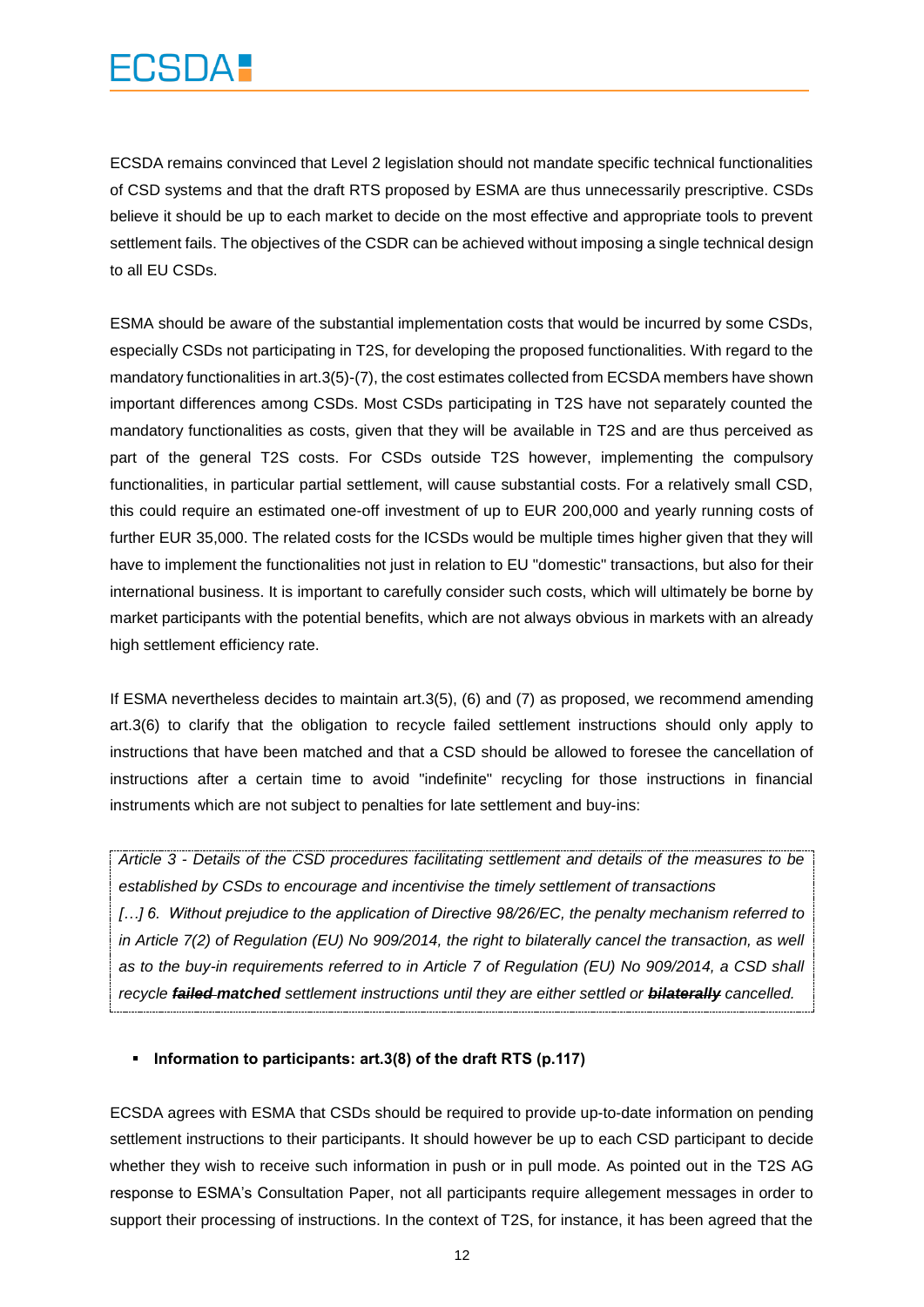CSDs' allegement message service should be optional and not mandatory, given that many participants have pointed out that they do not want to be flooded with messages that are not needed to identify pending instructions.

In the same spirit, we do not think that Level 2 technical standards should go as far as specifying the exact timing of this process, as proposed by ESMA in art.3(8) of the draft RTS. The practical modalities typically depend on the technical design of each CSD's system and on participants' preference based on the costs involved. The most important thing is to ensure that participants should have easy and timely access to such information.

As a result we think that art.3(8) of the draft RTS should be amended as follows:

*Article 3 - Details of the CSD procedures facilitating settlement and details of the measures to be established by CSDs to encourage and incentivise the timely settlement of transactions […] 8. A CSD shall offer its participants the possibility to be informed inform its participants about pending settlement instructions of counterparties in a timely manner at least within 1 hour after the first unsuccessful attempt to match the instructions and 1 hour from the beginning of the intended settlement date.*

**Real-time access: art.3(9) of the draft RTS (p.117-118)**

ECSDA generally agrees with the need for CSD participants to be able to access real-time information regarding ISD and settlement instructions but, for some of the fields listed in art.3(9), we note that there are currently no existing ISO standards allowing for harmonised implementation. This is in particular true for the buy-in information under point (e), but also for fields (a) to (d). As explained in our answer to question 5, the required information on buy-ins is in most cases not available to the CSD.

ECSDA thus suggests the following amendments to art.3(9) of the draft RTS, which are aligned with the proposed amendments for art.4(1) of the draft RTS:

9. A CSD shall enable its participants to have real-time access to the information regarding the intended settlement date and the status of their settlement instructions […] covering at least the following:

*(a) matched settlement instructions that are not settled pending instructions, which can still settle on the intended settlement date;*

*(b) settlement instructions that are not matched;*

*(e) (b) failed settlement instructions that are not matched which cannot settle anymore on the intended settlement date, including, where available, information on: […]*

*(c) settlement instructions on hold;*

*(g) (c) fully settled settlement instructions.;*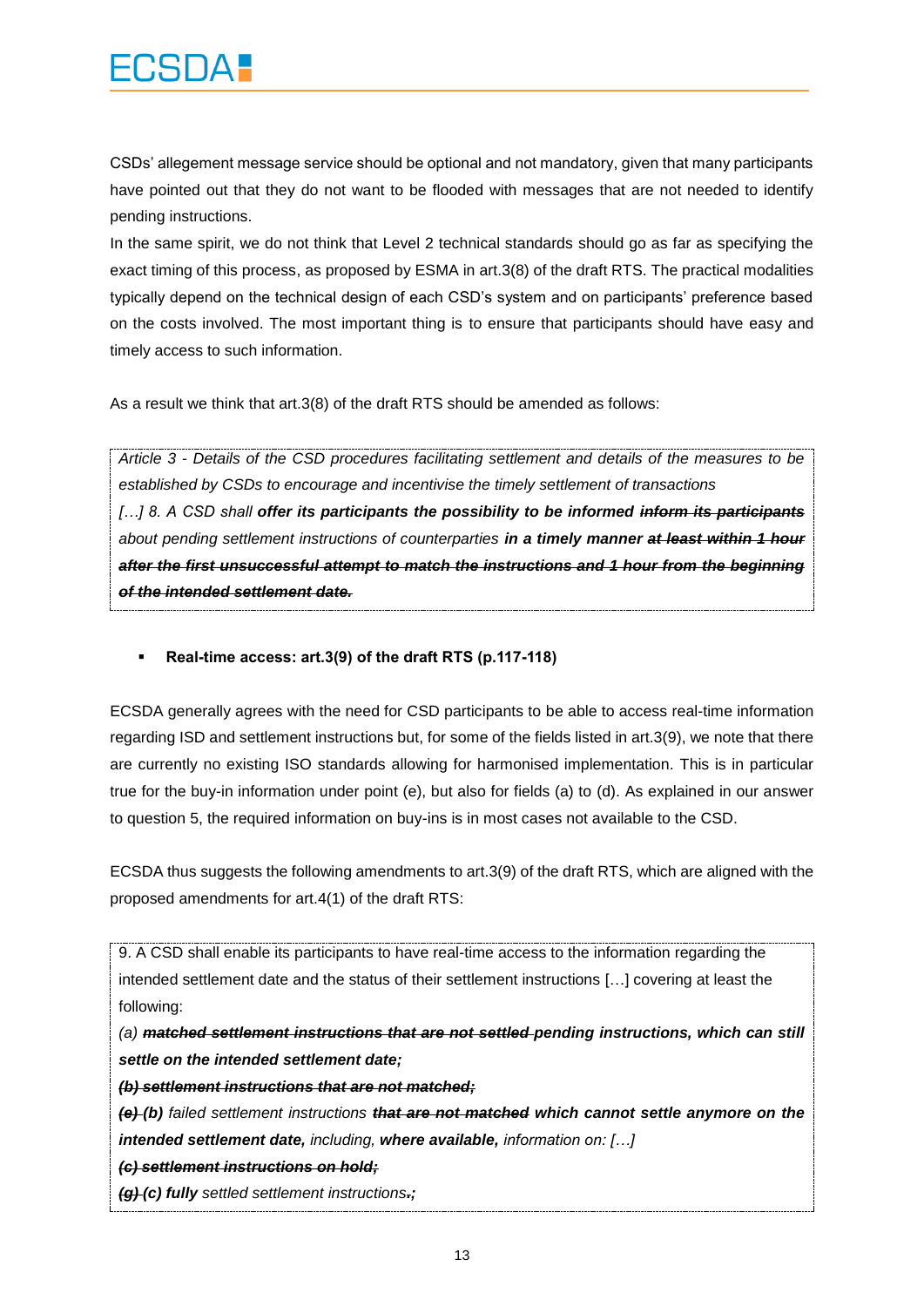

*(d) partially settled settlement instructions, with respect to both the settled part and the unsettled part including the settled part and the missing part of either securities or cash;*

**(f) (e)** cancelled settlement instructions*, including information whether it is cancelled by the system or by the participant***;.**

*For each of the categories of settlement instructions above, the following information should be provided:* 

*- whether an instruction is matched or not matched;* 

*- whether an instruction can settle partially;* 

*- whether an instruction is on hold;* 

*- where relevant, what are the reasons for instruction being pending or failing.*

#### *Q5: What are your views on the proposed draft RTS on the monitoring of settlement fails as included in Section 1 of Chapter III of Annex I?*

This question refers to:

Section 2.2 of the Consultation Paper (p.17-20)

Annex 1, Chap.3, Section 1 (p.119-122): draft RTS, including annexes 1 and 2 (p.133-153)

#### **Monitoring system: art. 4 of the draft RTS (p.119-121)**

The reporting requirements specified by ESMA need to properly reflect the fact that CSDs can only identify and report information that they actually have access to. This in turn depends heavily on the functionalities and communication flows that CSDs will be expected to develop and the role they play under the other settlement discipline provisions. Given the already very heavy implementation burden on CSDs and for the sake of efficiency, additional costly developments for the sole purpose of reporting should be avoided. The cost estimates provided in our answer to question 4 suggest that a re-calibration of the type of information CSDs will have to monitor and report could contribute to significantly lower implementation costs by reducing complexity and focusing on the information items which are truly necessary for CSDR compliance and which can reasonably be provided by CSDs.

Consistency across the different parts of the technical standards is especially crucial. The monitoring and reporting requirements under art.4 of the draft RTS need to reflect the solutions found on other issues, including matching fields, penalty mechanism and buy-in rules.

In relation to the required information on buy-ins, we would like to point out that this information is in most cases currently not available to CSDs. Most CSDs are not aware of the buy-in process and its outcome, and if an instruction is settled or cancelled, the CSD typically cannot know if this is the result of a successful buy-in, or because securities were finally delivered, or because a cash compensation was agreed. As explained in our answer to question 7, we strongly believe that CSDs should not be required to be involved in the buy-in process. CSD do not - and should not - have access to all the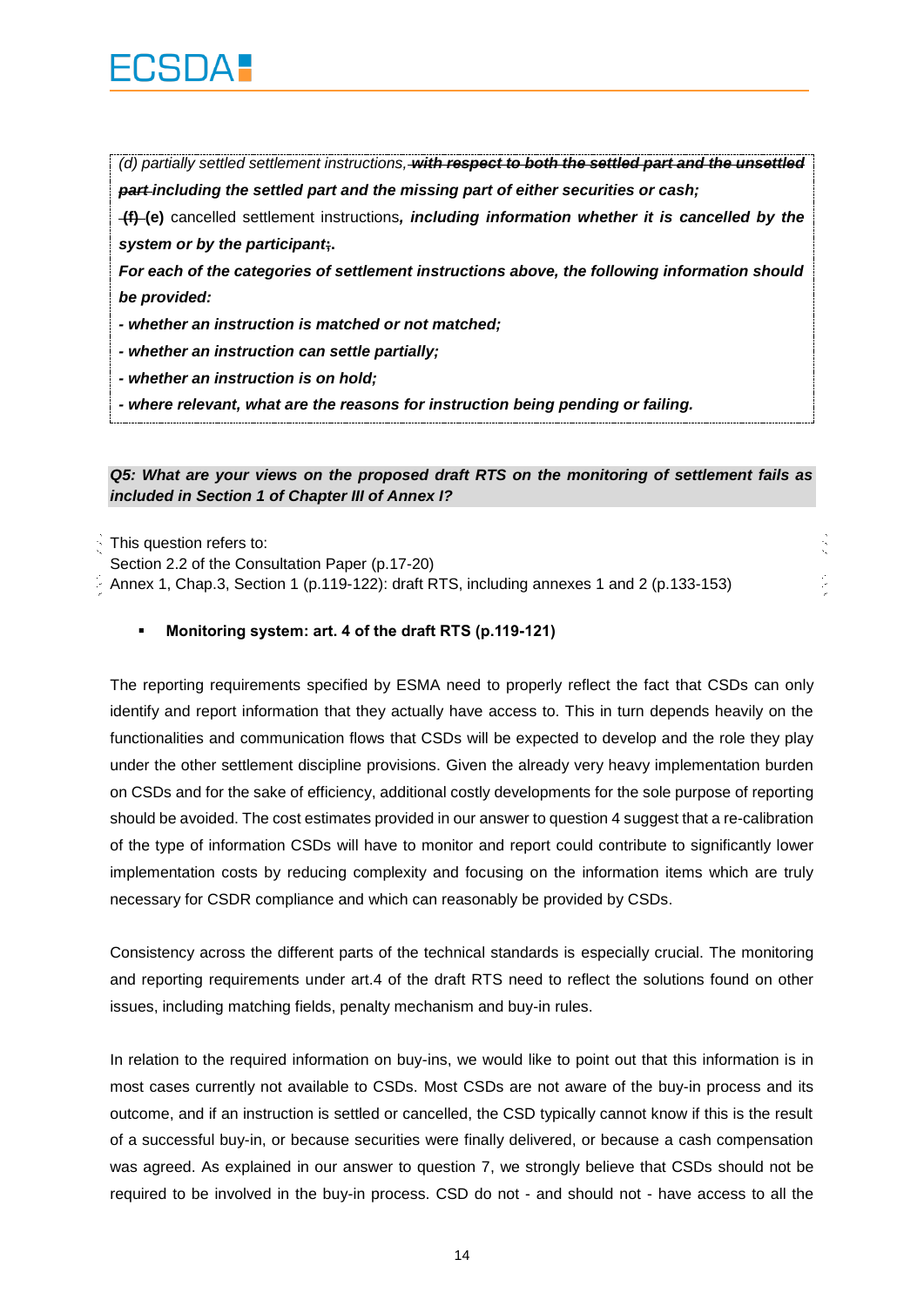## **CONTECT**

information listed under art.4(1)(b). In line with the T2S AG response, we therefore suggest to require CSDs to report the information on buy-ins only "*where available*".

Furthermore, as explained in our answer to question 23 of the Consultation Paper on draft RTS for recordkeeping, many of the proposed items that CSDs would need to identify and record for the purpose of monitoring and reporting settlement fails are not consistent with existing ISO standards. Although we do not think Level 2 legislation should refer to any specific standards at all, if ESMA nevertheless decides to require specific codes to be defined, it is essential that these codes are fully aligned with internationally recognised standards. CSDs and their participants operate in global financial markets and compatibility with open and internationally-recognised standards must be ensured, in line with CSDR article 35, if ESMA imposes the use of specific transaction and status codes.

ECSDA would also like to ask for some clarification regarding the term *"per Intended Settlement Date"*  used in art.4 of the draft RTS. Both the first sentence of art.4(1) and art.4(2)(a) require CSDs to identify (and report) settlement related information and settlement fails per intended settlement date (ISD). Our understanding is that CSDs are expected to monitor the related items on a daily basis, rather than having to group all items according to their ISD.

As regards art.4(1)(f) on "*recycled settlement instructions*", we believe it should be deleted as it is redundant. Indeed, recycled settlement instructions are either pending settlement on ISD, in which case they are covered under art.4(1)(a), or they have failed and are thus covered under art.4(1)(e), until they are settled or cancelled. In addition, no ISO code currently exists to identify recycled transactions (either in T2S or outside T2S). In any case, competent authorities can deduct which instructions have been recycled from the use of the other codes and will be aware in case a given CSD is exempt from the recycling requirement as per art.3(11).

In line with the T2S AG response to the ESMA consultation, ECSDA thus supports the following amendments to art.4(1):

*Article 4 - Details of the system monitoring settlement fails*

*1. A system monitoring settlement fails shall enable a CSD to identify and to keep a record of information about the intended settlement date and the status of settlement instructions entered into the securities settlement system that it operates, covering at least the following including per intended settlement date:*

*(a) matched settlement instructions that are not settled pending instructions, which can still settle on the intended settlement date;*

*(b) settlement instructions that are not matched;*

*(e)(b) failed settlement instructions, which cannot settle anymore on the intended settlement date, including, where available, information on: […]*

*(c) settlement instructions on hold;*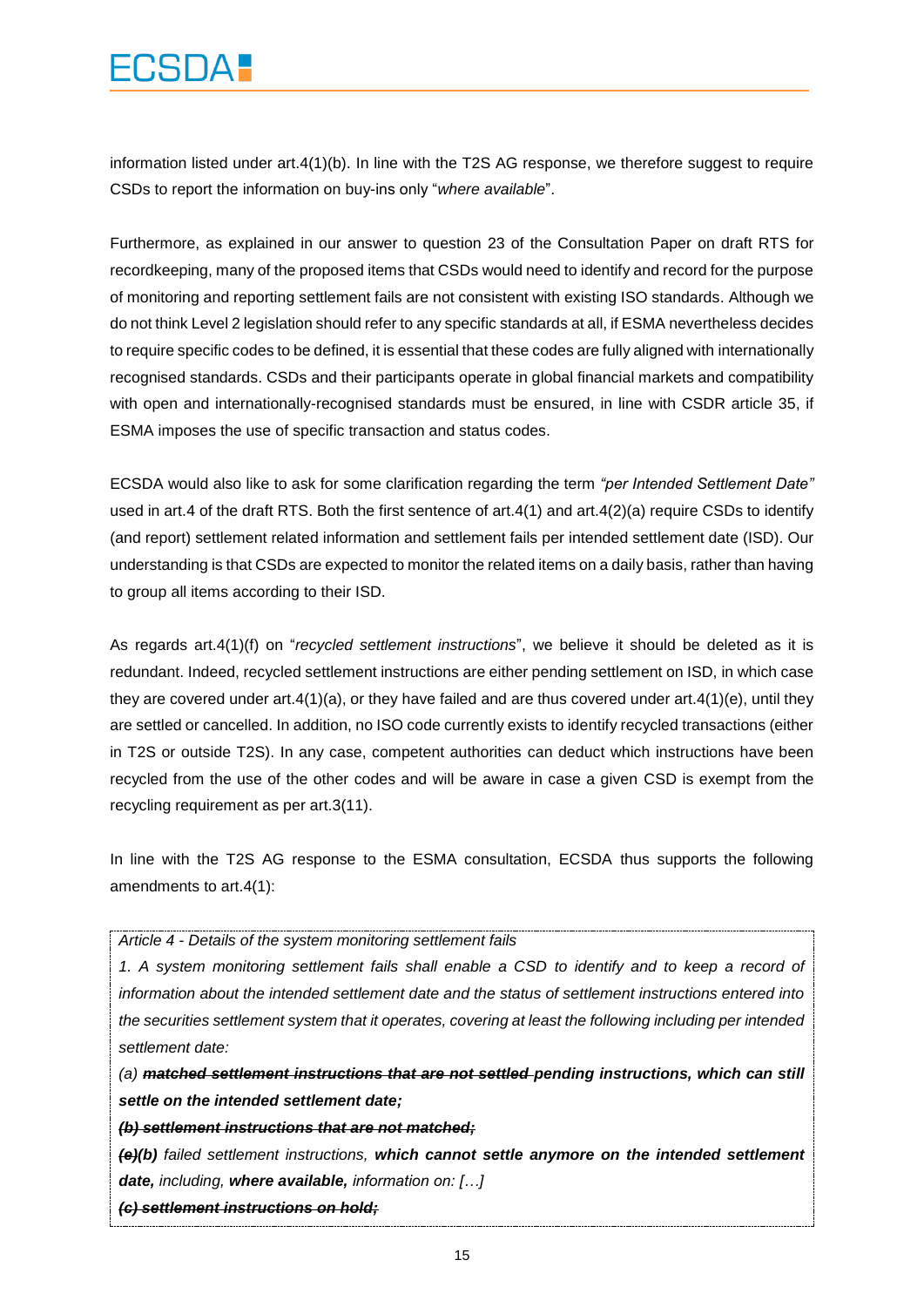*(h) (c) fully settled settlement instructions.;*

*(d) partially settled settlement instructions, including the settled part and the missing part of either securities or cash;*

*(g) (e) cancelled settlement instructions;, including information whether it is cancelled by the system or by the participant.*

*(f) recycled settlement instructions;*

*For each of the categories of settlement instructions above, the following information should be provided:* 

- *- whether an instruction is matched or not matched;*
- *- whether an instruction can settle partially;*
- *- whether an instruction is on hold;*

*- where relevant, what are the reasons for instruction being pending or failing.*

Art.4(2)(b) of the draft RTS requires a CSD to identify the reasons for failed instructions. In addition to a lack of securities or a lack of cash, ESMA should be aware that there are other reasons for settlement fails, such as the linking of an instruction with the settlement of another instruction which is not yet settled, the sending of late instructions, or temporary restrictions for settlement with a certain ISIN code. These reasons are captured by ISO codes and should be available in the reports. As explained in our answer to question 1 of the ESMA Consultation on the draft technical advice, we believe that, in line with the definition of *"settlement fail"* in the CSDR Level 1 text, penalties should in principle only be applied in case of fails due to a lack of securities or cash or instructions on hold.

Furthermore, the current drafting of art.4(2)(b) would cause problems for CSDs in case of fails due to a lack of cash, since CSDs often do not have access to information regarding the *"missing amount"* of cash in the cash accounts maintained by their participants, typically at the central bank. Similarly, CSDs in omnibus markets often do not have access to information on the missing part of securities on such account. Art.4(2)(b) must be redrafted to take these limitations into account.

ECSDA thus suggests the following amendments to art.4(2)(b):

*Article 4 - Details of the system monitoring settlement fails*

*[…] 2. A system monitoring settlement fails shall allow a CSD to identify:*

[...] (b) the reason for whether the settlement fail is due to a partial or total lack of securities or *due to a lack of cash, and the missing amount of securities or cash, based on information available to the CSD.*

As regards the "*types of asset classes*" defined in art.4(2)(d), ECSDA is concerned that these are not consistent with the categories used by ESMA to determine the applicable penalty rate in the draft technical advice (see our answer to question 2 of the ESMA Consultation on the draft technical advice)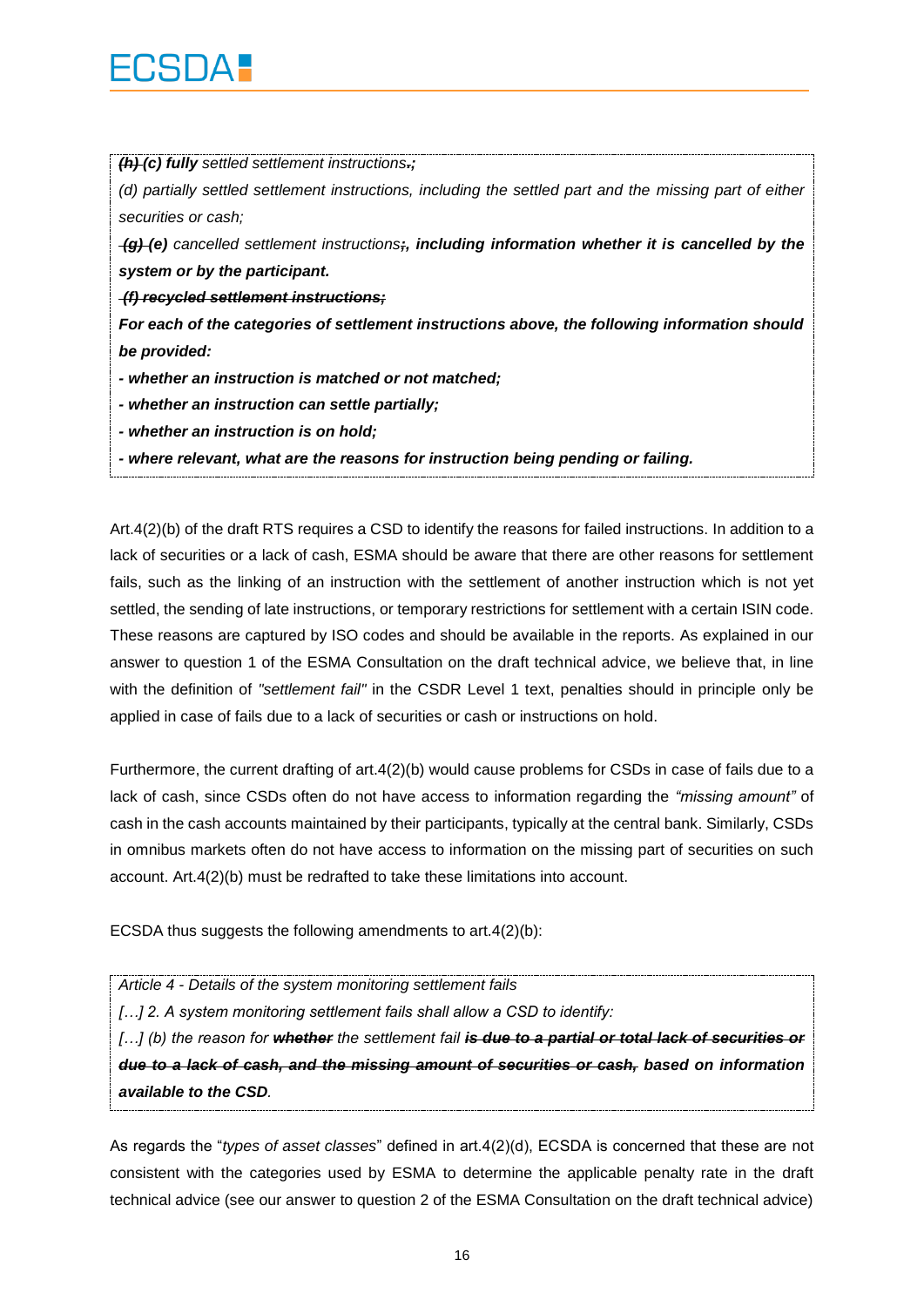and with the categories proposed in the context of the buy-in rules. In the case of penalties for instance, ESMA suggests in its draft technical advice that a different penalty rate should apply to government bonds and corporate bonds. Such a distinction is however not foreseen in fails reporting under art.4(2)(d)(ii), which covers all bonds under a single category, although different penalty rates would apply. ECSDA is concerned about these inconsistencies and believes that, to be meaningful, fails reporting should reflect the categories of financial instruments subject to different penalty rates and subject to different buy-in rules.

We suggest to amend art.4(2)(d) as follows:

*Article 4 - Details of the system monitoring settlement fails […] 2. A system monitoring settlement fails shall allow a CSD to identify: […] (d) at least the following types of asset classes: (d) the relevant ISO type of asset classes required for the purpose of compliance with requirements under article [penalty rates] and article [buy-in rules] of this Regulation. (i) transferable securities referred to in point (a) of Article 4(1)(44) of Directive 2014/65/EU; (ii) transferable securities referred to in point (b) of Article 4(1)(44) of Directive 2014/65/EU issued by public authorities; (iib) all other transferable securities referred to in point (b) of Article 4(1)(44) of Directive 2014/65/EU; (iii) exchange-traded funds (ETFs); (iv) units in collective investment undertakings, other than ETFs; (v) money-market instruments; (vi) emission allowances.*

As regards the "*types of transactions*" listed in art.4(2)(e), we believe that a redrafting of the ESMA proposal is necessary to ensure a more meaningful categorisation. In particular, we would like to point out the following problems with the current categories proposed by ESMA:

- The codes being proposed by ESMA for recording and reporting transaction types are not consistent with ISO standards and need to be adjusted to ensure full compatibility with internationally recognised standards;
- The ISO field currently in use for "transaction type" does not provide all the information required by ESMA under art.4(2)(e). In fact, the purpose of the current "transaction type" field is not to identify the location of trading or clearing but rather to provide information on the underlying business transaction or the type of business operation per financial instrument. If ESMA wishes to collect information on the place of trading or clearing for fails monitoring purposes, it should require CSDs and their participants to use the ISO fields "place of trading" and "place of clearing" instead. For the "place of trading", the Market Identification Code ISO 10383 could be used if the instruction is resulting from a trade concluded on a trading venue. When the field is left blank, the settlement instruction would be considered as an OTC instruction. For the "place of clearing", the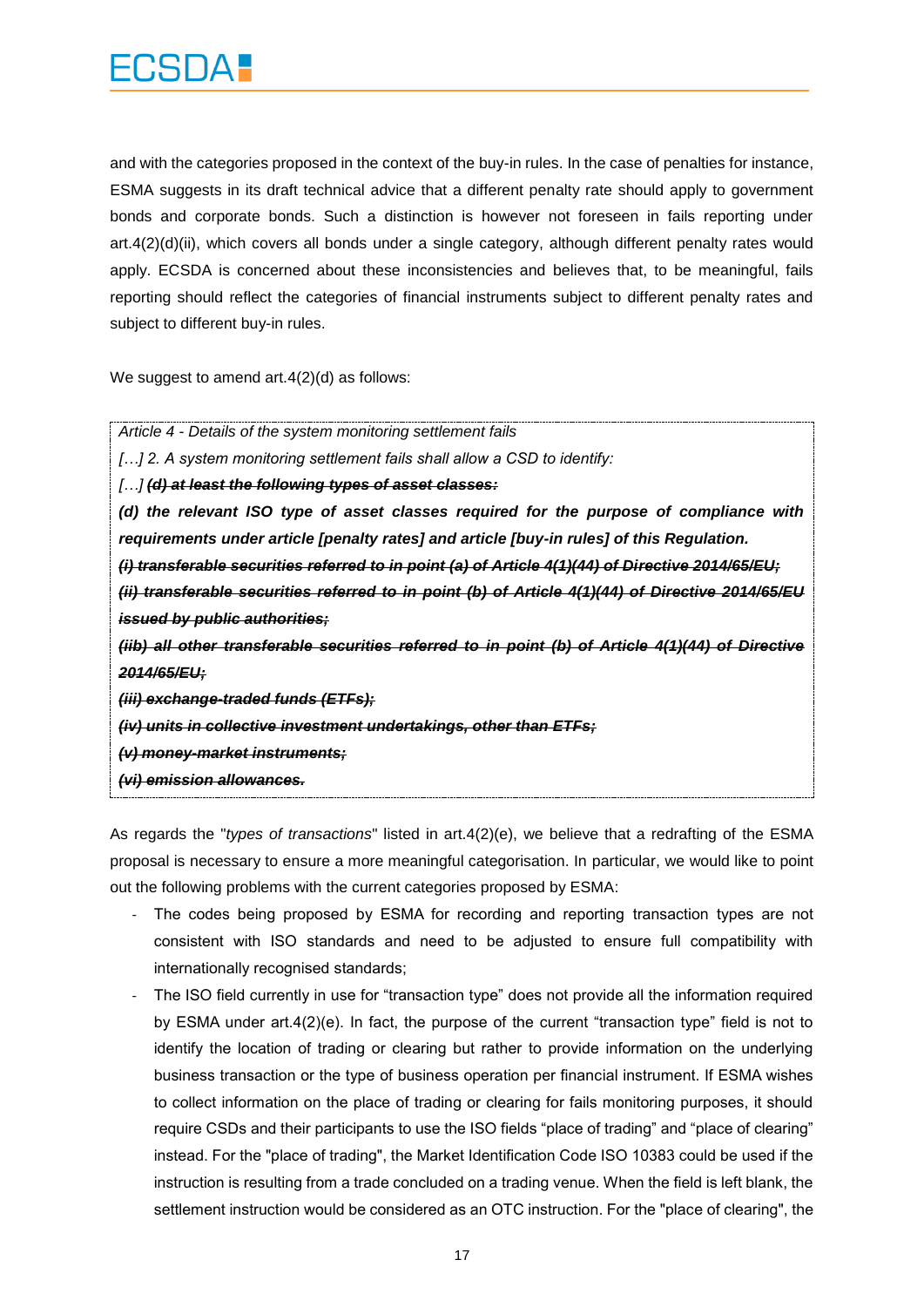

BIC of the CCP could be included in the settlement instruction. In case of a blank field, the instruction would be considered as non-CCP-cleared;

- A financial transaction is either concluded on a trading venue or OTC: the category currently described in art.4(2)(e)(v) is thus in all likelihood unnecessary and void, since all transactions will either fall under art.4(2)(e)(i) or art.4(2)(e)(ii). If ESMA deems necessary to identify CCP-cleared trades, it should consider introducing a separate field to provide this information;
- Similarly, a repo transaction falling under art.4(2)(e)(iii) might also qualify as an OTC purchase or sale under  $art.4(2)(e)(ii)$ . The categories should thus be revised to clarify which ones are mutually exclusive, and which ones are cumulative;
- In Table 2 of Annex 1 of the draft RTS (p.140-151), there is an additional transaction type called "Others (please specify)", which is not included in  $art.4(2)(e)$ . ESMA must ensure that, if this category of "others" is necessary, it is included in art.4(2)(e) to ensure full consistency between the article of the draft RTS and the annex.

In line with the T2S AG response, ECSDA recommends amending art.4(2)(e) and (f) of the draft RTS as follows:

*Article 4 - Details of the system monitoring settlement fails*

*[…] 2. A system monitoring settlement fails shall allow a CSD to identify:*

*[…] (e) at least the following types of transactions: the relevant ISO transaction type of the settlement instruction;*

*(i) trades (purchase or sale of securities) executed on a trading venue;*

*(ii) over-the-counter (OTC) trades (purchase or sale securities);*

*(iii) transactions related to collateral management, securities lending/borrowing, repurchase transactions;*

*(iv) corporate actions and custody related operations;*

*(v) CCP cleared transactions, other than those mentioned under points (i)-(iv).*

*(f) the place of trading and of clearing, where applicable;*

As regards art.4(3) on the "*working flow*" with the top ten participants, ECSDA supports the spirit of ESMA's proposal, but disagrees that such working flow should be specified in Level 2 legislation. CSDs fully recognise the need to establish a dialogue with their most important participants in terms of settlement fails as part of their broader efforts to improve settlement efficiency. In our view, it is however not appropriate to determine by law that this work stream should be composed in all cases of the "*top ten participants with the highest rates of settlement fails*". The absolute number of 10 participants is arbitrary and does not take into account other factors that are important to determine participants which should be involved in the "*working flow*". An absolute number ignores the diversity of CSDs in terms of size and total number of participants, which for EU CSDs currently ranges between less than 15 to nearly 1500. The proposal also does not take into account the existing level of settlement efficiency and the urgency to involve a wide range of participants, if need be. Finally, a high fail rate as such is not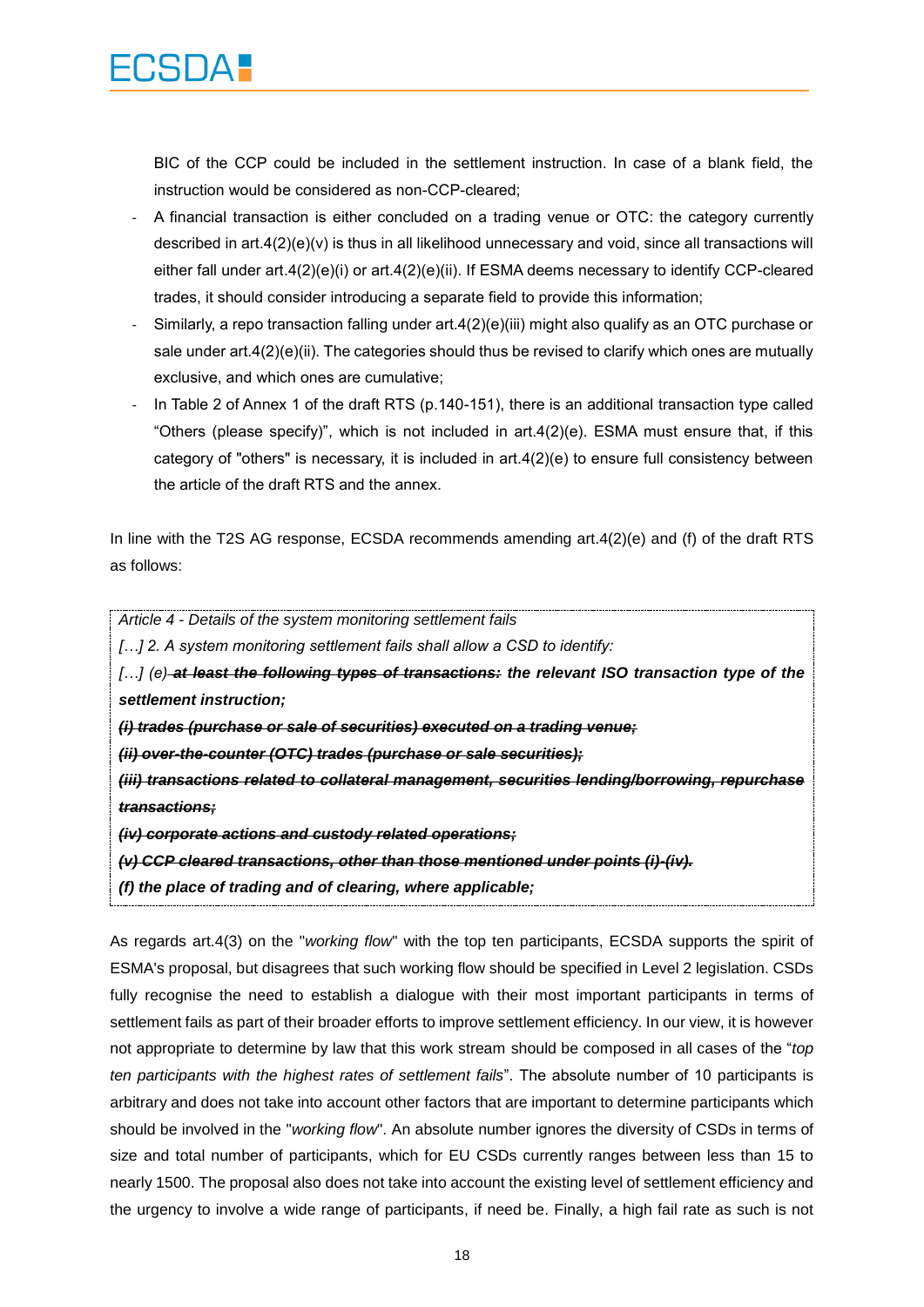necessarily an indicator that a participant should be represented in a work flow to improve settlement efficiency. If the fail rate is calculated just based on a few trades, there might be other more active participants that would be better placed to provide valuable input to the work of such group. Overall, ECSDA believes that CSDs could be required to establish a work flow with participants to improve settlement efficiency, but that CSDs should have the right to decide themselves on the most appropriate composition of this group.

We thus suggest the following redrafting of art.4(3):

*Article 4 - Details of the system monitoring settlement fails*

*[…] 3. A CSD shall set up a working flow with the most relevant top ten participants with the highest rates of settlement fails, as well as, if applicable, with relevant CCPs and trading venues, in order*  to identify the main reasons for settlement fails and to establish measures to improve settlement *efficiency.*

### **Reports to public authorities: art.5 of the draft RTS (p.121) and templates in Annex I, (p.133-151)**

ECSDA supports the reporting requirements to public authorities set out in art.5 of the draft RTS. We also agree with the general structure of the two templates provided in Annex I, provided that our comments on art.4 of the draft RTS are taken into account and properly reflected in the reporting templates.

We also remark that item 27 in Table IA (p.138) on *"measures to improve settlement efficiency"*, unlike the other free text fields in the table, cannot be provided in an automated way. CSDs should thus be allowed to provide this information separately, e.g. as an annex to the template (in which case item 27 might simply refer to the free text in annex).

#### **Public disclosure: art.6 of the draft RTS (p.122), and template in Annex II (p.152-153)**

ECSDA supports art.6 of the draft RTS on the disclosure of settlement fail data to the public. However, regarding the template in Annex II, in order to be consistent with reporting templates sent to competent authorities, we believe that CSDs should report values in "EUR or equivalent", i.e. in local currency rather than having to convert value amounts in EUR. As above, item 18 in the public disclosure report (Annex II, p. 153) cannot be completed in an automated way and will have to be provided separately.

#### *Q6: What are your views on the proposed draft RTS related to the penalty mechanism? Do you agree that when CSDs use a common settlement infrastructure, the procedures for cash penalties should be jointly managed?*

A.

This question refers to: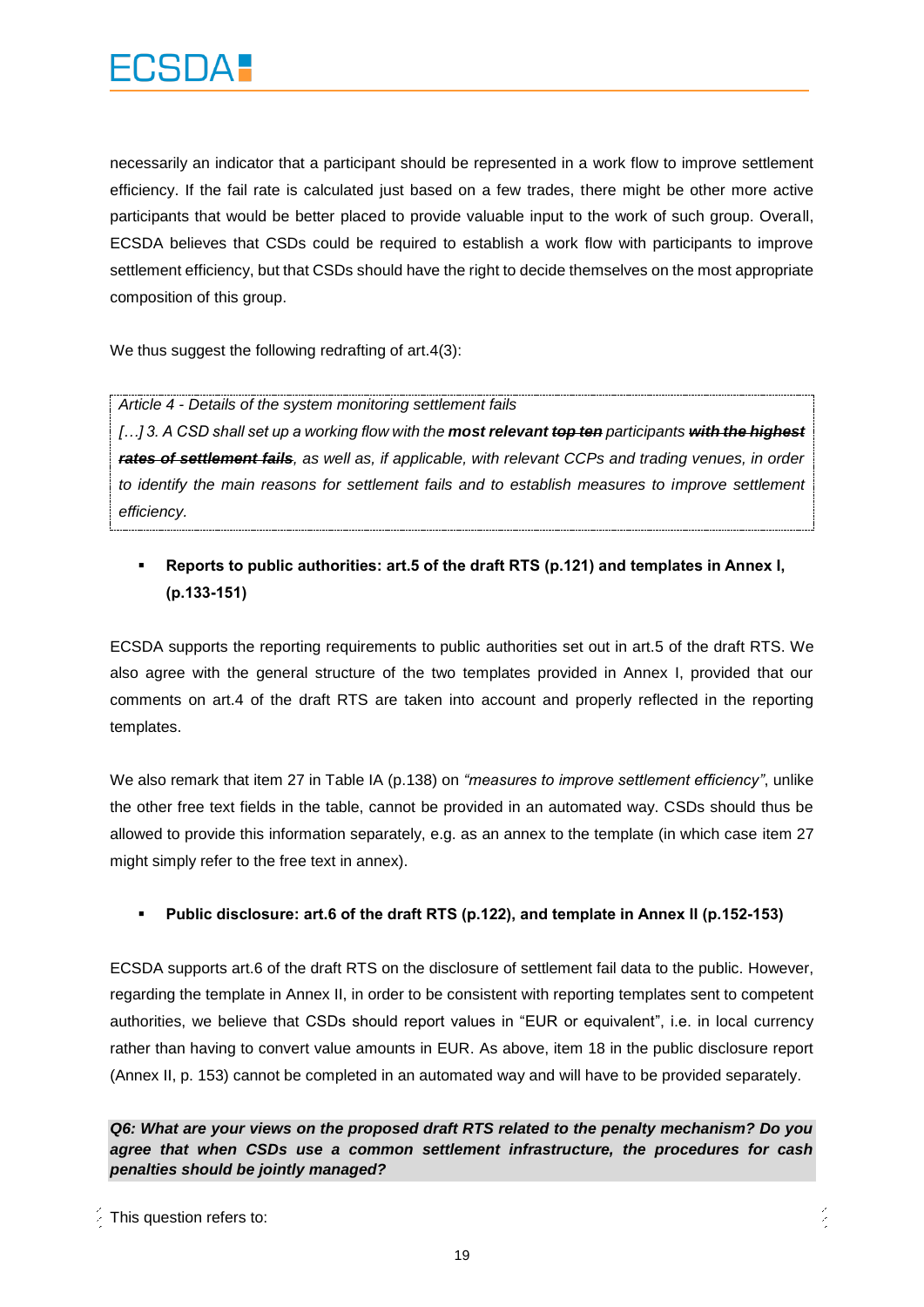Section 2.3 of the Consultation paper (p.21-24)  $\sim$  Annex 1, Chap.3, Section 2 (p.122-124): draft RTS

#### **Remarks on the scope of settlement discipline measures (penalties and buy-ins)**

As defined in art.7(10) of the Level 1 CSDR, settlement discipline measures will apply to all transactions in financial instruments that are admitted to trading (or traded) on a trading venue, or cleared by a CCP. Importantly, ECSDA would like to point out that CSDs currently do not have access to the information required to assess if a particular financial instrument is admitted to trading to a MiFID trading venue (Regulated Market, MTF or OTF) and that giving CSDs access to a central and reliable source of information on which securities are "*admitted to trading on a MiFID venue*" (and not only a regulated market) will be indispensable for a proper implementation of the Level 2 standards on settlement discipline.

ECSDA thus calls on ESMA to confirm whether it is in a position to develop and maintain a publicly available database of all financial instruments admitted to trading on a trading venue, so that CSDs can assess whether a given financial instrument falls under the scope of the CSDR penalty and/or buy-in provisions.

In line with the T2S AG response to the ESMA Consultation, we also note that the scope of the proposed measures on penalties and buy-ins is independent of the type of transaction underlying the settlement process, except for those explicitly exempt. As the proposed scope extends to all "*transfer orders*", as defined by the Settlement Finality Directive, some types of transfer, such as movements related to corporate actions on stocks, portfolio transfers, and collateral movements (including collateral movements to and from central banks) could fall within the scope of penalties and buy-ins. In addition to financial instruments in the scope, ECSDA would therefore also like to ask ESMA to clarify the scope of penalties and buy-ins in relation to the underlying transaction types.

#### **Collection of penalties: art.7 RTS (p.122-123)**

As regards art.7(1) of the draft RTS, ECSDA understands that both parties will be subject to a penalty in case both instructions are on hold at the end of ISD. Likewise, we expect both participants to be subject to a penalty in case they both fail to deliver cash and securities respectively by the end of the intended settlement date. In all those cases, each participant will be charged a different penalty rate, as specified in the ESMA draft technical advice.

ECSDA does not believe that it is necessary for art.7(2) to distinguish between DvP and FoP instructions in order to achieve the objective of the article. In fact, determining the cut-off time as the relevant moment to calculate penalties for DvP instructions could be inappropriate in a number of circumstances. This would for instance be the case where, at the moment of the cut-off time, the reference price is not yet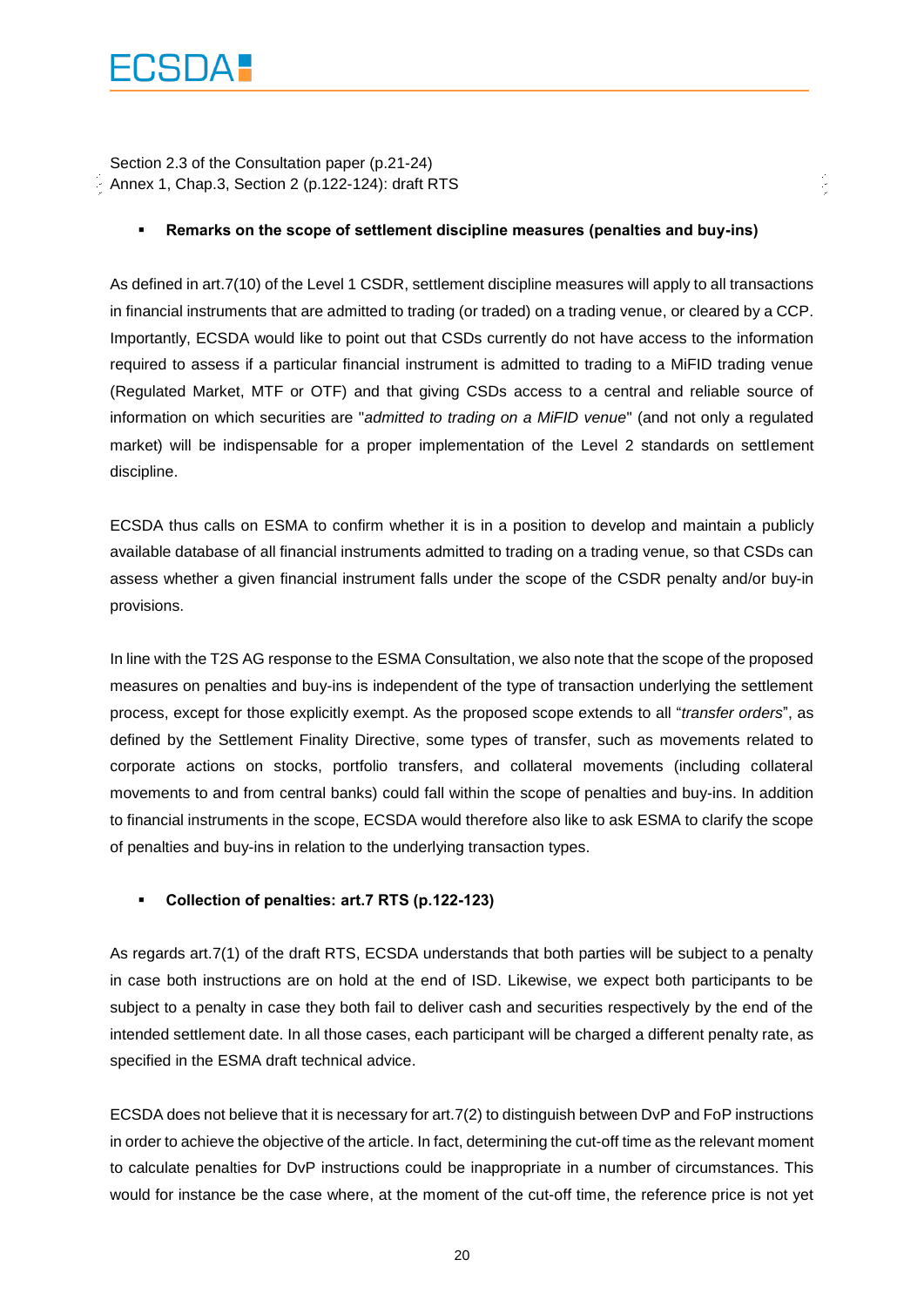available as the trading venue is still open. In order to avoid any ambiguities and to keep the system as simple as possible, we therefore suggest referring to the end of the settlement day for both FoP and DvP instructions:

#### *Article 7 - The collection of cash penalties*

[...] 2. The penalty shall be calculated or applied on the failed settlement instructions at the moment *of the cut of time for DVP settlement instructions and at the end of the settlement day for FoP settlement instructions.*

As regards art.7(3), ECSDA understands that both parties will be subject to a penalty in case both instructions are input after the intended settlement date. In case the delivering participant has instructed prior to ISD but the receiving participant had instructed late, i.e. after ISD, it is ECSDA's current understanding that the CSD will only charge a penalty to the receiving participant. The delivering participant will not be charged a penalty for each day between the ISD and the actual settlement date since it has instructed on time and is not responsible for late settlement. ECSDA would welcome a confirmation by ESMA that this understanding is correct. Finally, in case both participants instruct after ISD, it is not clear whether both participants are automatically liable for the full period as of ISD or whether the participant instructing first benefits from an exemption for part of the period. In this context, we would like to refer to the request for clarifications raised in the T2S AG response to question 6 of the ESMA Consultation, including in relation to the scope of settlement discipline measures.

As regards the notion of "dedicated cash account" in art.7(5), ECSDA believes that some clarifications would be helpful. We currently understand that such "dedicated" account would be one technical account that CSDs are required to establish for the sole purpose of collecting and redistributing penalties from and to all their participants.

For the sake of clarity, we recommend amending art.7(5) of the draft RTS as follows:

#### *Article 7 - The collection of cash penalties*

*[…] 5. The CSD shall collect the payment of penalties in a separate dedicated cash account, exclusively used for the purpose of collecting and paying penalty amounts.*

#### **Redistribution of penalties: art.8 RTS (p.123)**

ECSDA supports art.8 of the draft RTS on the redistribution of cash penalties, but we would like ESMA to confirm our understanding as regards cases of non-payment or late payment of settlement penalties by CSD participants. Indeed, art.8(2) foresees that *"The CSD shall redistribute the net amount to be received by each participant at least on a monthly basis, shortly after receiving payment of the penalty charged."* ECSDA fully agrees that CSDs should only redistribute monies they have actually collected,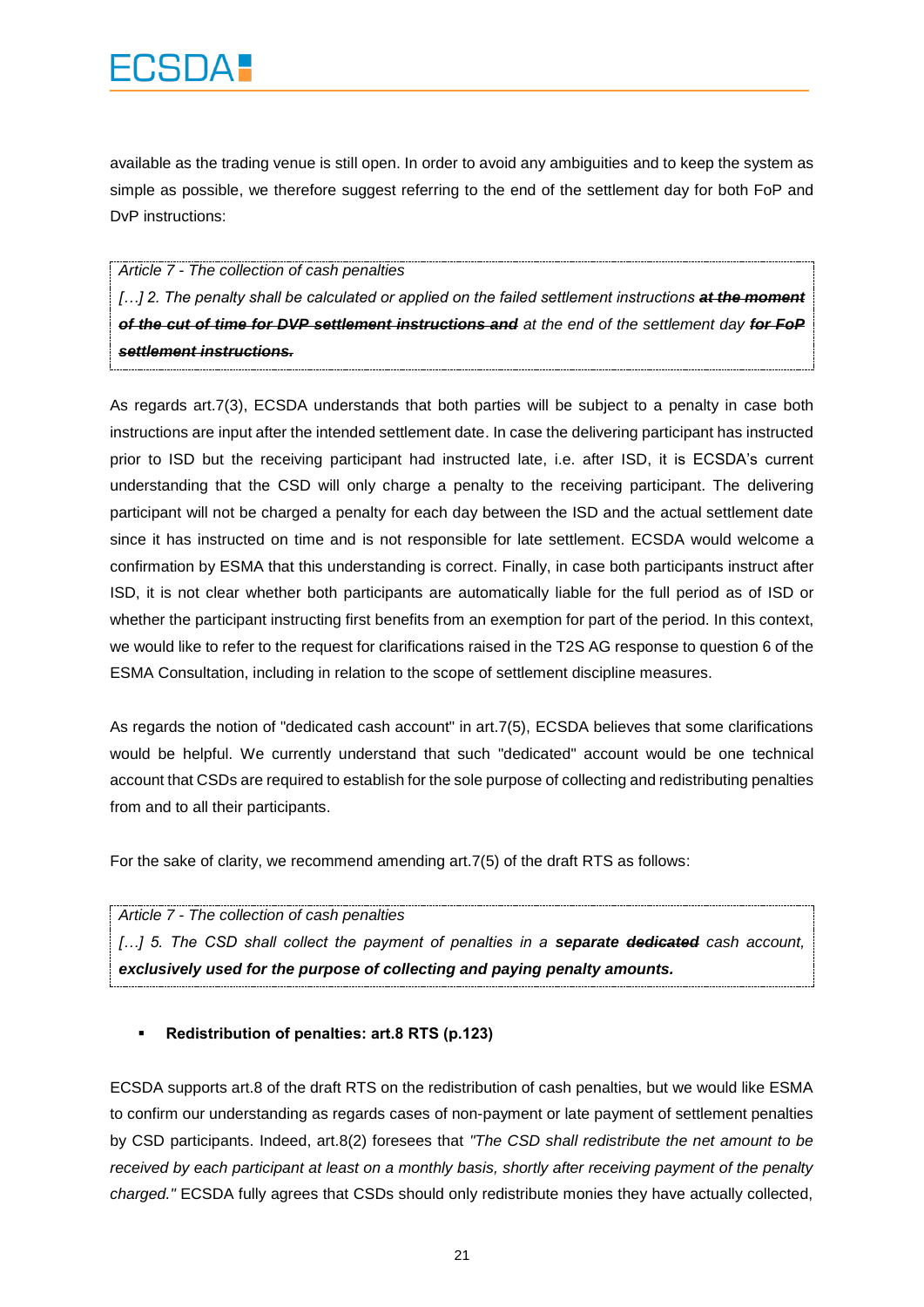in order not to bear any financial risks. In cases where a participant does not pay late settlement penalties owed to the CSD at the end of the month (e.g. if a participant goes into default), ECSDA would like to clarify that, as per art.8 of the draft RTS, the CSD is entitled to delay the payment of the "redistributed" penalties to the suffering parties until such moment as the payment is received. Furthermore, in order not to unnecessarily delay the redistribution of penalty monies to all participants, we understand that CSDs may establish in their rules and procedures a mechanism to allocate the shortfall resulting from any outstanding penalty payment in a way that ensures that the CSD is not exposed to any credit risk from the penalty mechanism. The same is of course true for penalty monies that have been collected but cannot be redistributed by the CSD, e.g. as a result of the default of a participant.

#### **CCP exemption: art.9 RTS (p.123-124)**

ECSDA understands that the ESMA proposals in relation to the CCP exemption from penalties may present important difficulties for CCPs in certain markets. In order to allow CSDs and CCPs to address potential problems in relation to the imposition of penalties by CCPs to their clearing members, we believe that art.9 of the draft RTS should provide sufficient flexibility for CSDs and CCPs to establish the appropriate communication flow and procedures to properly implement the penalty mechanism.

Moreover, we understand that some CCP operating models, such as those based on trade-date-netting, would allow the CSD to calculate and collect penalties correctly, including where a CCP is involved in the chain. In such cases, it may be more efficient for the CCP to outsource the whole operation of the penalty mechanism to the CSD in order to ensure automatic processing and to avoid unnecessary complexities. The draft RTS should consequently allow CSDs and CCPs to implement such arrangements, where feasible.

ECSDA therefore suggests the following amendment to art.9(2) of the draft RTS:

*Article 9 - Application of the penalty mechanism when a CCP is involved as a participant* [...] 2. The CSD where the CCP is involved as a delivering participant shall provide to the CCP the *calculation of the penalty to be charged for the receipt settlement instruction submitted by the CCP to the CSD that failed to settle. The CSD where the CCP is involved as a receiving participant shall provide to the CCP, the calculation of the penalty that it would have redistributed if the CCP would have been submitted to the penalty mechanism. CSD and CCP shall coordinate closely to establish appropriate communication flows and procedures that allow the CSD to calculate and provide to the CCP the applicable penalty in each case where the CCP is involved as delivering or receiving participant. Where feasible, a CCP shall be allowed to outsource all processes related to the operation of the penalty mechanism to the CSD to ensure efficiency of processing.*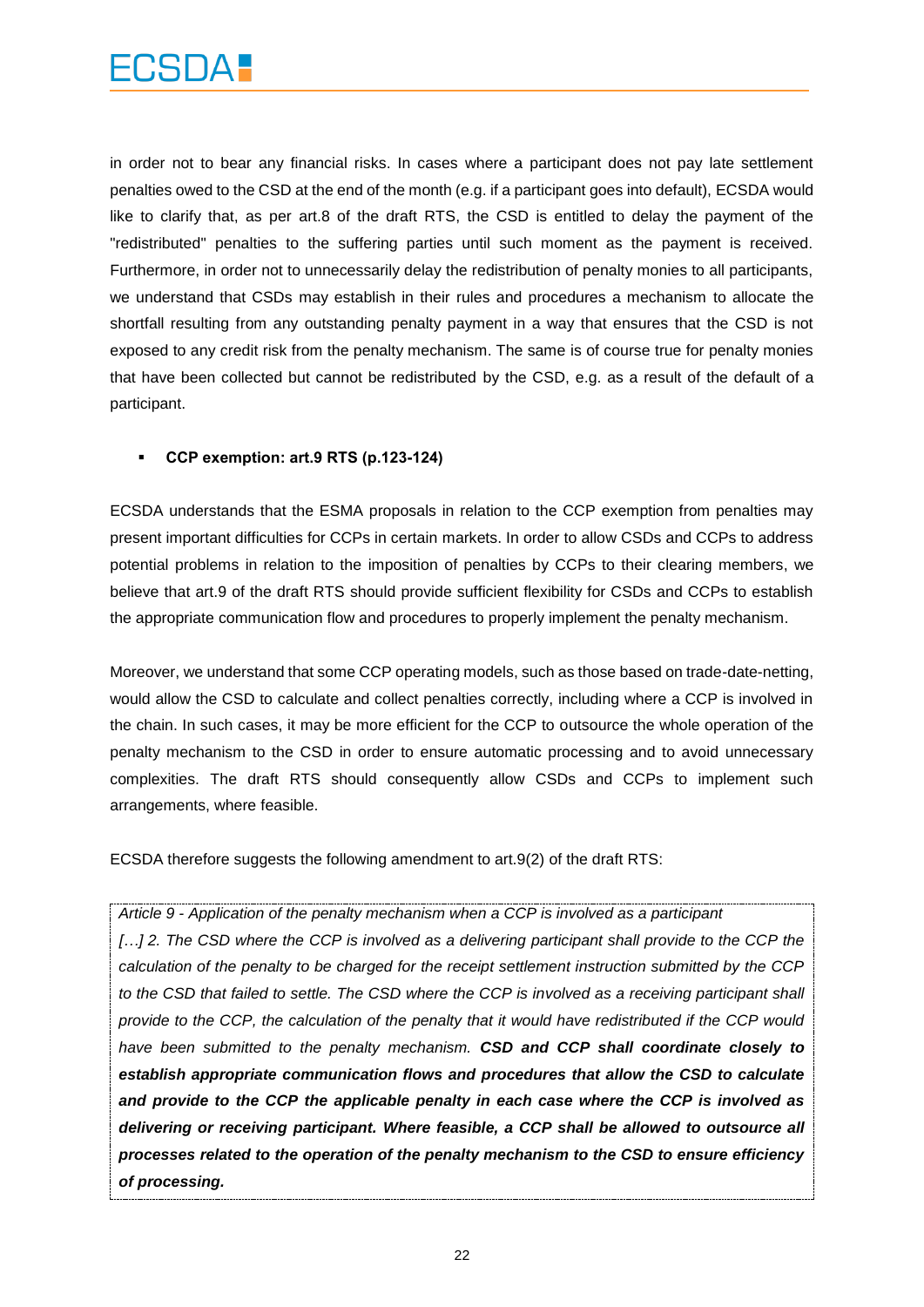#### **Cost of the penalty mechanism: art.10 RTS (p.124)**

ECSDA understands that art.10 of the draft RTS would leave it up to each CSD to decide how the costs of the penalty mechanism should be charged to participants, and in particular whether the cost of the mechanism should be borne by all participants or only by those participants having been subject to penalties.

The cost estimates collected by ECSDA show that this question is far from insignificant. Developing a penalty mechanism based on the ESMA draft standards and draft technical advice could cost on average around EUR 1 million per CSD. This amount does not include annual running costs, which are expected to reach over EUR 200,000 per CSD. Furthermore, these figures only cover direct costs for CSDs having to implement the necessary IT system and do not take into account the wider market impact of late settlement penalties.

*Q7: What are your views on the proposed draft RTS related to the buy-in process? In particular, what are your views on applying partial settlement at the end of the extension period? Do you consider that the partialling of the settlement instruction would impact the rights and obligations of the participants?*

*What do you think about the proposed approach for limiting multiple buy-in and the timing for the participant to provide the information to the CSD?*

ノベリス

This question refers to:

Section 2.4 of the Consultation paper (p.24-28)

Annex 1, Chap.3, Section 3, art.11 (p.125-127): draft RTS

First of all, ECSDA would like to stress that the draft RTS would give CSDs a new and unprecedented central role in relation to buy-ins. As ESMA is well aware, CSDs are, with a couple of exceptions, not involved in the buy-in process today. The only CSDs which perform buy-ins do so in markets where there is no CCP and have to manage a special guarantee fund to cover the resulting risks. Giving CSDs a role in relation to buy-ins will inevitably result in new liabilities and will thus increase a CSD's risk profile, contrary to the overall objective of the CSDR, which is for CSDs to maintain the lowest possible risk profile. ECSDA is of the view that the role being proposed by ESMA in the draft RTS could be inconsistent with the Level 1 CSDR, which clearly states that a CSD's only responsibility in relation to buy-ins is to include a buy-in obligation in its internal rules.

Although the ESMA draft RTS do not require CSDs to execute buy-ins (and thus do not expose CSDs to principal risk in relation to buy-ins), they would impose totally new obligations on CSD, for instance:

(1) CSDs are expected to have access to detailed information on buy-ins, and to be able to identify buyins from other securities deliveries, which in most cases cannot be done today;

(2) CSDs are expected in some cases to appoint a buy-in agent, which is not a responsibility currently entrusted to CSDs;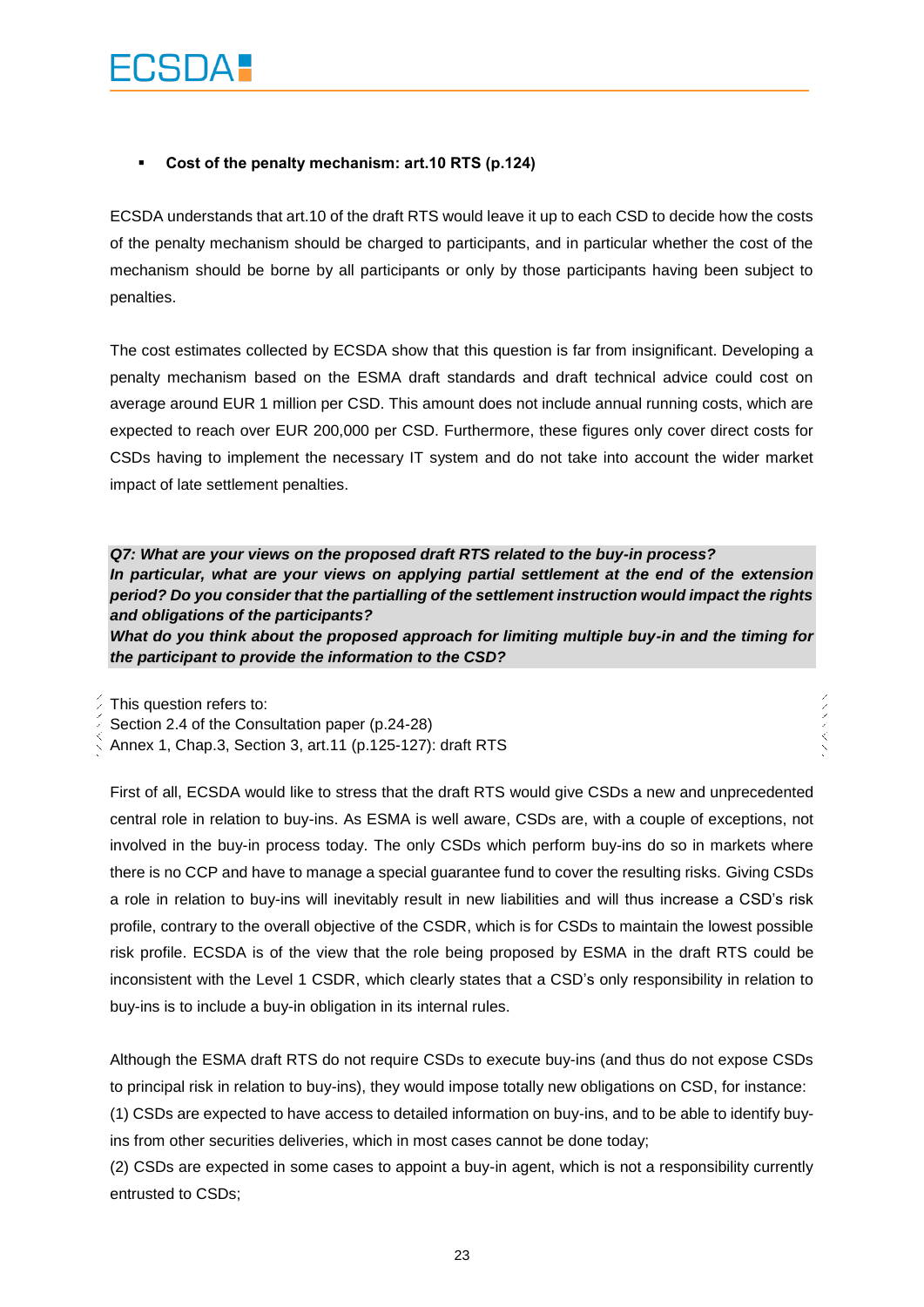## FCSDA :

(3) CSDs are also expected to perform "consistency tests" on the instructions they receive in order to prevent multiple buy-ins. Such tests are not currently performed today and we have serious doubts that they are even possible.

Such obligations result in handling information on buy-ins at the settlement level when, in fact, a buy-in is essentially the enforcement of a legal obligation at trading level. There are several important problems with this. First of all, in practice, there is no one-to-one correspondence between trades and settlement instructions. For instance, it is common for a settlement instruction to aggregate multiple trades from various clients of a CSD participant which, in addition, may have been concluded on several trading venues. Second, in most cases, CSDs do not have any contractual relationship with the trade counterparties (which, unlike CSD participants, are responsible for executing buy-ins). Collecting information on buy-ins at CSD level, rather than at trading level, is going to generate a whole set of problems given that CSDs currently do not have access to the required information on buy-ins and, even if they receive such information in the future, they will have absolutely no way to control that this information is complete or accurate. One possible negative consequence of the proposed buy-in requirements would be to reduce the efficiencies linked to the aggregation of multiple trades into single settlement instructions, forcing market participants to "atomise" instructions for the purpose of buy-in processing.

The draft RTS would require CSDs and participants to develop entirely new communication flows. In addition to being suboptimal (collecting trading information at settlement level rather than allowing trading counterparties to report to regulators directly), such communication flows will require substantial development costs and time for the necessary market practices to be developed.

Based on individual cost estimates collected from 19 CSDs, ECSDA tried to quantify the expected implementation costs in relation to the buy-in proposals. The analysis shows that the costs would be very significant and could ultimately increase settlement costs for market participants, affecting the competitiveness of European financial markets. In particular:

- The proposed buy-in rules are likely to be the most significant cost factor compared to penalties for late settlement and measures to prevent settlement fails, with total implementation costs of around EUR 24.5 million, or on average close to 1.3 million per CSD.
- In addition, yearly running costs for CSDs to fulfil their responsibilities under the buy-in proposals are expected to add up to nearly EUR 5 million per year, or on average more than EUR 250,000 per CSD.

That said there are several important additional considerations that have to be taken into account in relation to the buy-in proposals and implementation costs:

- First of all, there are substantial remaining uncertainties around the buy-in process. CSDs believe that some of the measures described by ESMA in the draft RTS are simply impossible to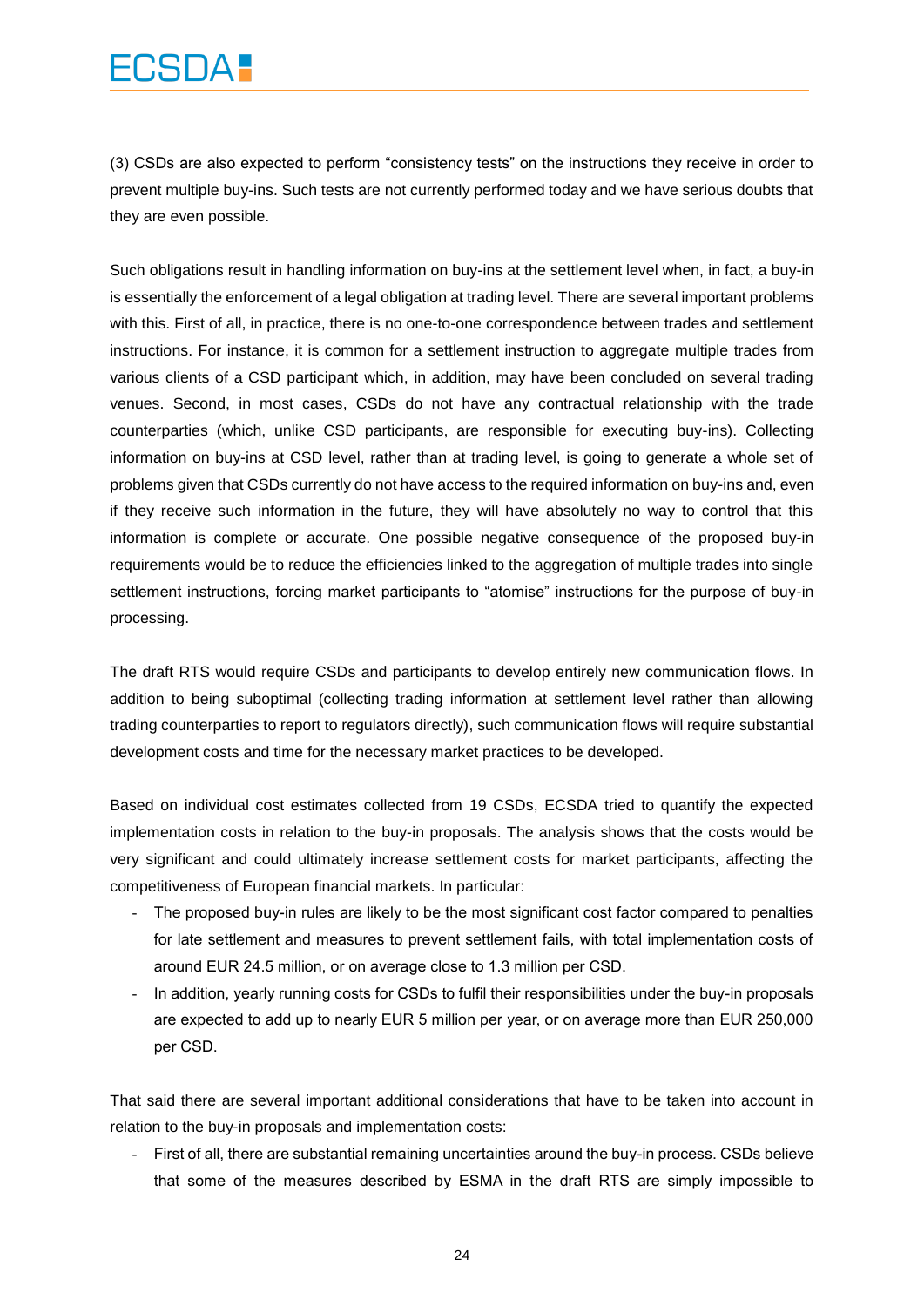implement in practice, and their costs can thus not be estimated. This is for instance the case for art.11(10).

**CSIDA.** 

- Similarly, the fact that CSDs are typically not involved in buy-ins today makes it difficult for them to accurately estimate implementation costs of the proposed measures. For instance, it is difficult to see at this stage the level of automation in the process that can be achieved. In case the process would require significant manual intervention on the side of the CSD (which many CSDs currently expect), the real cost would be substantially higher than the costs reported above.
- Moreover, the costs only include direct implementation costs for the CSD. They do not account for the impact of the measures on the CSD's risk profile. Although hard to quantify, the negative impact in terms of increased systemic risk could be significant, for the CSD but more importantly for the market as a whole.
- This is also true for the wider market impact of the buy-in rules. Handling buy-ins at settlement and not at trading level would lead to various other problems, as explained in our response. The resulting sub-optimal outcome would need to be factored in when assessing the costs and benefits of the proposed measures.

In addition to collecting CSDs' cost estimates, ECSDA attempted to assess the wider market impact of the proposed rules based on settlement fails data provided by 11 CSDs. This exercise has some limitations and for example it was impossible to take into account any exemptions or differences in the extension period as proposed by ESMA. Based on the default buy-in process (buy-in initiated after ISD+4), the figures indicate that:

- Had the rules been in place in November 2014 for the 11 CSDs included in the sample, more than 150,000 buy-ins would have been initiated that month, for a total value of around EUR 214 billion. In other words, each business day, more than 7,500 buy-ins would have been triggered for a value of EUR 10.7 billion on average. Assuming that November 2014 figures are broadly representative of a typical month, the total number of buy-ins per year could thus reach over 1.8 million, representing a total value of more than EUR 2.5 trillion.
- Not surprisingly, the two ICSDs account for the biggest share of the fails still pending after ISD+4 (around 85%), as a result of their overall size, but also due to their significant global cross-border business. However, the figures also show that buy-ins would be far from insignificant for the remaining 9 CSDs. In these markets, still around 20,000 buy-ins would have been initiated during that month, with 4 markets counting more than 1,000 buy-ins (and up to 7,500).
- The numbers above are irrespective of the potentially negative impact of mandatory buy-ins on liquidity and spreads in certain instruments and markets, as described in the ICMA response to the ESMA Consultation.

**For all these reasons, ECSDA is strongly opposed to any involvement of CSDs in the buy-in process and believes that article 11 of the draft RTS should be redrafted in a way that reduces the CSD's role in the buy-in process to a strict minimum and leaves responsibility for initiating and reporting buy-ins to the trading counterparties, in line with current practice.**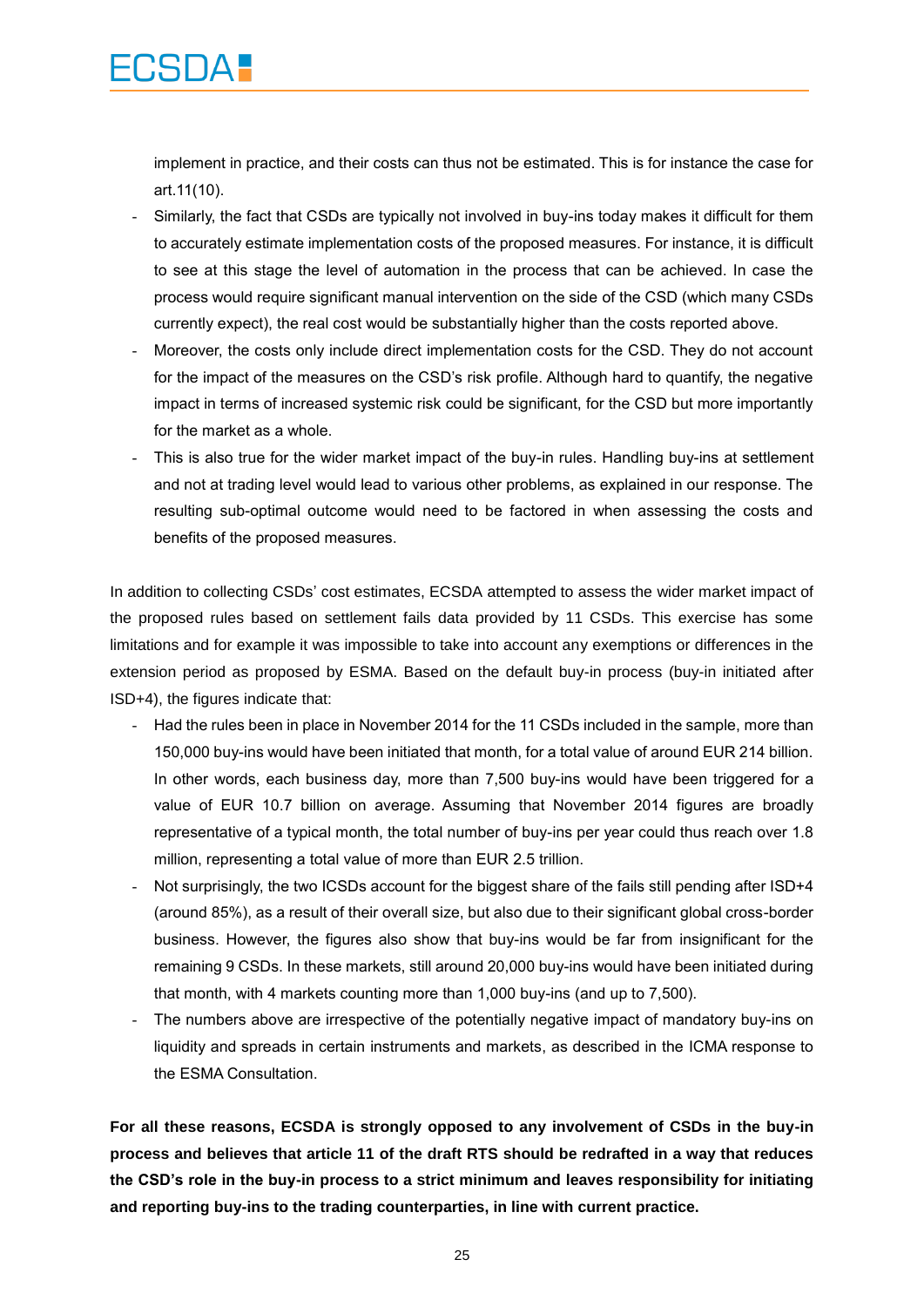

Trading counterparties will need to amend existing agreements and industry rules in order to include the mandatory buy-in requirement imposed by the CSDR, and to ensure that the settlement agents they use and which act as CSD participants comply with CSDs' internal rules. We expect that CSD participants will have to include provisions on mandatory buy-ins in their agreements with clients.

Where no CCP is involved, the prejudiced receiver/buyer will initiate the buy-in and issue notices (with information on the extension period, quantity and timing, etc.) through the chain of settlement intermediaries up until the CSD for reporting purposes. It will also be important that, as soon as the buyin or cash compensation is executed, parties should instruct the cancellation of the outstanding failing settlement instructions through their agents. This also provides the CSD with a final confirmation that the buy-in process is completed.

For more detailed explanations on how such an alternative model work, ECSDA would like to refer to the ICMA response to question 7 of the ESMA Consultation Paper.

At a minimum, we suggest the following amendments to art.11 of the draft RTS:

*Article 11 - Details of operation of the appropriate buy-in process* 

*[…] 3. The CSD, CCP, trading venue or the receiving buying trading counterparty participant in case of transactions not cleared by a CCP shall appoint a buy-in agent or execute the buy-in by auction. The buy-in agent shall not have any conflict of interest in the execution of the buy-in. Once the buy-in has been executed, securities shall be delivered to the receiving participant and the related settlement instruction shall be deemed executed.*

*4a. In the case of transactions cleared by a CCP, The CSD, the CCP, or trading venue, as applicable in accordance with Article 7(10) of Regulation(EU) No 909/2014, shall send a notice to both the failing and the receiving participants:*

*(a) at the end of the business day when the extension period elapse informing them that the buy-in will be initiated the following business day;*

*(b) on the last business day of the buy-in period at the latest, informing them of the results of the buyin or that the buy-in is not possible.*

*4b. In the case of transactions not cleared by a CCP, the CSD shall send a notice to both the failing and the receiving participants:*

*a) at the end of the business day when the extension period elapse informing them that the buy-in can be initiated the following business day;*

*b) on the last business day of the buy-in period at the latest, the CSD will send a notice of settlement or, in case no settlement has taken place, a notice of cancellation of the instruction as in that case a cash compensation has taken place.*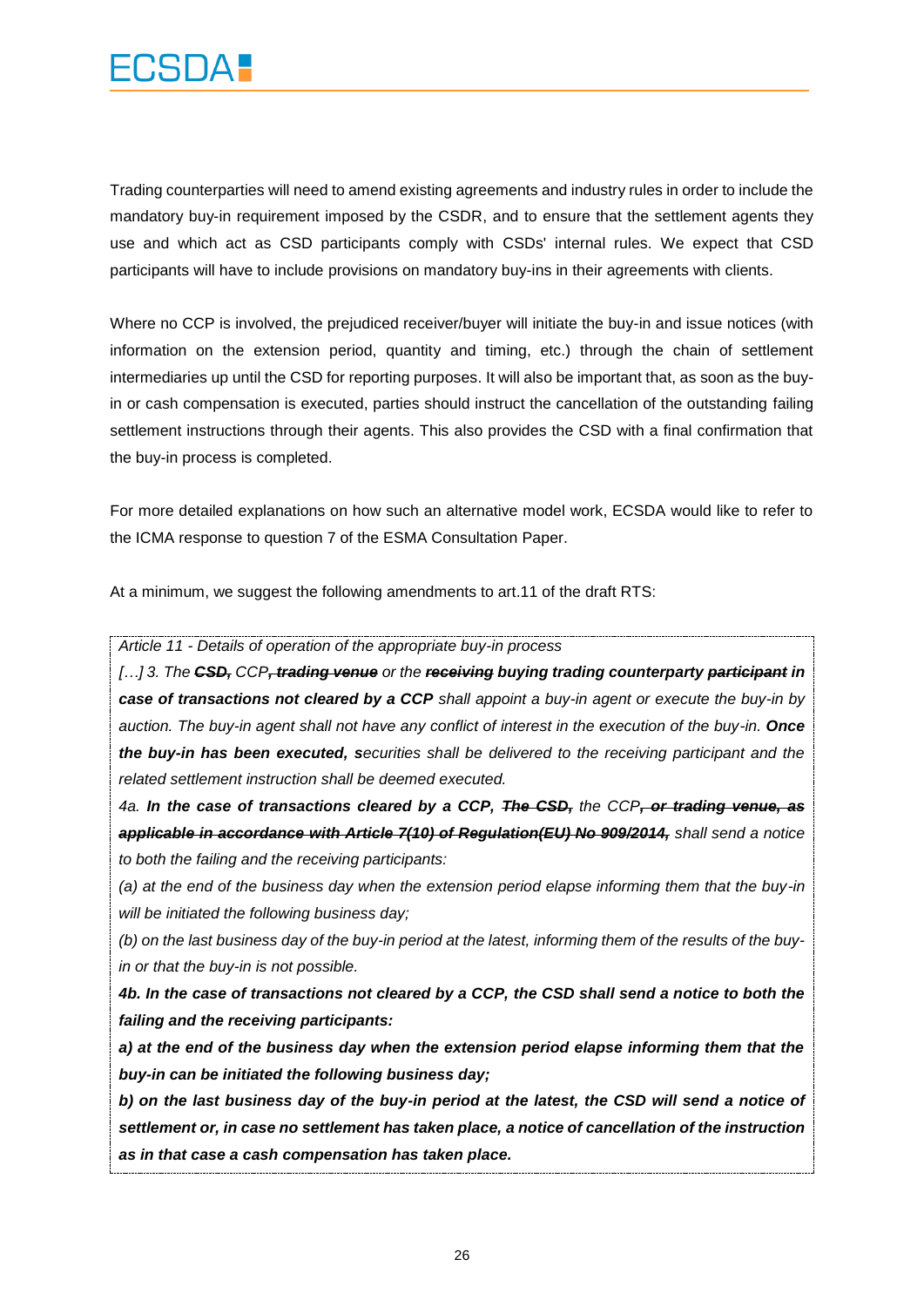ECSDA disagrees with the proposed wording of art.11(5) and believes that the obligation for CSDs to reserve relevant securities before partial settlement should be deleted. Not only is such "reservation" unnecessary, but it would also potentially create various problems for CSDs and their participants. Given that financial instruments on the participant's account are by definition not available if they are reserved by the CSD, partial settlement cannot take place. Importantly, in the case of omnibus accounts, it is impossible for the CSD to know whether available securities are truly "available" from the perspective of the participant's client. The "reservation" process described by ESMA would thus create a risksthat investors holding securities in an omnibus account at a CSD would have their holdings reserved and used for the purpose of settling the failed instructions of other investors, creating a liability issue for the CSD and CSD participants managing such accounts.

ECSDA thus recommends amending art.11(5) of the draft RTS as follows:

*Article 11 - Details of operation of the appropriate buy-in process* 

[...] 5. Except when the settlement instruction is on hold in which case the buy-in shall be performed *for the full instruction, the buy-in shall only relate to the financial instruments that are not available in the failing participant's account with the CSD. The CSD shall reserve the relevant financial instruments available in the failing participant's account for the settlement of that instruction.*

As regards art.11(6) of the draft RTS, ECSDA supports the proposal of the T2S AG response to the ESMA consultation that mandatory partial settlement should be required as of ISD + *x* days (at least one settlement cycle before the end of the extension period) instead of the currently proposed end of the extension period. The AG proposal would provide some opportunity for the trade to settle (partially) before the end of the extension period. This, in turn, would allow more opportunities for other pending transactions to settle before the end of the extension period, since more liquidity (securities and cash) would be available in the settlement system. In this context, ESMA also needs to consider the case when CSDs decide to make use of the exemption provided in art.3(11) and choose not to provide the partial settlement functionality. We assume that in such case, art.11(6) would not apply.

As regards art.11(10), requiring CSDs to test the consistency of the information provided by failing participants or a trading venue with settlement instructions is unpractical and will not allow CSDs to prevent multiple buy-ins. We understand that, in line with article 7(10) of the Level 1 CSDR, ESMA wishes to avoid unnecessary buy-ins in the context of chains of failed transactions, but we are convinced that the proposed wording of art.11(10) is unworkable and will not achieve this aim. The proposed art.11(10) is even dangerous as it assumes CSDs can take responsibility for deciding on the number of buy-ins to be executed, which is clearly not an appropriate decision for a CSD to make.

CSDs are not aware of the originating trading parties behind the settlement instructions on their books, and CSD participants themselves often do not have knowledge of the whole transaction chain, so participants "in the middle" can only pass on the information down the transaction chain. As stated in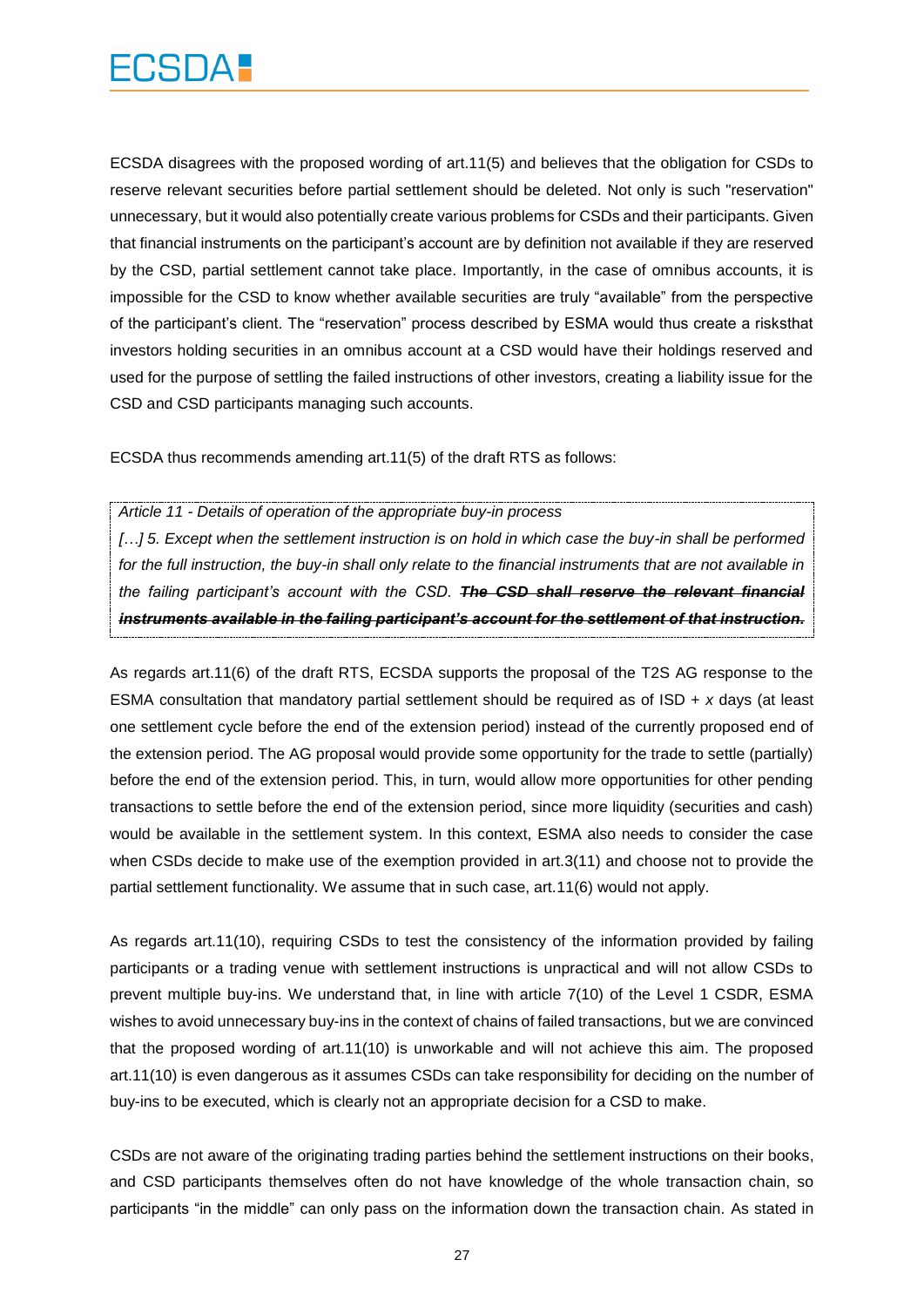the T2S AG response to the ESMA consultation, there should be an inverse flow process whereby the CSD first informs its participants of the failed settlement transactions. As a next step, CSD participants inform their own clients responsible for the failed instruction. On their part, trading parties shall inform the CSD of the status of the buy-in process, through the CSD participant (i.e. settlement agent).

ECSDA therefore recommends deleting art.11(10). As an alternative, ESMA may want to consider replacing art.11(10) by a paragraph that describes the inverse information flow outlined above. Based on the information provided by the CSD, receiving participants themselves, in coordination with their clients, should be able, where possible, to take action in order to limit the number of buy-ins to be executed.

*Article 11 - Details of operation of the appropriate buy-in process* 

*[…] 10. For transactions not cleared by a CCP, the failing participants or the trading venue shall provide to the CSD, by the day preceding the expiration of the extension period, the details of the settlement instructions on the same financial instruments and with the same date of expiry of the execution period that are causing the failure to deliver. The details shall contain the identification of the failing participants in the chain, the identification of the settlement instructions.*

*The CSD shall test consistency of this information with pending receipt settlement instructions in the account of the participant and process that information in order to limit the number of buy-ins to be executed.*

#### *Q8: What are your views on the proposed draft RTS related to the buy-in timeframe and extension period?*

 $\zeta$  This question refers to: Section 2.4 of the Consultation paper (p.29-30) Annex 1, Chap.3, Section 3, art.12-13 (p.127-128): draft RTS

As regards the extension period applicable to illiquid securities under art.13 of the draft RTS, ECSDA would like ESMA to confirm that a central list of those instruments falling under the definition of "liquid market" in accordance with point (a) of Article 2(1)(17) or point (b) of Article 2(1)(17), respectively, of Regulation (EU) No 600/2014, will be made available.

ECSDA also expects that such a list will be updated periodically, e.g. on an annual or semi-annual basis.

#### *Q9: What are your views on the proposed draft RTS related to the type of operations and their timeframe that render buy-in ineffective?*

This question refers to:

Section 2.4 of the Consultation paper (p.30-32)

 $\frac{1}{2}$  Annex 1, Chap.3, Section 3, art.14 (p.128-129): draft RTS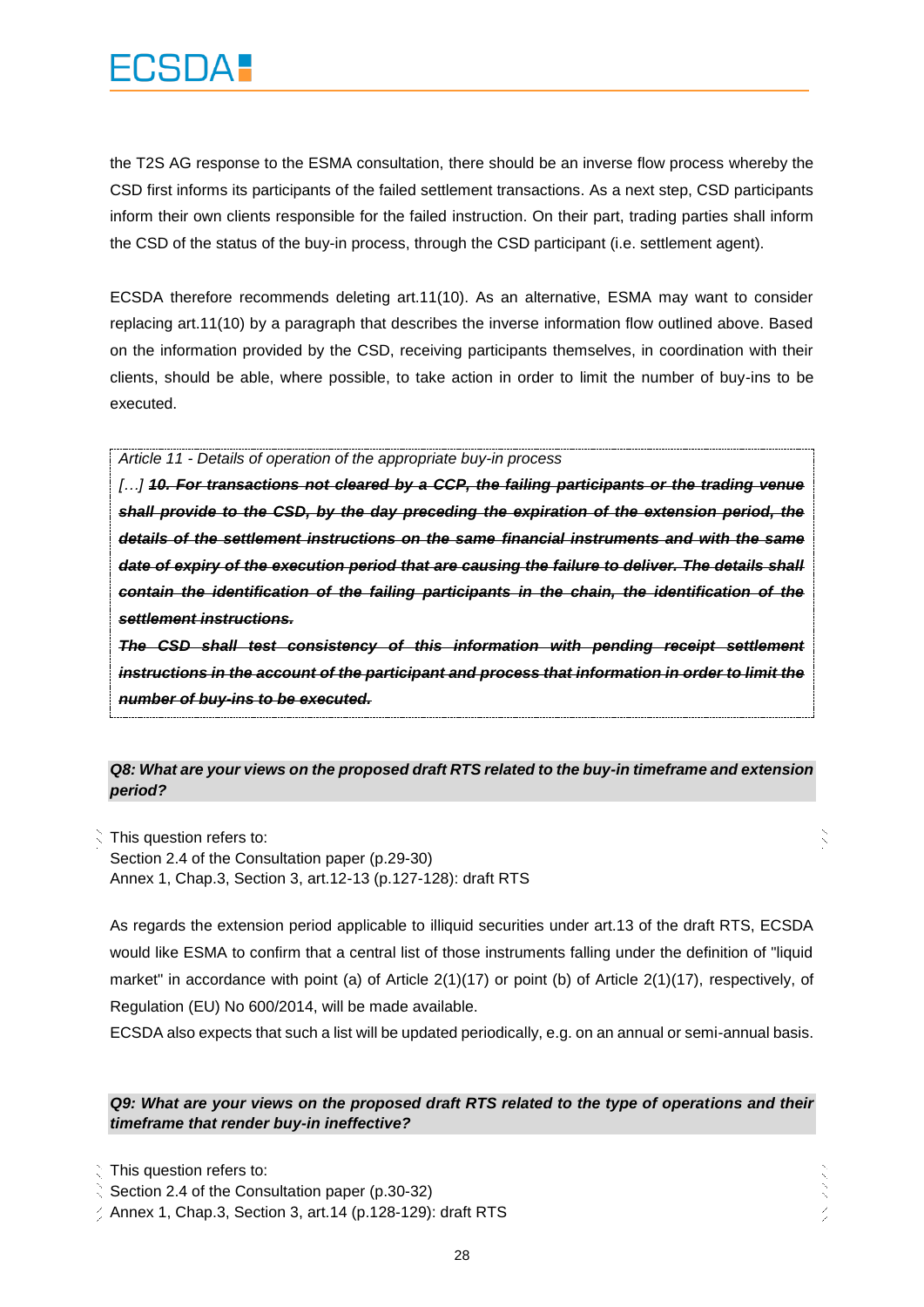

In line with the response of the T2S AG to the ESMA Consultation Paper, ECSDA would like to highlight the considerable technical developments that CSDs would have to undertake in order to comply with the requirements in art.14 of the draft RTS. CSDs would have to identify, in their own systems, operations composed of several transactions, often requiring additional functionalities to be built. In case transactions are linked, this information needs to come from the counterparties of the underlying trade and be populated in the settlement instructions by the respective CSD participants for CSDs to be able to identify such links.

It is also important to note that even if the instruction contains a "repo flag", it will often be impossible for CSDs to know whether the individual instruction is subject to a buy-in or exempt. From the individual instruction, a CSD does not know whether the instruction is the first or the second leg of a repo, and what the terms of the repo are. Although ISO messages could accommodate the inclusion of the necessary information on repos in the future, there is currently no harmonised practice on how to use these fields much more work is necessary before a comprehensive solution can be put in place allowing CSDs to identify the details of such transactions.

Finally, we would like to point out that the functionality to identify the length and the different legs of a repo will not be available in T2S. This means that CSDs participating in T2S will not be able to comply with the requirements proposed by ESMA in art.14 of the draft RTS. Indeed, it does not make sense for T2S participating CSDs to develop a mechanism to identify short-term repos outside of T2S, bearing in mind that transactions can be sent by directly into T2S (by directly connected participants) and that matching will take place in T2S. CSDs participating in T2S can therefore only be expected to apply the exemption in art.14 if T2S ensures that short term repos are identifiable, either by creating a new ISO instruction type or by linking both repo legs in the instruction.

#### *Q10: What are your views on the proposed draft RTS related to the calculation of the cash compensation?*

This question refers to:

- Section 2.4 of the Consultation paper (p.33)
- Annex 1, Chap.3, Section 3, art.15 (p.129): draft RTS

ECSDA supports the EACH response to question 10 of the Consultation paper as regards the importance of allowing participants to calculate the cash compensation based on a pre-agreed price or a pre-agreed method to determine such price.

*Q11: What are your views on the proposed draft RTS related to the conditions for a participant to consistently and systematically fail?*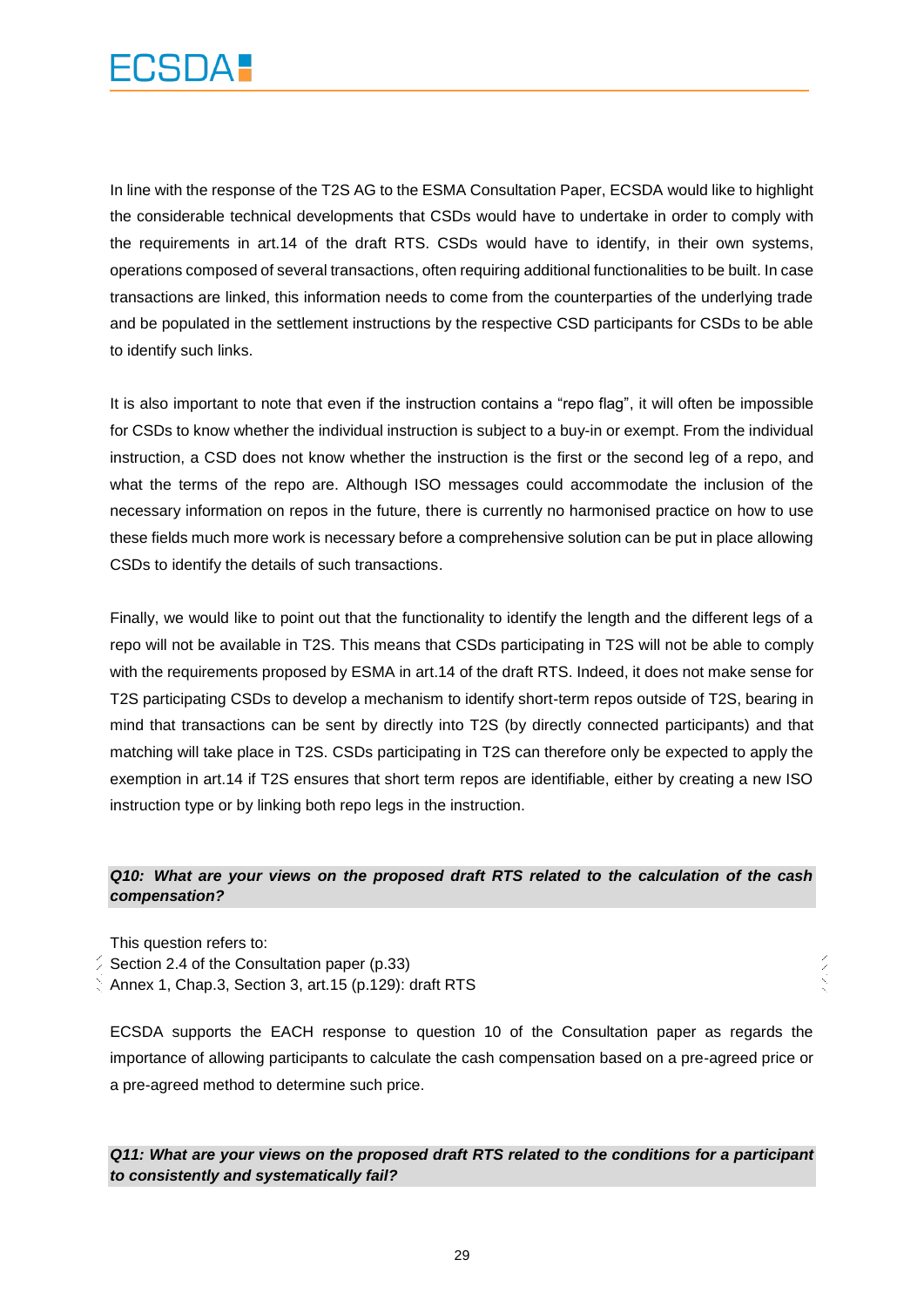

This question refers to: Section 2.4 of the Consultation paper (p.33-34) Annex 1, Chap.3, Section 3, art.16 (p.130): draft RTS

ECSDA believes that the threshold proposed under art.16(1) of the draft RTS is too low and must be increased significantly to avoid unnecessary procedures against failing participants. In order to make sure that the notion of a *"consistently and systematically failing participant"* is meaningful, we suggest to raise the threshold to 25% below the average settlement efficiency rate for the SSS. Besides, we would like to insist that, when a participant falls under the threshold defined in art.16(1), this should never lead to the automatic suspension of that participant. The suspension of a participant is an extreme measure that can only be used as the ultimate solution to a serious problem and only be implemented after careful consideration of the circumstances in each case and in close consultation with the competent authority.

しょく

*Article 16 - Conditions under which a participant is deemed to consistently and systematically fail to deliver the financial instruments*

*1. A participant shall be deemed to consistently and systematically fail to deliver the financial instruments when its settlement efficiency rate is 25%10% lower than the settlement efficiency rate determined for the securities settlement system over a number of days that exceeds 10% of the number of days when the participant is active in the securities settlement system, over a 12 months period.[…]*

#### *Q12: What are your views on the proposed draft RTS related to the settlement information for CCPs and trading venues?*

This question refers to: Section 2.4 of the Consultation paper (p.35) Annex 1, Chap.3, Section 3, art.17 (p.130): draft RTS

ECSDA believes that CCPs already have access to the settlement information they need today via their participation in the CSD.

As regards trading venues, ECSDA notes that CSDs are not always in a position today to identify the trading venue to which the settlement information should be communicated, e.g. if settlement instructions are input by CSD participants and not received via a trade feed.

Moreover, even where the trading venue is known to the CSD, the CSD might not have a contractual relationship and established communication channels with the trading venue. As a result of art.17 of the draft RTS, CSDs and trading venues might thus have to design new types of agreements allowing trading venues to obtain the necessary information in relation to buy-ins for non-CCP cleared transactions executed on trading venues.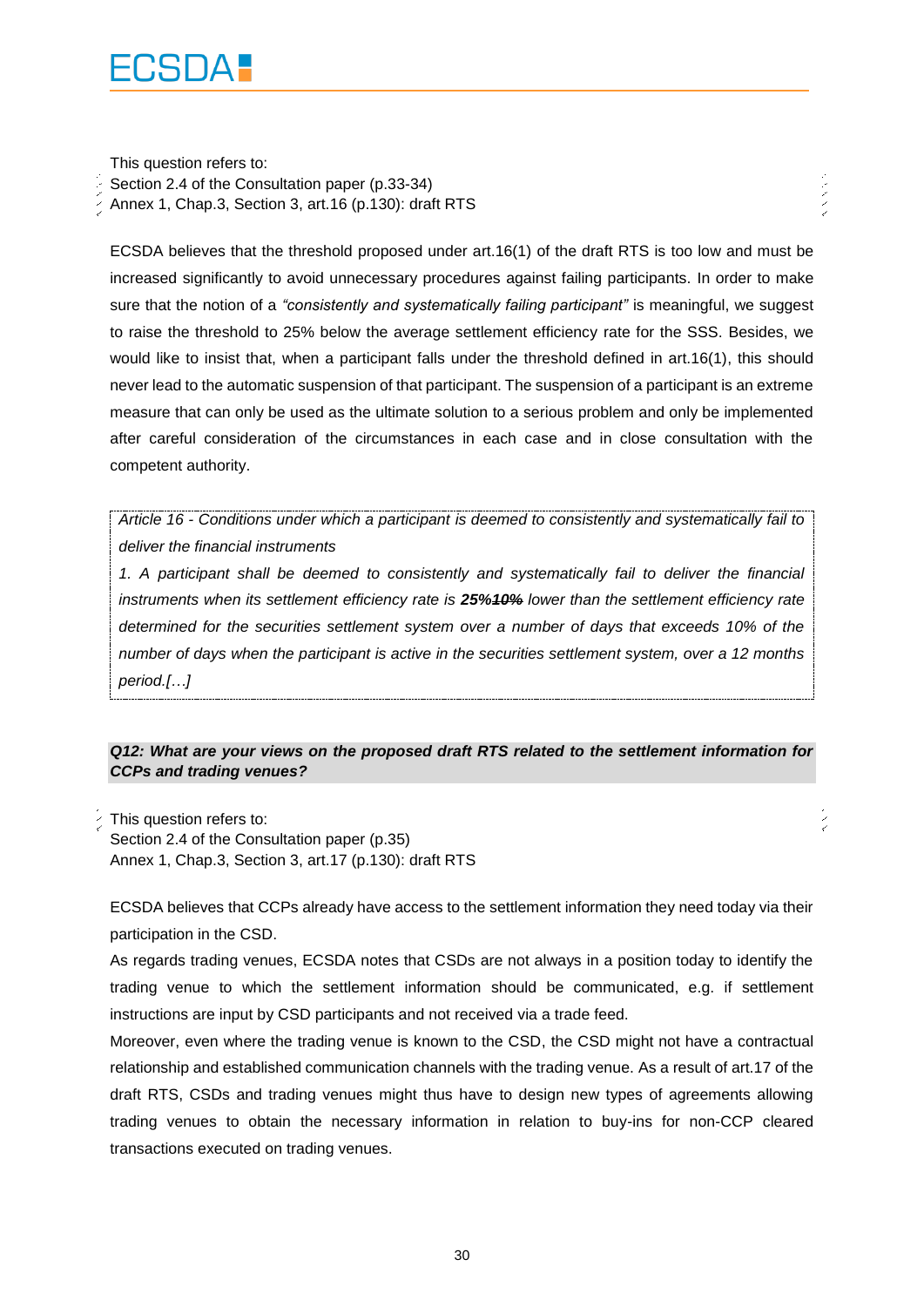*Q13: What are your views on the proposed draft RTS related to anti-avoidance rules for cash penalties and buy-in?*

いいへい

 $\lesssim$ 

This question refers to:

Section 2.5 of the Consultation paper (p.35-36)

Annex 1, Chap.5, art.19 (p.131): draft RTS

ECSDA supports the deletion of art.19 of the draft RTS, as suggested in the T2S AG response to the ESMA Consultation. Indeed, we are not convinced that the proposed article is necessary and we fear it might create legal uncertainty.

*Q14: Do you agree that 18 months would be an appropriate timeframe for the implementation of the settlement discipline regime under CSDR? If not, what would be an appropriate timeframe in your opinion? Please provide concrete data and evidence justifying a phase-in for the settlement discipline measures and supporting your proposals.*

This question refers to: Section 2.6 of the Consultation paper (p.36-37) Annex 1, Chap.5, art.20 (p.132): draft RTS

ECSDA strongly supports ESMA's proposal to phase in the implementation of the settlement discipline rules under the CSDR by delaying the entry into force of the relevant technical standards. The proposed 18 month period could however still pose a risk to the parallel implementation of TARGET2-Securities by many EU CSDs and ECSDA thus supports an extension of the transition period from 18 to a minimum of 24 months, in line with the response of the T2S AG to the ESMA Consultation.

At the same time as collecting data on CSD implementation costs, ECSDA asked CSDs to provide an estimate of the number of months they would require to make the necessary system changes and developments needed to comply with the draft ESMA requirements on settlement discipline. On average, the 19 CSDs which participated in the survey estimated that they would need more than 23 months to implement the proposed requirements. The estimates were very consistent across CSDs, ranging between 18 and up to 36 months. Regarding this range, it is however important to keep in mind that the maximum implementation time specified by the legal text will have to take as a reference the upper bound of these figures. This is particularly important for CSDs participating in T2S, who will only be able to start implementing the new settlement discipline regime once migration to T2S and the related testing have been completed.

Providing CSDs and their participants with sufficient time to implement the measures is also essential to avoid disproportionate implementation costs. Based on data provided by 19 EU CSDs, we anticipate that CSDs' development costs to comply with the proposed settlement discipline rules will already amount to over EUR 67 million, or EUR 3.55 million per CSD on average. The estimates provided mainly include the costs for developing the IT system required to implement the ESMA proposals. In most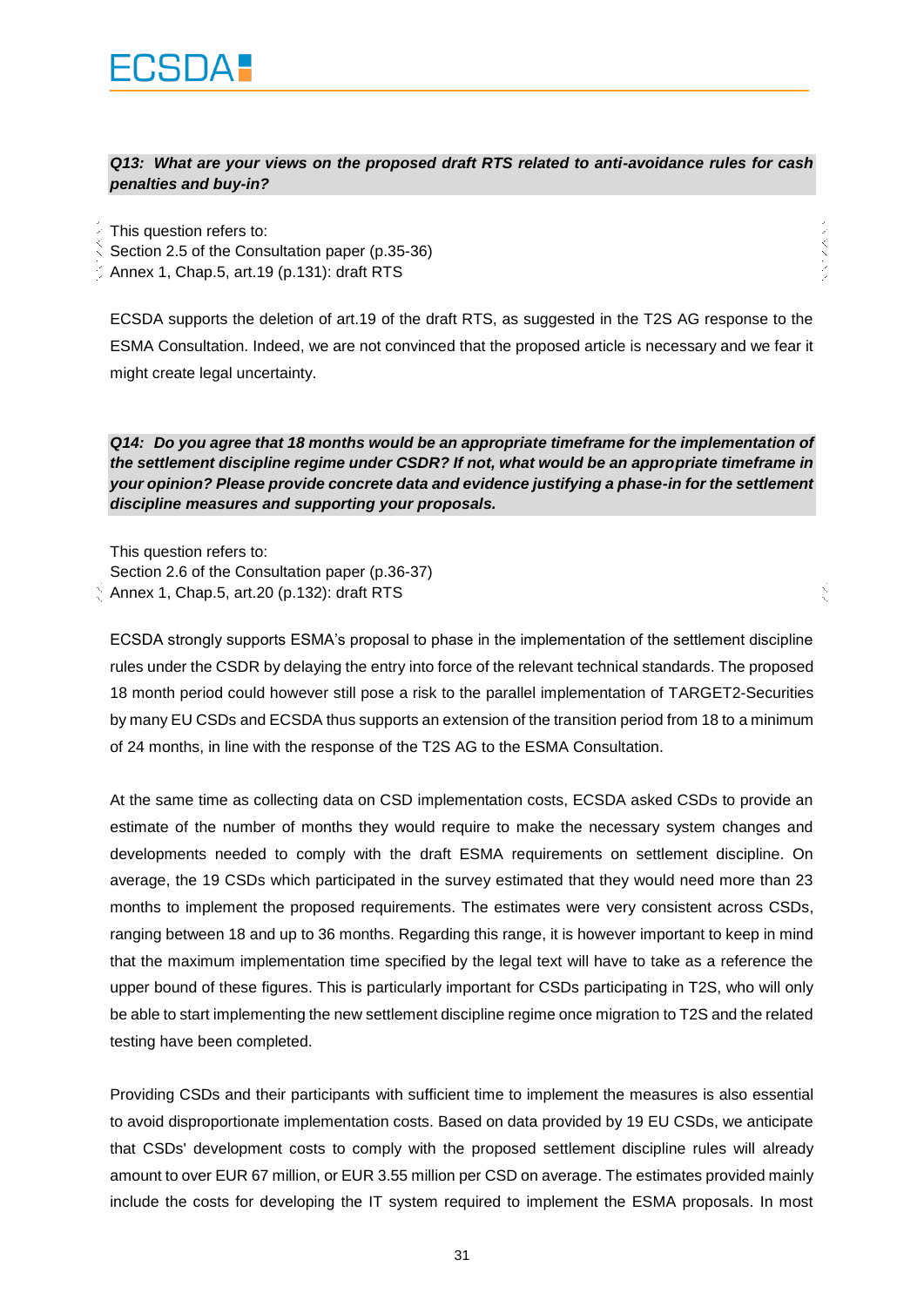## FCSDA :

cases, non-IT costs, for instance in cases where no full automation is possible, were not included and would thus have to be added on top of these figures. In addition to the one-off costs for technical developments, CSDs were asked to estimate annual operating costs as a result of the settlement discipline technical standards. For the CSDs that participated in the survey, these would amount to EUR 13.5 million per year, or around EUR 750,000 on average per CSD.

In order to put these figures in perspective, it is important to keep in mind that CSDs are generally small or medium size companies. The CSDs in the sample have on average 325 employees, or 132 when excluding the 2 ICSDs. Implementation costs for settlement discipline measures alone would thus translate into additional costs per employee of well over EUR 10,000. It is moreover important to stress that implementation costs do not proportionally decrease with the size of the CSD. There are significant fixed costs in the development of the IT system, which means that smaller CSDs will have to bear a proportionately heavier burden relative to larger CSDs. Excluding the two ICSDs, for instance, leads to average costs per CSD still around EUR 2 million, or over EUR 15,000 per employee. For certain small CSDs, the costs could even reach up to EUR 30,000 per employee.

Considering that the sample of CSDs that participated in the survey seems broadly representative of the whole CSD industry in the EU and includes CSDs of various sizes, we can extrapolate from the figures above cost estimates for the entire CSD industry in the EU. Considering the average implementation costs per CSD (excluding the 2 ICSDs) mentioned above would give us total development costs for all 30 EU CSDs of around EUR 90 million and annual running costs of over EUR 18 million.

These figures are merely estimates and must naturally be considered with caution. Besides, they only cover direct CSD implementation costs, whereas an assessment of the total costs would also have to include the costs incurred by other impacted infrastructures (e.g. CCPs) and CSD participants (see the AFME response to question 14 of the ESMA Consultation for cost estimates provided by market participants). That said, these figures have the merit to show that the settlement discipline standards being elaborated by ESMA will require considerable adaptations from CSDs and market participants, and that their impact on the efficiency and stability of post trade processes should not be underestimated.

Irrespective of CSDs' costs and specific constraints, the widespread market impact of the draft measures on settlement discipline justify in themselves sufficient implementation time. Despite generally high settlement efficiency rates across EU CSDs, the volume and value of instructions at stake means that the impact of ESMA's draft standards is likely to be substantial, as illustrated by the figures provided in our answers to question 6 and 7.

Finally, it is very important to keep in mind that the timing of the implementation of settlement discipline measures is closely linked to the implementation of record keeping requirements, as set out in the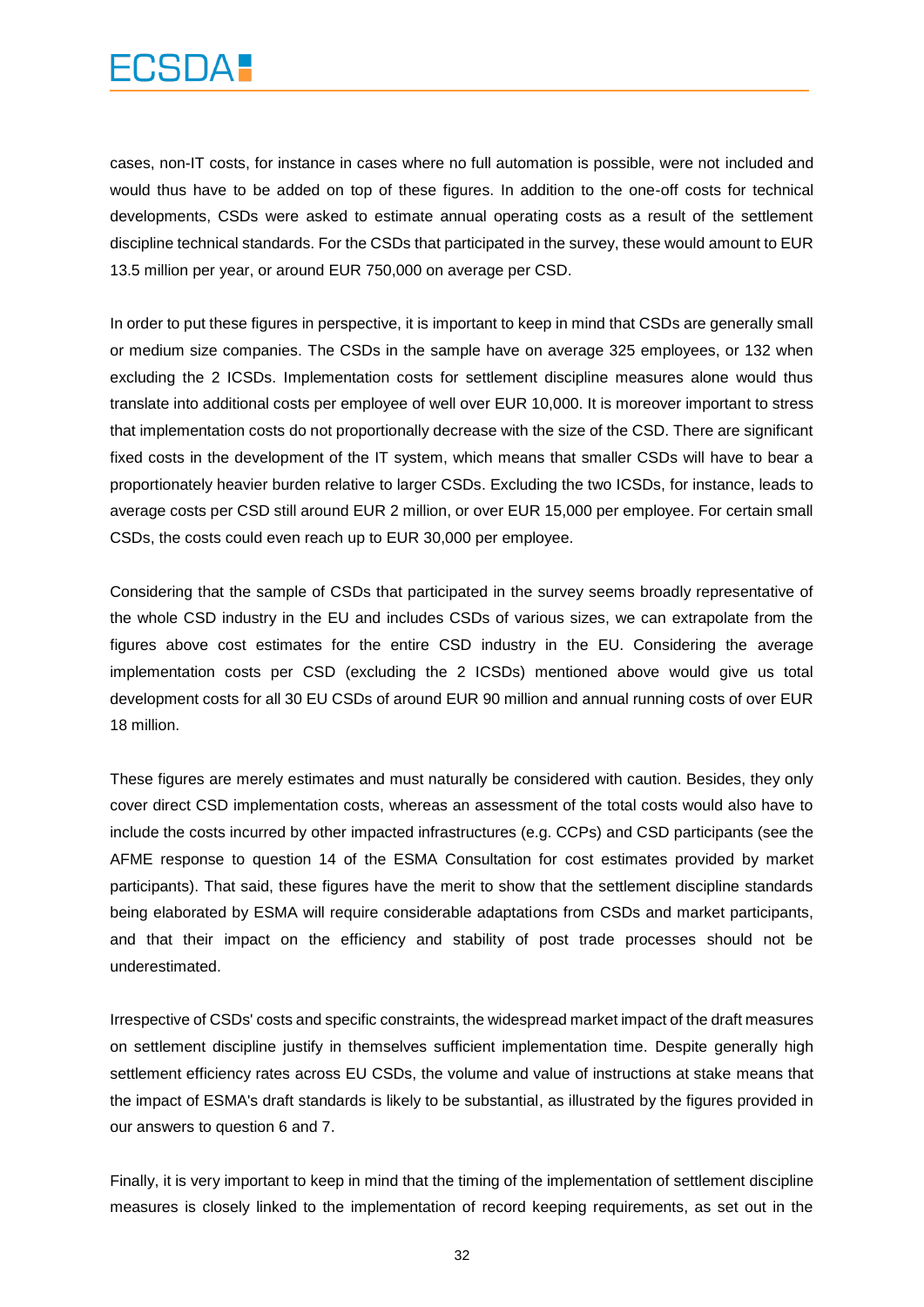

separate technical standards on CSD authorisation. As explained in our answer to question 23 of the Consultation Paper, the implementation timeline of record keeping requirements must be aligned with the timeline for penalties and buy-ins. At the very least, the CSD records linked to the settlement discipline framework need to be decoupled from other records as they will not be practically "implementable" until the entry into force of the settlement discipline provisions, i.e. ideally at least 24 months after publication of the technical standards.

#### *Q32: What are your views on the proposed draft RTS on internalised settlement (Annex V) and draft ITS on internalised settlement (Annex IX)?*

アノノベストラン

This question refers to:

Section 6 of the Consultation paper (p.93-96)

Annex 5 (p.254-257): draft RTS

Annex 9 (p.338-348): draft ITS

CSDs are not in the scope of the standards on internalised settlement. ECSDA thus does not comment on question 32.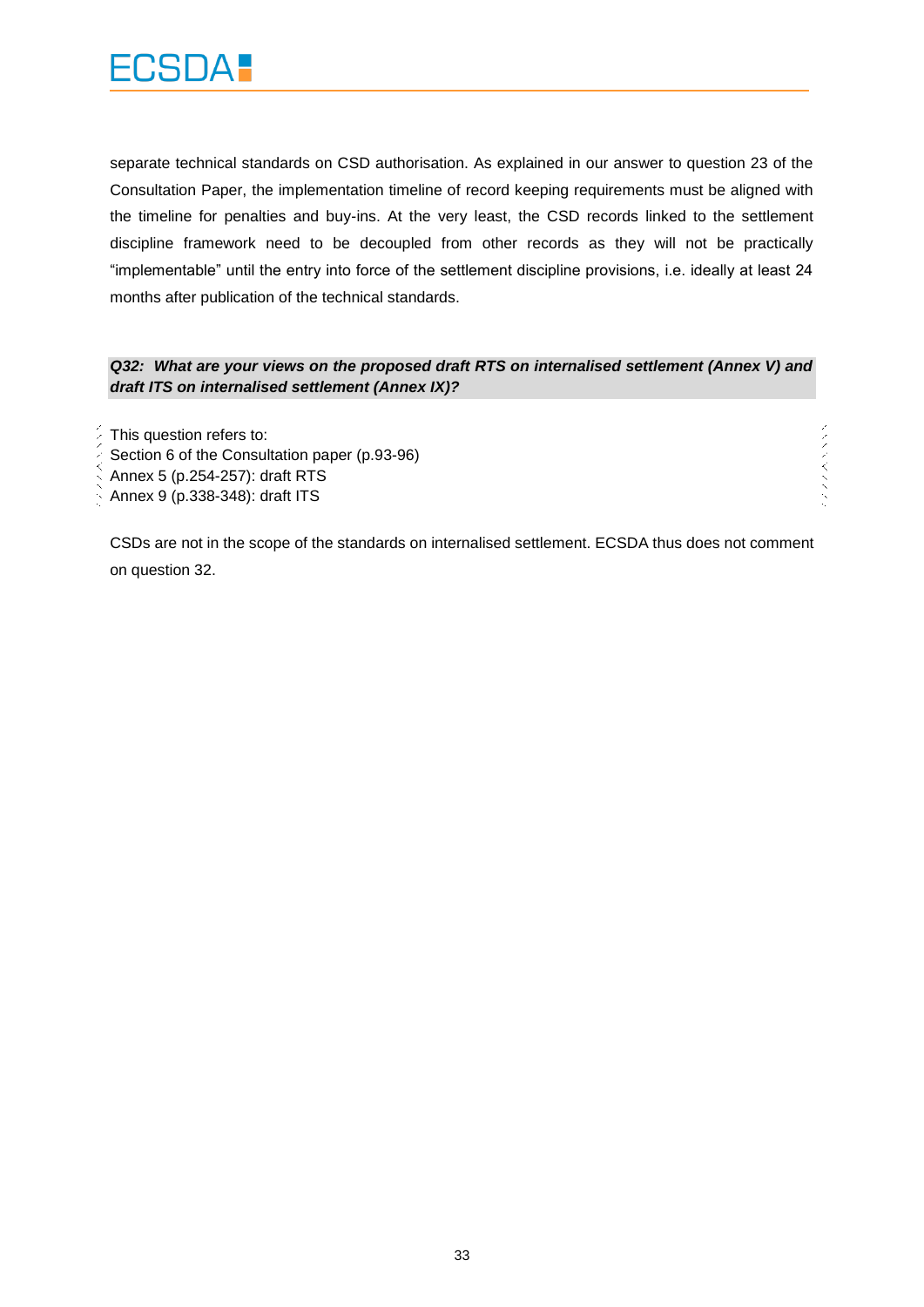### **2. Responses to the ESMA consultation questions (technical advice)**

#### *Q1: What are your views on the proposed basis for the cash penalty calculation?*

This question refers to Section 2.1.1 of the Consultation Paper (p.9-11)

ECSDA supports the mark-to-market approach proposed by ESMA, provided that:

- there are clear rules on which reference price should be used and;
- CSDs are able to access a reliable source for such prices.

It is very important that the ESMA technical advice clearly states whether all EU CSDs are expected to use the same references prices (and thus the same source of prices) or not.

Providers of market data compete with one another to provide the "best prices", which they source from various trading venues and market participants. As soon as two CSDs use a different provider for obtaining reference prices, it is impossible to guarantee that they will always have the same reference prices. This means that ESMA must choose between two options:

|             | Option 1: All EU CSDs use a single<br>source for reference prices to ensure<br>that penalty amounts are always the<br>same across CSDs.                                            | Option 2: CSDs can choose any provider<br>of market data. Penalty amounts might<br>occasionally differ from one CSD to<br>another. |
|-------------|------------------------------------------------------------------------------------------------------------------------------------------------------------------------------------|------------------------------------------------------------------------------------------------------------------------------------|
| <b>Pros</b> | No competitive distortions (level<br>٠<br>playing field) among CSDs as regards<br>penalty levels                                                                                   | Possibility for CSDs to appoint a provider<br>٠<br>of their choice, competition among<br>providers                                 |
| Cons        | Need for CSDs to agree on a single<br>provider, involving potentially a<br>complex tender procedure and the<br>negotiation of contractual conditions<br>with the selected provider | Potential risk of competitive distortions,<br>٠<br>especially in relation to cross-CSD<br>settlement                               |

Irrespective of the option chosen by ESMA, ECSDA is concerned that reference prices might sometimes be difficult to obtain. In particular, we are not convinced that the "primary market" can always be identified for financial instruments included in the scope of the CSDR settlement discipline regime. ETFs, for instance, are often listed on multiple markets do not necessarily have a primary market. The "primary market" is also likely to be difficult if not impossible to identify for financial instruments admitted to trading on one or more OTFs.

Moreover, the ESMA technical advice should clarify whether the penalty fee imposed on a failed instruction that is pending for multiple days should be calculated based on a single reference price (determined at the end of ISD) or whether a different reference price should be used for each day when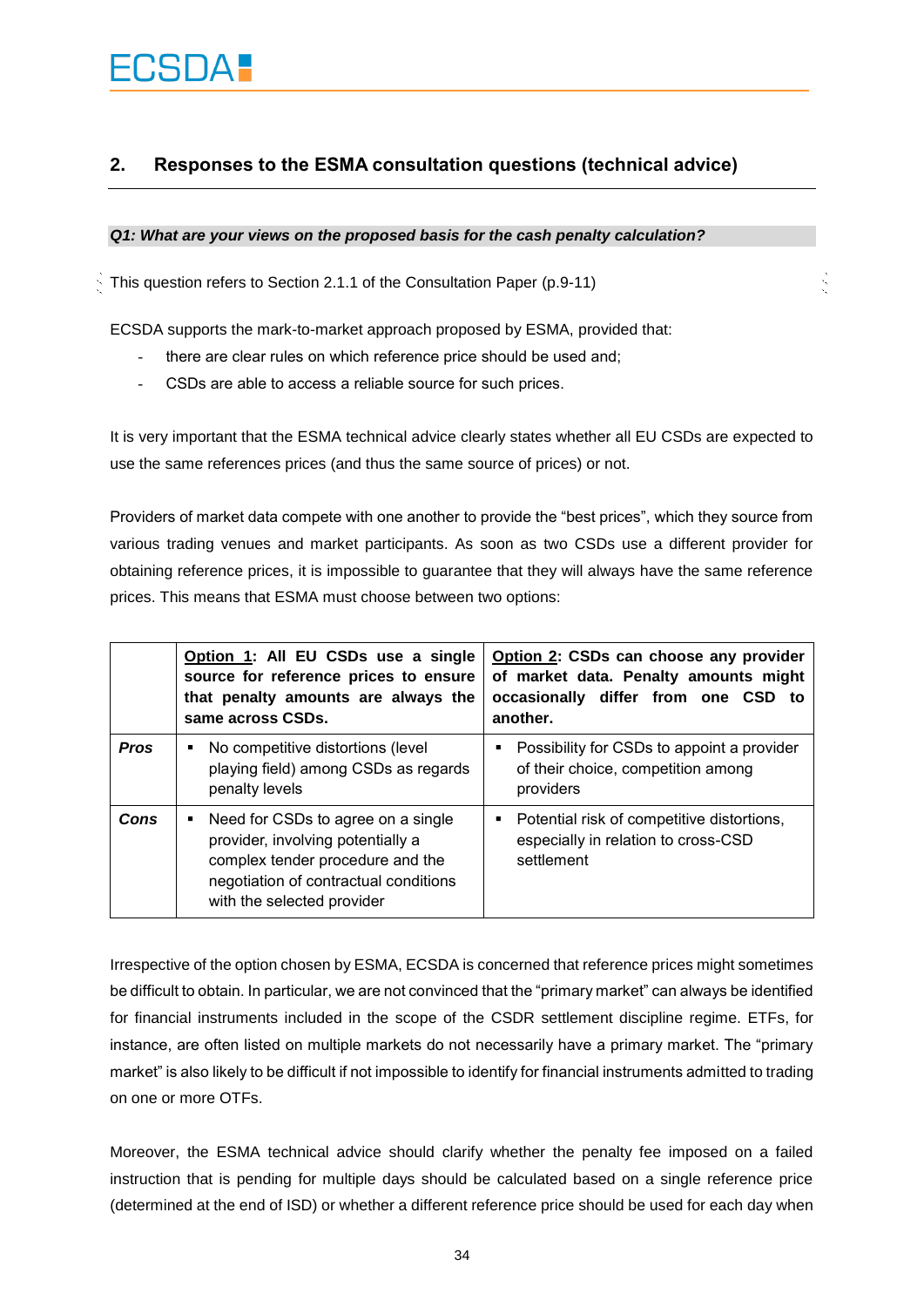the instruction fails. The first option would have the advantage of being less complex and costly to implement.

Finally, ECSDA disagrees with the ESMA approach for partial deliveries and believes that it will be overly complex to implement, if not outright impossible. We recommend an alternative approach, whereby (a) the penalty would apply to the whole instruction, in case the delivering party rejects partial settlement, and (b) the whole instruction would be exempt from penalties, in case the receiving party rejects partial settlement. Such an approach will be easier to implement and would have the additional benefit of incentivising all parties to opt for partial settlement, as they would otherwise risk being penalised or not being compensated for the whole transaction.

*Q2: What are your views on the proposed approach regarding the categories of financial instruments and the penalty rates? In particular, do you consider that these penalty rates could disincentivise trading in small caps? Please provide evidence to support your views.*

Ž

 $\frac{1}{2}$  The question refers to Section 2.1.2 of the Consultation Paper (p.11-15)

ECSDA welcomes the fact that ESMA takes into account the borrowing costs and liquidity when specifying the penalty rates for different categories of financial instruments. However, we are concerned that the proposed categories of instruments are not consistent with the categories used by ESMA to distinguish different asset types for the purpose of fails reporting in the draft RTS on settlement discipline (see our answer to question 5 of the Consultation Paper on the draft RTS). ECSDA believes that, to be meaningful, fails reporting should reflect the categories of financial instruments subject to different penalty rates.

In particular, the distinction between government bonds and corporate bonds in relation to penalty rates is not consistent with the use of a single category for debt instruments under  $art.4(2)(d)(ii)$  of the draft RTS on settlement discipline. ECSDA is not convinced that a different rate should apply for corporate bonds and government bonds, and we believe that an impact assessment is lacking to justify a different treatment.

Based on data collected from 17 CSDs, ECSDA attempted to assess the market impact of the proposed penalty framework. Some inconsistencies in the data were inevitable given the tight deadline and the lack of clarity as regards some of the measures proposed by ESMA in the draft standards and technical advice. The figures should thus be interpreted with caution. We are nevertheless confident that they can be used as rough indications of the actual impact of the proposed measures. The biggest difficulty faced by CSDs taking part in the exercise was to define the appropriate scope of instructions to be included in the fails data. Since CSDs are currently mostly not able to identify whether a financial instrument is "*admitted to trading on a trading venue*" (i.e. not only admitted to trading on a regulated markets, but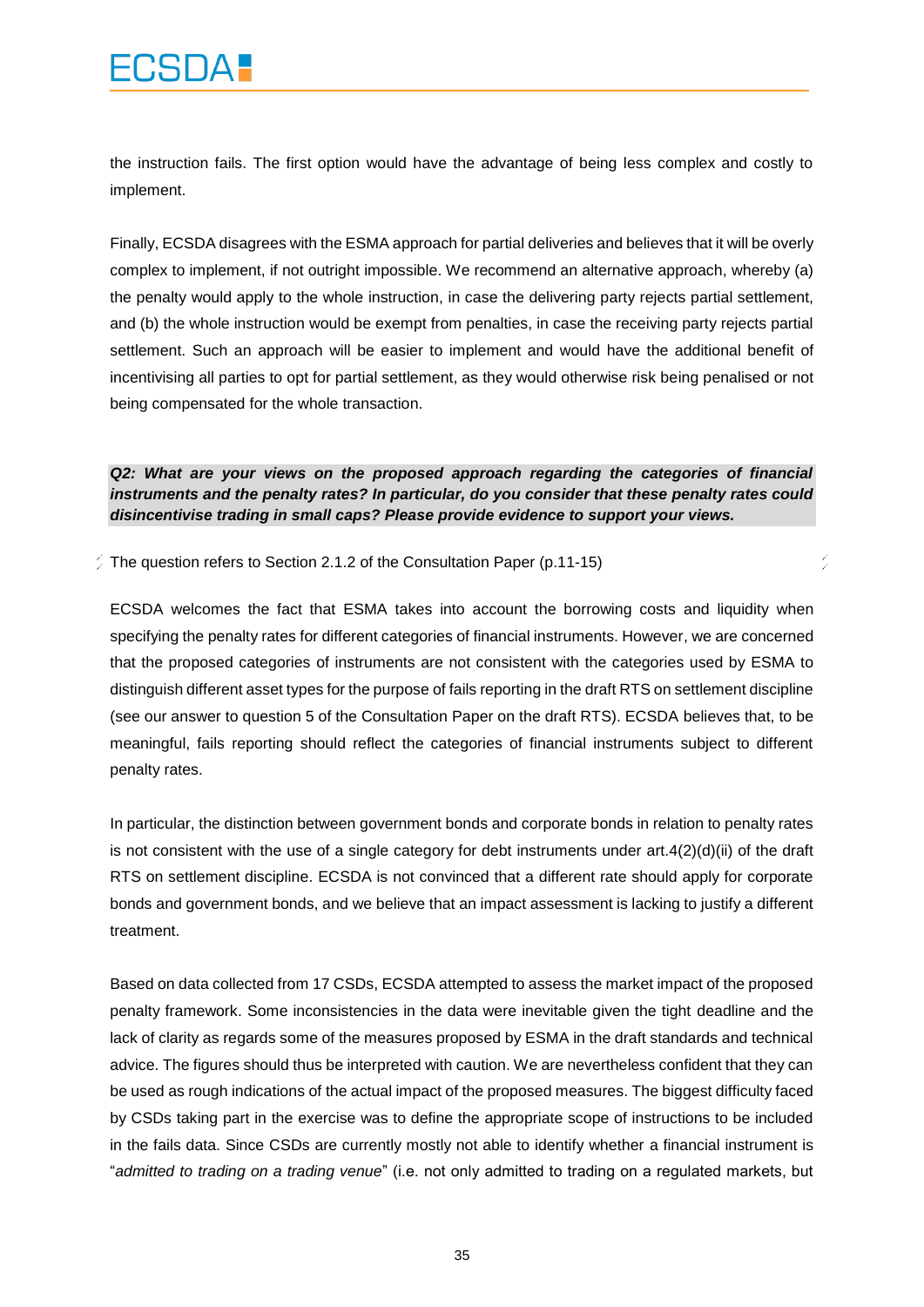## **CSDA!**

also on MTFs or OTFs), the data provided often includes all instructions (in all financial instruments) processed by the CSD.

Keeping these limitations in mind, we estimated the value of late settlement penalties that would have to be collected and redistributed by CSDs on a monthly basis, if the categories and related rates put forward by ESMA were maintained. It should be noted that the figures were calculated on a gross basis, without taking into account the possibility for CSDs to net penalty payments per participant at the end of the month. The actual payments to be made at the end of the month based on the rules proposed by ESMA are therefore likely to be lower. On the other hand, we have assumed that no further penalties are due after ISD+4, once the buy-in is triggered, which may lead, to a certain extent, to an underestimation of the real amount of the penalties to be collected.

According to November 2014 data, the accumulated gross late settlement penalties to be collected by the 17 CSDs would have amounted to over EUR 183 million or around EUR 9 million a day. Assuming that the month of November is representative, this translates into yearly gross late settlement penalties of close to EUR 2.2 billion.

While the two ICSDs hold the largest share of late settlement fines to be collected (75%), the difference is less striking than for buy-ins. Excluding the two ICSDs, the remaining CSDs would on average still each account for more than EUR 3 million per month. Among these CSDs, figures range between very close to 0 and EUR 15 million per month, and only 5 CSDs would have collected less than EUR 100,000 worth of penalties.

In order to assess whether the different types of penalty rates suggested by ESMA were meaningful, ECSDA asked CSDs for fail rates per asset type, but not all CSDs were able to provide settlement fail rates based on the asset categories provided by ESMA. In particular, it was not possible to distinguish the fail rate of "*SME growth market shares*" from other equities.

Based on the sample and with only few exceptions, equities and ETFs combined seem to display the highest fail rate, compared to other asset categories - in most cases, at least 2-3 times the fail rate for debt instruments. Only 3 CSDs provided separate figures for ETFs, which suggest that the fail rate for ETFs is even higher than that of equities. Debt instruments seem to have the lowest fail rate relative to other instruments. In most cases, a distinction between government and corporate bonds was however not possible. Whenever the distinction was made, the rates were broadly aligned - with a few exceptions where fail rates on corporate bonds were significantly higher (however possibly due to a few significant outliers).

The fail rate for all other instruments including invesment funds was in general relatively high as compared to debt instruments and similar to the rate of equities and ETFs. This however differs quite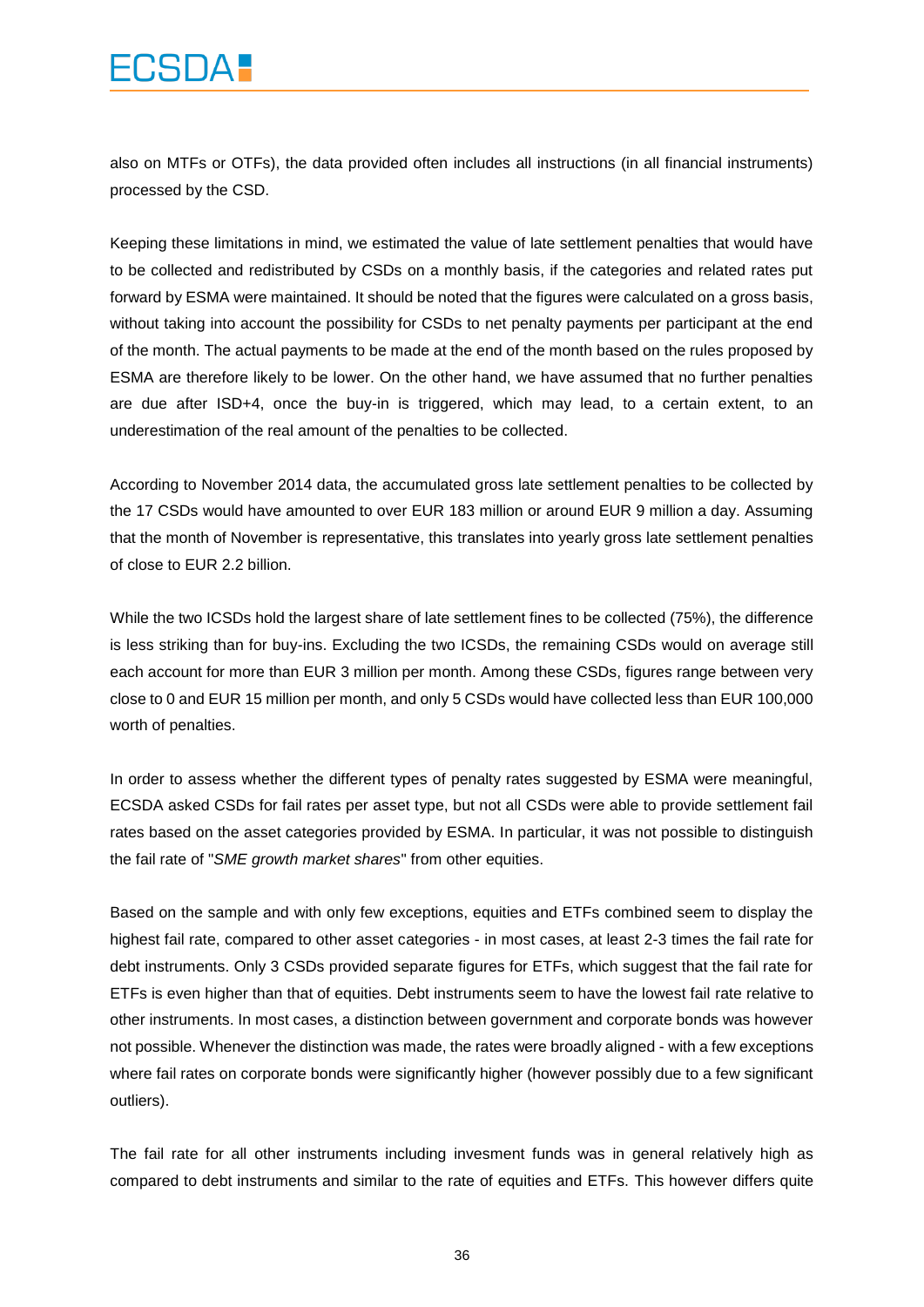substantially across CSDs and seems to depend very much on the specific instruments that each CSD settles.

Most CSDs did not provide numbers for fails due to a lack of cash. In the few cases where this data was available, their value accounted for 5-15 % of the total number of fails.

In general, it is also interesting to note that the relative weight of the instruments settled differs significantly across CSDs/markets. While some CSDs settle mainly equities, other CSDs primarily settle debt instruments (mainly government bonds). This obviously has an impact on the amount of the penalties collected, given that the penalty rate is significantly lower for government bonds in the ESMA proposal.

Based on the figures, the proposed rates would lead to an average effective penalty rate over all instruments and CSDs of 0.79 basis points. This rate differs however significantly across CSDs, ranging between close to 1 bp (if mainly equities and others) and only slightly above 0.3 bp (if mainly government bonds).

#### *Q3: What are your views on the proposed approach regarding the increase and reduction of the basic penalty amount?*

The question refers to Section 2.2 of the Consultation Paper (p.15-16)

ECSDA agrees with ESMA that no increases or decreases of the penalty rate should be foreseen at this stage. As explained in our response to the ESMA Discussion Paper on 22 May 2014, a system involving increases and/or decreases would make the implementation of the penalty mechanism very complex and would lead to various problems in relation to the "passing on" of penalties.

We also welcome ESMA's proposal to allow CSDs, in limited circumstances and on an ad hoc basis, to decrease the penalty rate to zero, e.g. if a fail is caused by circumstances outside the control of the failing participant. That said, in line with the T2S AG response to the ESMA Consultation, we think that it is appropriate to foresee a more general rule whereby penalties would be set to zero for all fails which are not due to a lack of cash or of securities, in line with the definition of "fails" in the Level 1 CSDR. Exceptions to this rule need to be explicitly mentioned in the Level 1 CSDR or the Level 2 technical standards, for example on hold instructions and instructions sent after the intended settlement date.

#### *Q4: What are your views on the proposed approach regarding the cash penalties in the context of chains of interdependent transactions?*

The question refers to Section 2.3 of the Consultation Paper (p.17)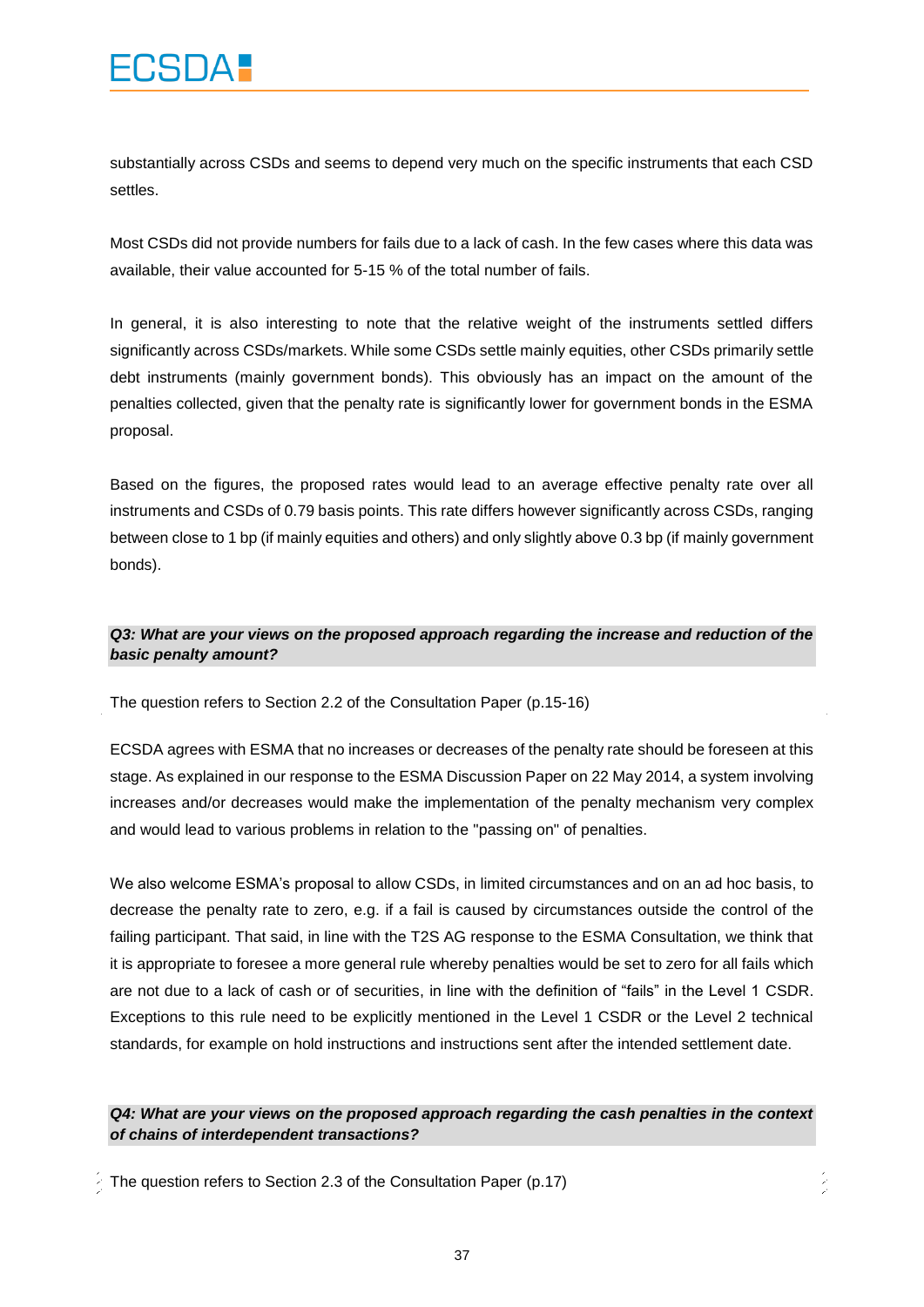

ECSDA shares ESMA's view that the "passing on" of penalties should be sufficient to address issues related to chains of interdependent transactions, whether identifiable by the CSD or not. We thus agree that, for the sake of simplicity of the penalty mechanism, the parameters of penalty calculation should not be changed in cases of chains of interdependent transactions.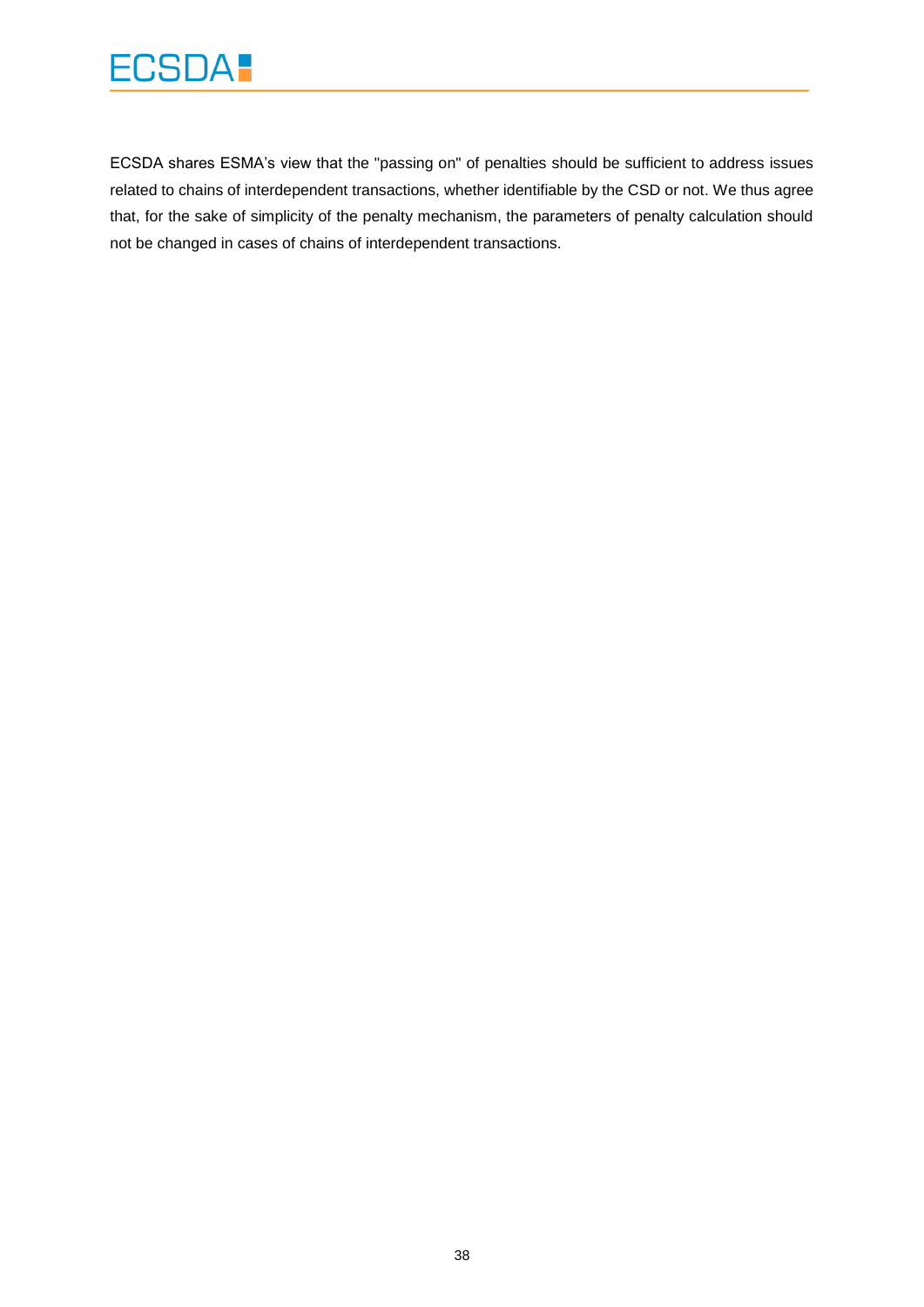### **Annex I: CSD Cost estimates**

This annex presents costs estimates collected by ECSDA in February 2015 in the context of the [ESMA](http://www.esma.europa.eu/consultation/Consultation-Technical-Standards-under-CSD-Regulation)  [Consultation](http://www.esma.europa.eu/consultation/Consultation-Technical-Standards-under-CSD-Regulation) on CSDR settlement discipline. Data was collected from 19 EU CSDs (including the 2 ICSDs, Euroclear Bank and Clearstream Banking Luxembourg).

#### *1. CSD implementation costs*

- Total (one-off) development costs to implement the requirements proposed by ESMA in relation to settlement discipline for the 19 CSDs in the sample are expected to amount to over EUR 67 million, or EUR 3.55 million per CSD on average. The estimates provided mainly include the costs for developing the IT system required to implement the ESMA proposals. In most cases, non-IT costs, for instance in cases where no full automation is possible, were not included and would thus have to be added on top of these figures.
- In addition to the one-off costs for the technical developments, CSDs estimated annual operating costs that they will face as a result of the CSDR settlement discipline technical standards. For the CSDs that participated in the survey, these would amount to EUR 13.5 million per year, or around EUR 750,000 on average per CSD.
- In order to put these figures in perspective, it is important to keep in mind that CSDs are generally small or medium size companies. The CSDs in the sample have on average 325 employees, or 132 when excluding the 2 ICSDs. Implementation costs for settlement discipline measures alone would thus translate into additional costs per employee of well over EUR 10,000.
- It is moreover important to stress that implementation costs do not proportionally decrease with the size of the CSD. There are significant fixed costs in the development of the IT system, which means that smaller CSDs will have to bear a proportionately heavier burden relative to larger CSDs. Excluding the two ICSDs, for instance, leads to average costs per CSD still around EUR 2 million, or over EUR 15,000 per employee. For certain small CSDs, the costs could even reach up to EUR 30,000 per employee.
- Considering that the sample of CSDs that participated in the survey seems broadly representative of the whole CSD industry in the EU and includes CSDs of various sizes, we can extrapolate from the figures above cost estimates for the entire CSD industry in the EU. Considering the average implementation costs per CSD (excluding the 2 ICSDs) mentioned above would give us total development costs for all 30 EU CSDs of around EUR 90 million and annual running costs of over EUR 18 million.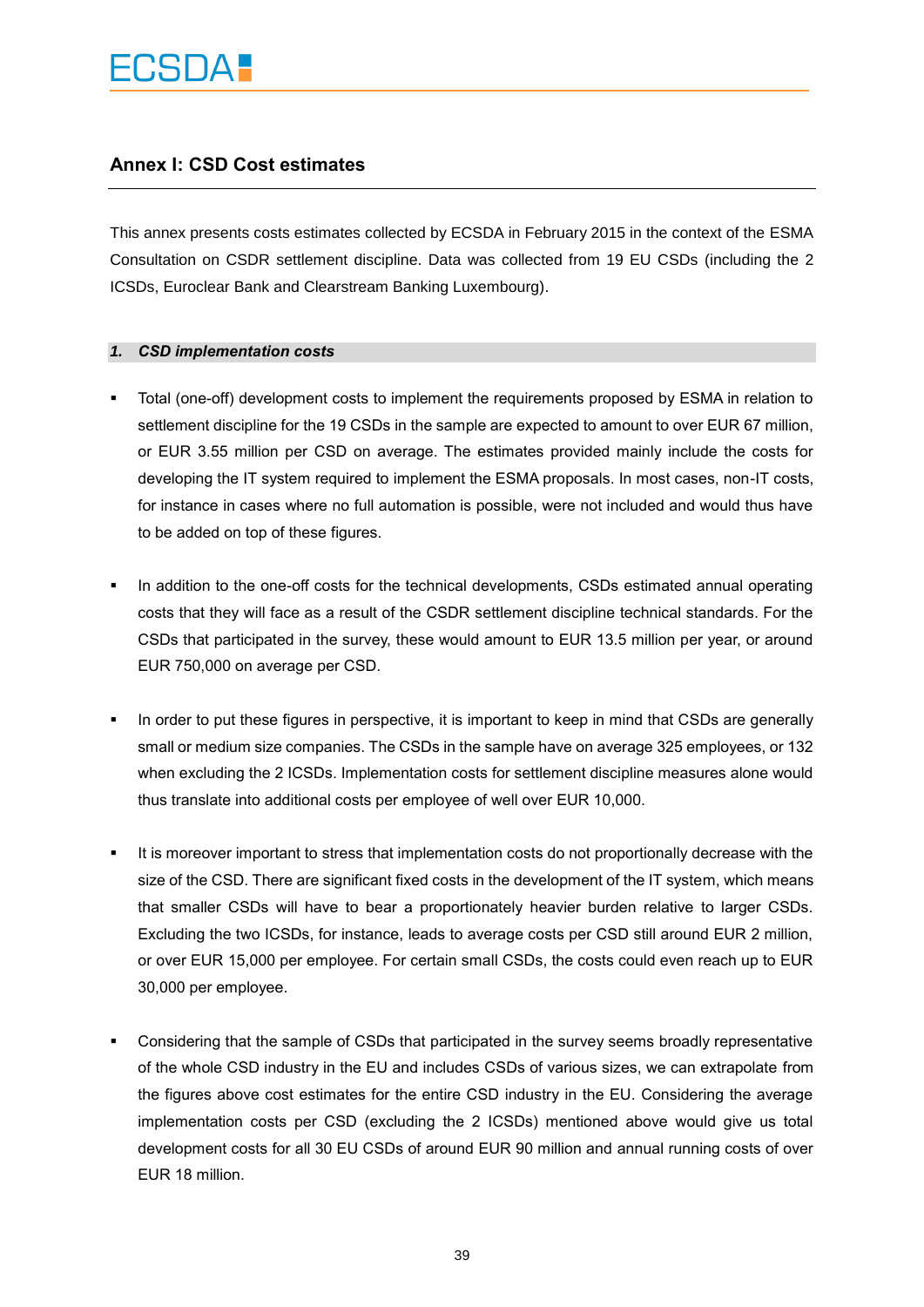It is important to note that our estimates only cover direct CSD implementation costs. An assessment of the total costs will also have to include the costs incurred by CSD participants and other impacted infrastructures (e.g. CCPs).

#### *2. Comparing costs of different types of requirements*

In addition to total costs, ECSDA asked its members to provide a more detailed breakdown of the estimates, based on the three main types of measures proposed by ESMA in relation to settlement discipline:

#### **A. Buy-in requirements (art.11 of the draft RTS)**

- The numbers show that the proposed buy-in rules are likely to be the most costly ones for CSDs to implement, with total implementation costs of around EUR 24.5 million, or on average close to 1.3 million per CSD.
- In addition, yearly running costs for CSDs to fulfil their responsibilities under the buy-in proposals are expected to add up to nearly EUR 5 million per year, or on average more than EUR 250,000 per CSD.
- There are several important additional considerations that have to be taken into account in relation to the buy-in proposals and implementation costs:
	- $\circ$  First of all, there are substantial remaining uncertainties around the buy-in process. CSDs believe that some of the measures described by ESMA in the draft RTS are simply impossible to implement in practice, and their costs can thus not be estimated. This is for instance the case for art.11(10).
	- $\circ$  Similarly, the fact that CSDs are typically not involved in buy-ins today makes it difficult for them to accurately estimate implementation costs of the proposed measures. For instance, it is difficult to see at this stage the level of automation in the process that can be achieved. In case the process would require significant manual intervention on the side of the CSD (which many CSDs currently expect), the real cost would be substantially higher than the costs reported above.
	- $\circ$  Moreover, the costs only include direct implementation costs for the CSD. They do not account for the impact of the measures on the CSD's risk profile. Although hard to quantify, the negative impact in terms of increased systemic risk could be significant, for the CSD but more importantly for the market as a whole.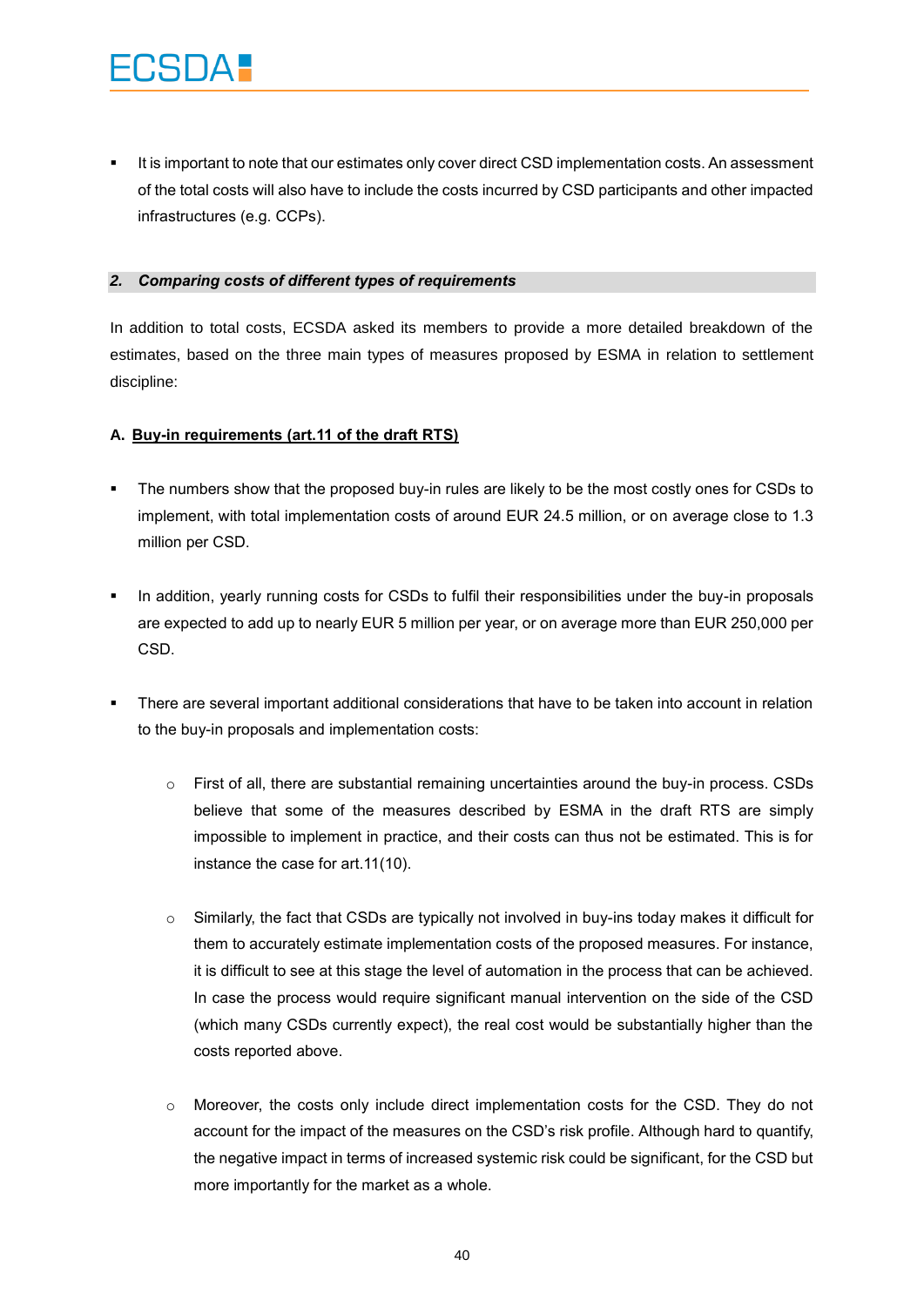$\circ$  This is also true for the wider market impact of the buy-in rules (see Annex II). Handling buy-ins at settlement level rather than at trading level would lead to various other problems, as explained in our response to the ESMA Consultation. The resulting sub-optimal outcome would need to be factored in when assessing the costs and benefits of the proposed measures.

#### **B. Preventing, monitoring and reporting fails (art.3-6 of the draft RTS)**

- Expected costs to implement the proposed requirements on preventing and monitoring fails are expected to be very close to the ones required for buy-ins. CSDs estimate total implementation costs to amount to nearly EUR 24 million, or EUR 1.25 million per CSD on average. The high costs are partly due to need for the ICSDs to implement the functionalities and reporting not just in relation to EU "domestic" transactions, but also to their international business.
- On the other hand, it is worth noting that there are significant cost differences across national CSDs, in particular between those participating in T2S and those outside T2S. The functionalities required by the draft technical standards will be available in T2S and were thus not separately counted by CSDs participating in T2S, since they are perceived as part of the general T2S costs. For CSDs outside T2S however, implementing the compulsory functionalities, in particular partial settlement, will cause substantial costs.
- Once implemented, the system for preventing and monitoring fails will have to be maintained. This is expected to cause further yearly operating costs similar to the ones for buy-ins, i.e. nearly EUR 5 million or over EUR 250,000 per CSD.

#### **C. Late settlement penalties (art.7-10 of the draft RTS)**

- Total reported costs for implementing the mechanism for cash penalties for late settlement amount to around EUR 19 million or around EUR 1 million per CSD.
- In addition, annual running costs are expected to be close to EUR 4 million or on average over EUR 200,000 per CSD.
- It is important to note that these figures only cover direct costs for CSDs having to implement the necessary IT system and do not take into account the wider market impact of cash penalties (see Annex II).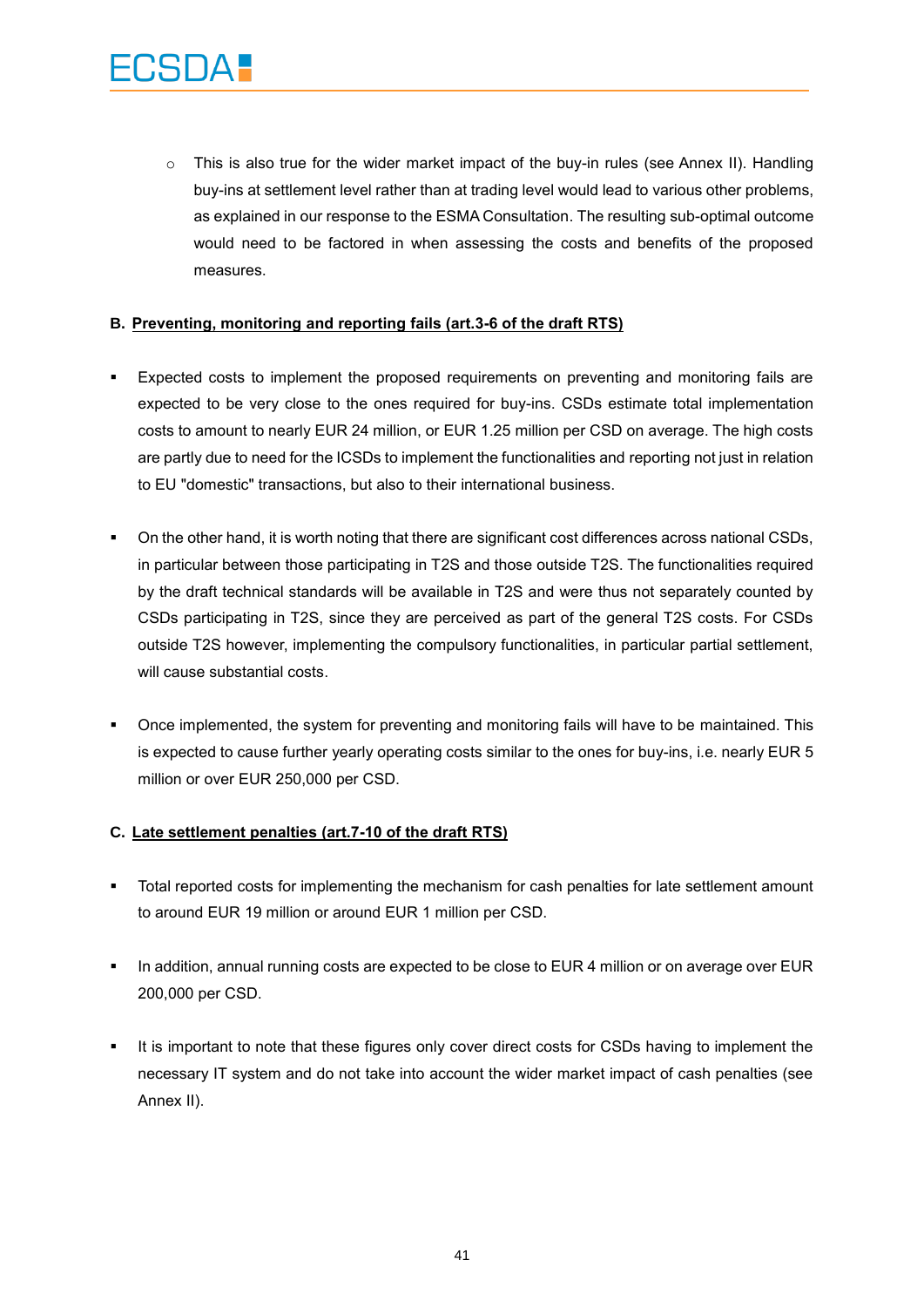## ECSDA :

#### *3. Implementation timeline*

Finally, ECSDA asked its members to estimate the timeline necessary to implement the proposed settlement discipline measures:

- CSDs which participated in the survey estimated on average that they would need more than 23 months to implement the proposed requirements.
- Estimates were quite consistent across CSDs, ranging between 18 and up to 36 months. It is however important to keep in mind that the maximum implementation time specified by the legal text will have to take as a reference the upper bound of these figures. This is particularly key for CSDs participating in T2S, who will only be able to start implementing the new settlement discipline regime once migration to T2S and the related testing have been completed.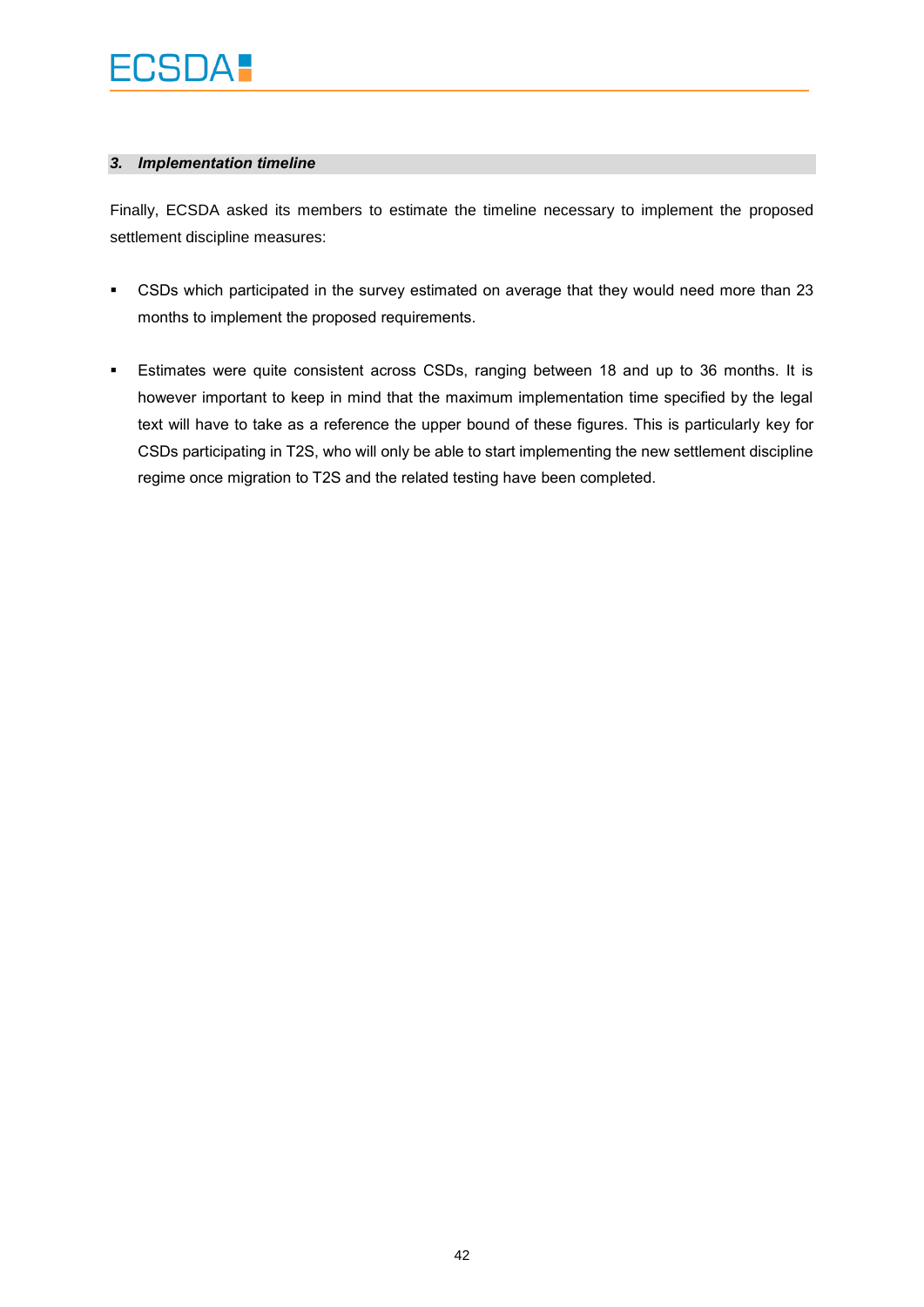### **Annex II: Assessment of the market impact**

This annex presents a simulation exercise undertaken by ECSDA in order to help assess the market impact of the settlement discipline measures proposed by ESMA in the draft CSDR Level 2 standards. The analysis is based on settlement fails data collected from 17 EU CSDs (including the 2 ICSDs) in February 2015. The figures are based on monthly data for November 2014.

#### *1. Basis for the market impact analysis*

- In 2013, the 30 ECSDA members that are established in the EU collectively processed around 350 million delivery instructions. In terms of value, these delivery instructions represented close to EUR 1.1 quadrillion. Despite generally high settlement efficiency rates across EU CSDs, the volume and value of instructions at stake means that the impact of the settlement discipline regime is likely to be substantial.
- CSDs which participated in the analysis were asked by ECSDA to provide as much granularity as possible in relation to fails data. Not all CSDs were able however to provide details based on the categories proposed by ESMA (e.g. fails per asset class or duration of fails).
- Some inconsistencies in the data were inevitable given the tight deadline and the lack of clarity as regards some of the measures proposed by ESMA in the draft standards and technical advice. The figures should thus be interpreted with caution. We are nevertheless confident that they can be used as rough indications of the actual impact of the proposed measures.
- The biggest difficulty faced by CSDs taking part in the exercise was to define the appropriate scope of instructions to be included in the fails data. Since CSDs are currently mostly not able to identify whether a financial instrument is "*admitted to trading on a trading venue*" (i.e. not only admitted to trading on a regulated markets, but also on MTFs or OTFs), the data provided often includes all instructions (in all financial instruments) processed by the CSD.

#### *2. Impact of mandatory buy-ins*

The figures collected from 11 CSDs were sufficiently granular to draw conclusions for the buy-in process. It was impossible however to take into account any exemptions or differences in the extension period as proposed by ESMA. Based on the default buy-in process (buy-in initiated after ISD+4), the figures indicate that:

Had the rules been in place in November 2014 for the 11 CSDs included in the sample, more than 150,000 buy-ins would have been initiated that month, for a total value of around EUR 214 billion. In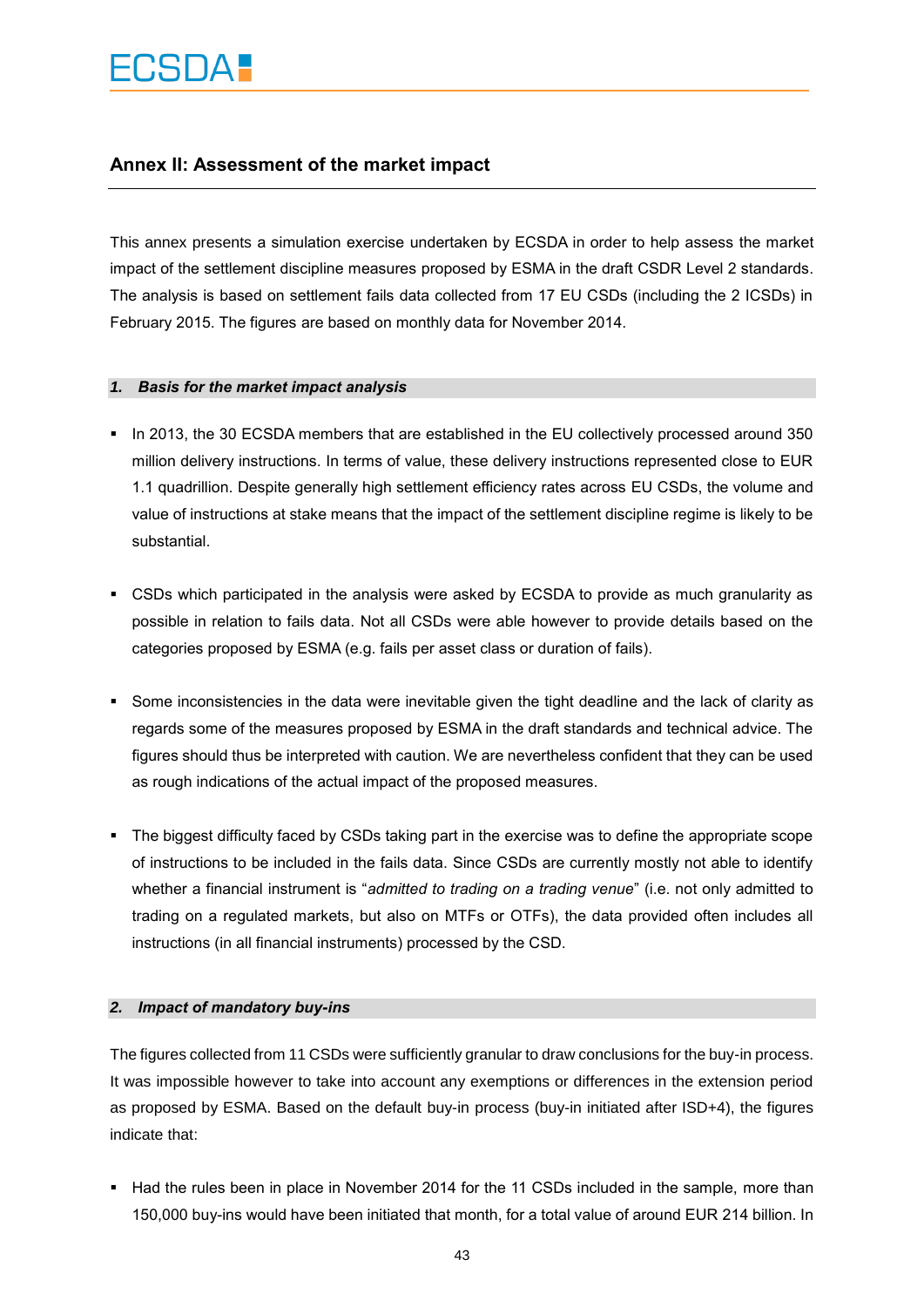other words, each business day, more than 7,500 buy-ins would have been triggered for a value of EUR 10.7 billion on average. Assuming that November 2014 figures are broadly representative of a typical month, the total number of buy-ins per year could thus reach over 1.8 million, representing a total value of more than EUR 2.5 trillion.

 Not surprisingly, the two ICSDs account for the biggest share of the fails still pending after ISD+4 (around 85%), as a result of their overall size, but also due to their significant global cross-border business. However, the figures also show that buy-ins would be far from insignificant for the remaining 9 CSDs. In these markets, around 20,000 buy-ins would have been initiated during that month, with 4 markets counting more than 1,000 buy-ins (and up to 7,500).

#### *3. Impact of late settlement penalties*

Based on data collected from 17 CSDs, we attempted to draw some conclusions for the expected value of late settlement penalties to be collected and redistributed by CSDs on a monthly basis. It should be noted that the figures were calculated on a gross basis, without taking into account the possibility for CSDs to net penalty payments per participant at the end of the month. The actual payments to be made at the end of the month based on the rules proposed by ESMA are therefore likely to be lower. On the other hand, we have assumed that no further penalties are due after ISD+4, once the buy-in is triggered, which may lead, to a certain extent, to an underestimation of the real amount of the penalties to be collected.

- According to November 2014 data, the accumulated gross late settlement penalties to be collected by the 17 CSDs would have amounted to over EUR 183 million or around EUR 9 million a day. Assuming that the month of November is representative, this translates into yearly gross late settlement penalties of close to EUR 2.2 billion.
- While the two ICSDs hold the largest share of late settlement fines to be collected (75%), the difference is less striking than for buy-ins. Excluding the two ICSDs, the remaining CSDs would on average still each account for more than EUR 3 million per month. Among these CSDs, figures range between very close to 0 and EUR 15 million per month, and only 5 CSDs would have collected less than EUR 100,000 worth of penalties.

#### *4. Difference in the settlement fail rate per instrument*

• Not all CSDs were able to provide settlement fail rates per asset type based on the categories provided by ESMA. In particular, it was not possible to distinguish the fail rate of "*SME growth market shares*" from other equities.